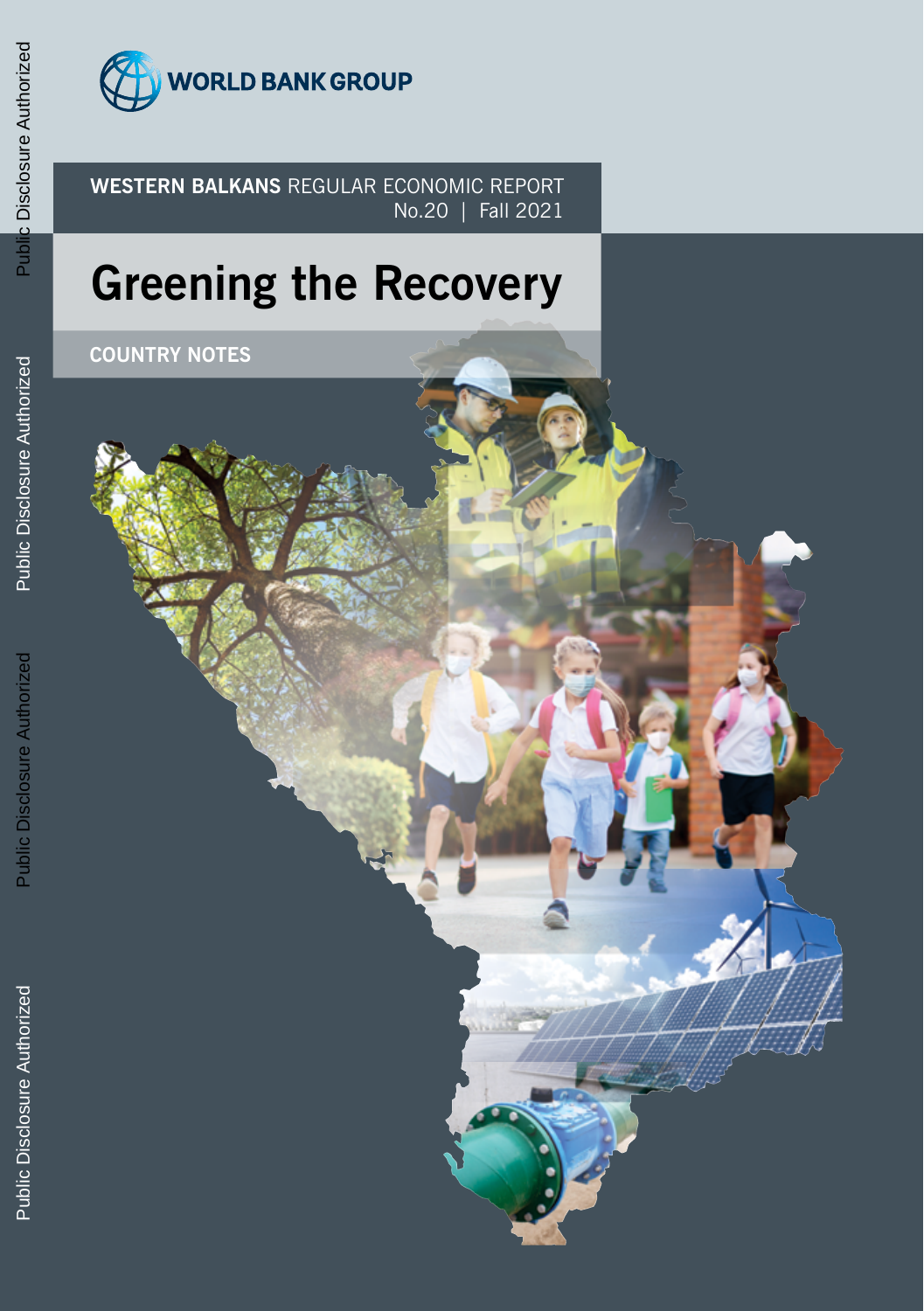# **Albania**

- Albania's economic recovery in 2021 is stronger than anticipated, as travel, construction, and extractives bounced back and private investment, consumption, and public spending surged.
- Macroeconomic policies have supported the recovery, although higher public spending has led to a further rise in the debt-to-GDP ratio.
- Employment and labor force participation recovery was slower and real wages are increasing.
- Economic uncertainty remains high as COVID-19 cases are increasing again amidst low vaccination rates.

#### *Recent Economic Developments*

**Growth has rebounded in 2021, after the pandemic hit the Albanian economy hard.**  GDP in 2020 fell by 4 percent, and the government incurred additional public debt to mitigate the economic losses through increased spending. Growth rebounded by 5.5 percent in the first quarter (Q1) of 2021. Although most sectors experienced economic recovery, energy and construction contributed the most, by 1.7 and 1.1 percentage points, respectively, the latter partly related to reconstruction efforts following the 2019 earthquake. Among services, only trade remained subdued. Business sentiment indicators, an increase in construction permits issued, and growth in foreign trade and fiscal revenues suggest the rising growth trajectory is likely to continue in Q2. Tourist arrivals for the first seven months of 2021 were only slightly lower than those during the same period in 2019, suggesting a strong rebound of tourism in the summer months.

**Increased vaccination rollout, remittances, credit growth, and recovery in the economic activity in trading partners boosted consumer and business sentiment and domestic demand,** which expanded by 4.8 percent year-on-year (YOY) in Q1 2021. Investments contributed the most, expanding by 21.1 percent, and public consumption grew by 5.2 percent YOY. Private consumption, while recovering, is still below its pre-pandemic level and in line with the slower recovery in the labor markets. For 2021, GDP is projected to increase by 7.2 percent.

**The labor market started its recovery in Q2.**  As of Q1 2021, the labor market, continued to shrink in terms of employment and labor force participation, largely due to employment in agriculture. Employment increased marginally by 1.1 percent in Q2 due to employment in construction and manufacturing, while agriculture continued to shrink. Labor force participation also increased, by 1 percent; around 34,000 workers left the labor force in Q2 2021 compared to a pre-pandemic Q2 2019. The unemployment rate declined to 11.6 percent from 11.9 percent in the same quarter of 2020. Formal real wages rose by 2.9 percent in Q2 2021, partially because of an increase in the minimum wage.

**Inflationary pressures have started to build up.** Supply-side shocks, increased inflation in trading partners, and demand expansion drove an increase of average inflation of 1.8 percent in Q2 from 0.9 percent in Q1. Food and oil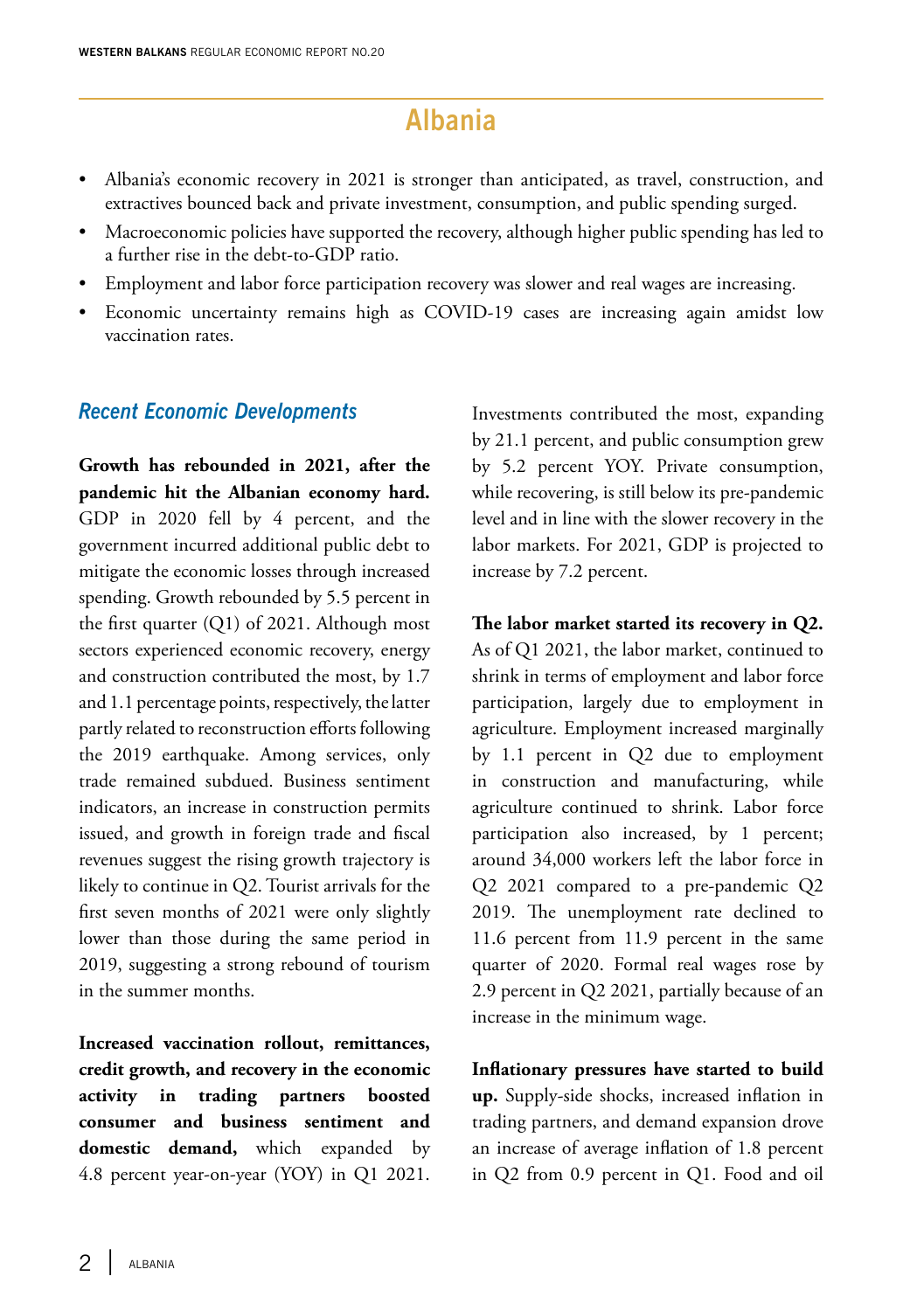prices contributed the most. With employment yet to recover, domestic pressures remain subdued**<sup>1</sup>** but are expected to intensify with the expansion of demand and continuing monetary and fiscal stimuli. While inflation is picking up, inflation expectations are still anchored, hence, monetary policy continued to support demand through keeping the policy rate at its historical minimum. Low liquidity risk premia in the domestic financial market ensured a smooth transition of the monetary stimulus into lower interest in the money market, government securities, and credit to the private sector. Consumer mortgages and investment loans for businesses led an expansion of credit to the private sector by 7.7 percent YOY by June 2021.

**Despite higher revenues, the fiscal deficit remains elevated.** Budget revenues in H1 2021 were 20.1 percent higher YOY and 3.6 percent above the same period in 2019. To a large extent, this increase reflects a statistical base effect, as the second quarter of 2020 marked the peak of restrictions on movement and economic activity. The increase in excise goods imports and, to a lesser extent, the increase of commodity prices, has also affected valueadded tax (VAT) revenues, which contributed 5.2 percentage points to total revenue growth. The deficit for the first half of the year was 25 percent lower than the same period in 2020. The government also reduced VAT reimbursement arrears of 10 billion lek.**<sup>2</sup>** An increase in revenue collection and new debt allowed the government to increase spending. Through a normative act, in July 2021, the government temporary suspended the fiscal rule of a declining debt to GDP specified in

the Organic Budget Law, and postponed the target of reaching a positive primary balance to 2024.**<sup>3</sup>**

**Public debt is set to rise again.** The government successfully met its financing needs by issuing Eurobonds in 2020, which increased debt**<sup>4</sup>** to a new high of 78.6 percent of GDP. At the same time, the country's buffers remain low in case of a new pandemic wave. In the absence of fiscal consolidation, refinancing risks could arise if external financial market demand tightens and interest rates increase.

**External imbalances narrowed in the first half of 2021.** Inflows from remittances and a surplus in trade of services compensated the higher demand for imported goods, a reflection of increasing investment and consumption. The current account narrowed by 9.6 percent in the first half of the year. Remittances grew by 24.4 percent YOY. Foreign direct investment (FDI) declined slightly, by 1.7 percent, but the tendency was upward in Q2, particularly in hydrocarbons. The stock of reserves, estimated to cover 8.4 months of imports, further increased in August as the International Monetary Fund released EUR160.7 million in Special Drawing Rights to the country's reserves.

### *Outlook and Risks*

**The strong projected growth rebound to 7.2 percent in 2021** is subject to a smooth vaccination rollout, no further lockdowns, and continued recovery in services, led by tourism, and construction. Over the medium

<sup>1</sup> Core inflation stood at a stable 1.4 percent.

<sup>2</sup> VAT arrears reimbursement net out gross revenues and are not recorded as a separate item in the government accounts.

<sup>3</sup> The fiscal rule includes an escape clause in the case of an emergency, which applied in 2020.

Includes arrears to the private sector.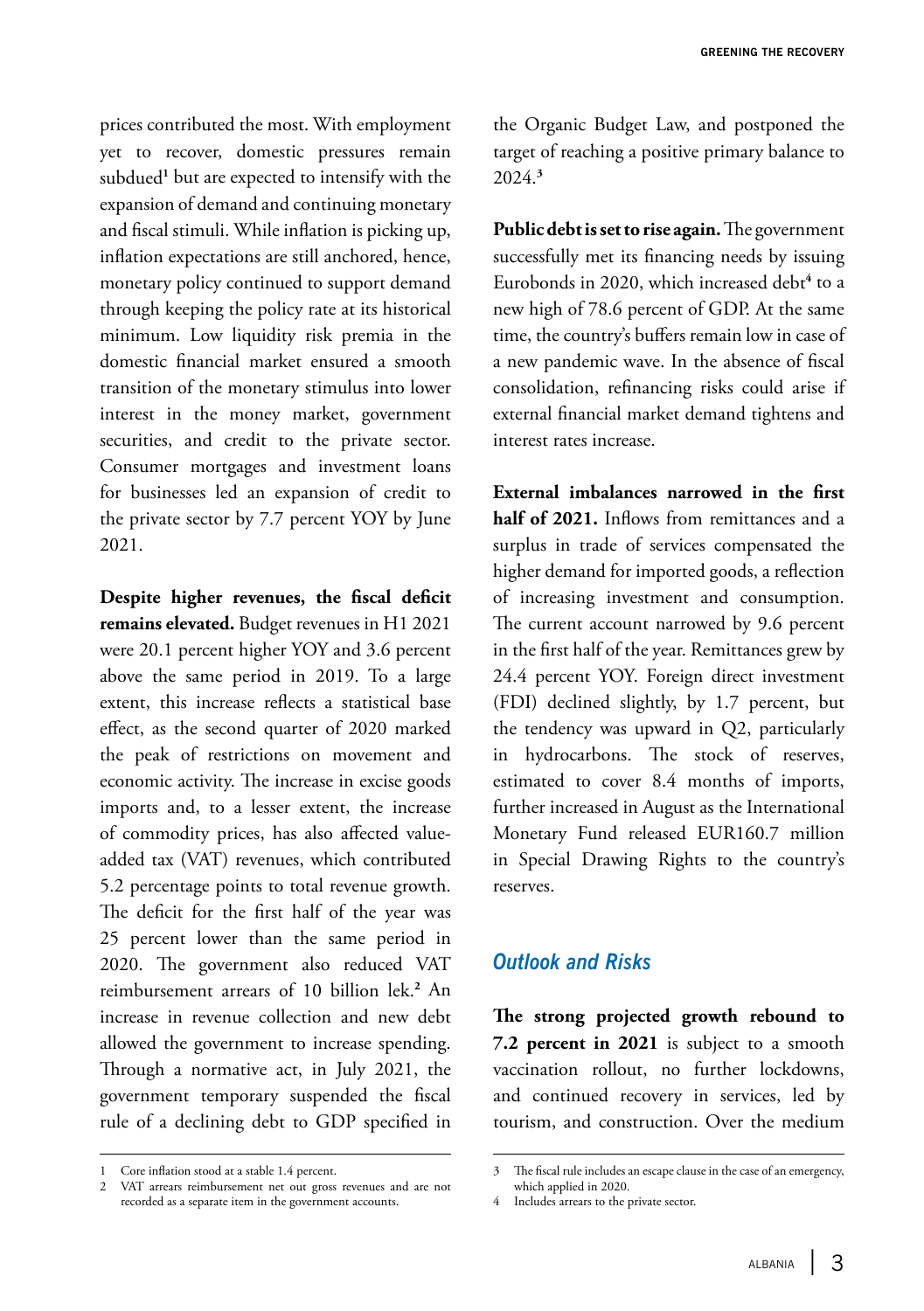term, private consumption is projected to become again the primary driver of GDP growth. Private investment could provide further support to growth if business climate reforms are implemented. Meanwhile, the current account deficit is expected to expand to 9.4 percent of GDP, as high infrastructure investment demand brings imports growth to 29 percent in 2021. With exports bouncing back, the current account deficit should gradually shrink to 7.0 percent by 2023. Service exports, including tourism and fast-expanding business process operations, should narrow the current acount deficit over the medium term.

**Strong growth is expected to help boost public revenues to 27.4 percent of GDP during 2022–25.** Beyond 2021, spending will likely be constrained by limited fiscal space, as public debt is projected to increase to 78.6 percent of GDP in 2021, before declining gradually over the medium term.

**However, economic prospects remain uncertain as daily cases have started increasing again.** Further, by August 2021, the vaccination rate stood at only around 20 percent. If reinstated, new containment measures would delay the recovery of activity and employment, especially in services and manufacturing.

**Fiscal space could further deteriorate in such a downside growth scenario and in the absence of strengthened revenue collection.**  In this scenario, the government may need to cut capital spending to prevent an increase of the debt-to-GDP ratio. Moreover, with more reliance on external financing, exchange rate, interest rate, and refinancing risks remain elevated. A key medium-term reform priority is to boost revenue collection and achieve fiscal consolidation while creating space for growthenhancing spending.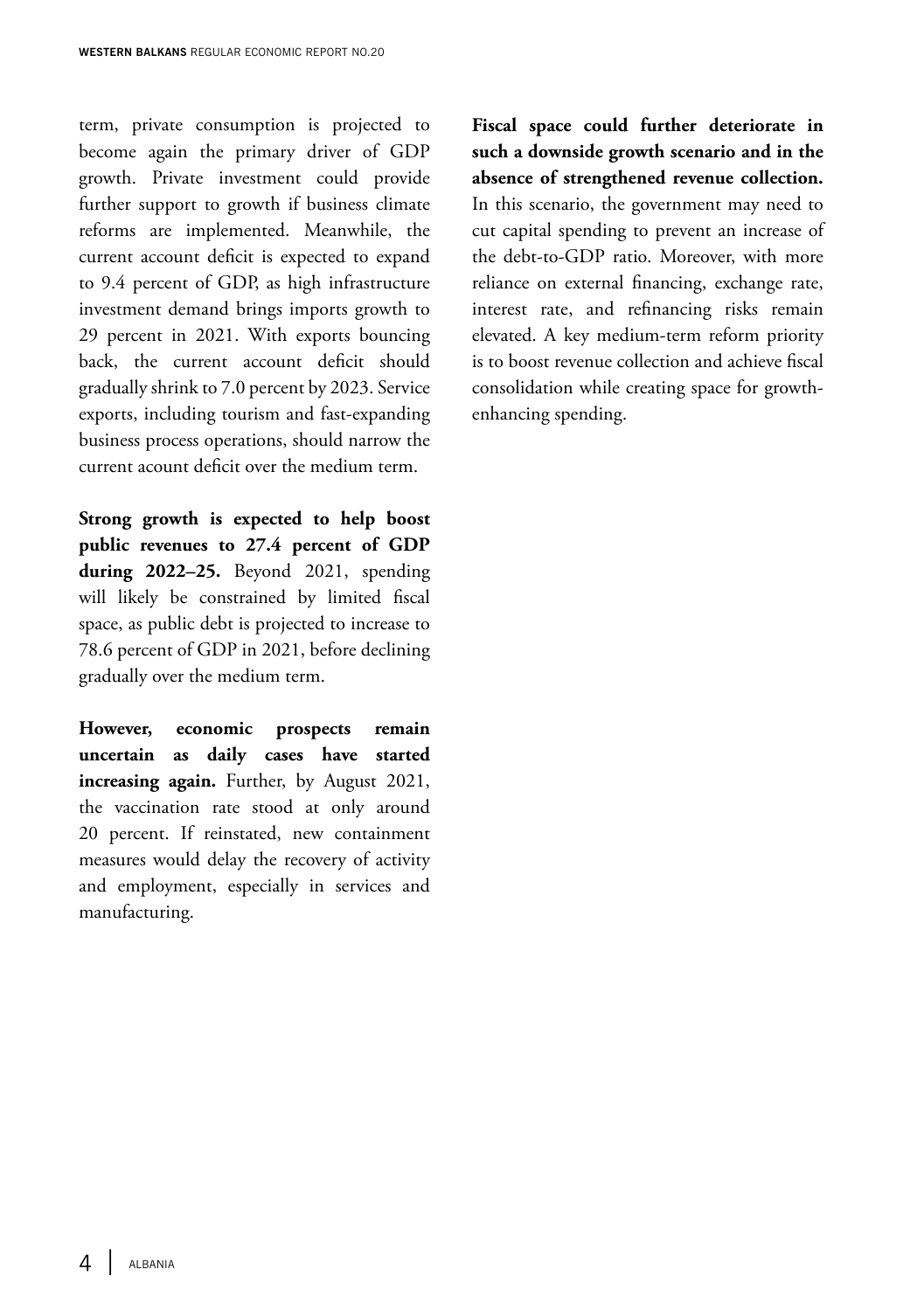#### Economic activity is expected to rebound in 2021.



*Source:* INSTAT and World Bank staff calculations. *Source:* INSTAT.

#### Strong fiscal stimulus was used to support the economy, but at the cost of increasing public debt.



*Source:* INSTAT, MoFE and World Bank staff calculations. *Source:* Bank of Albania; World Bank staff calculations.

#### Credit growth supported demand expansion. The current account deficit narrowed and was





#### The labor market is yet to recover.



-2  $30^{12}$  Jan-17

Jul-16

borrowing.

 $30 - 18$ 

partially financed by FDI and government

 $111 - 17$ 

#### Inflationary pressures are building up.



Jul-18 an-19

 $3^{120}$ 

 $J$ ul-20<br>Jul-20<br>Jan-21

Jul-21

 $v_{ij}$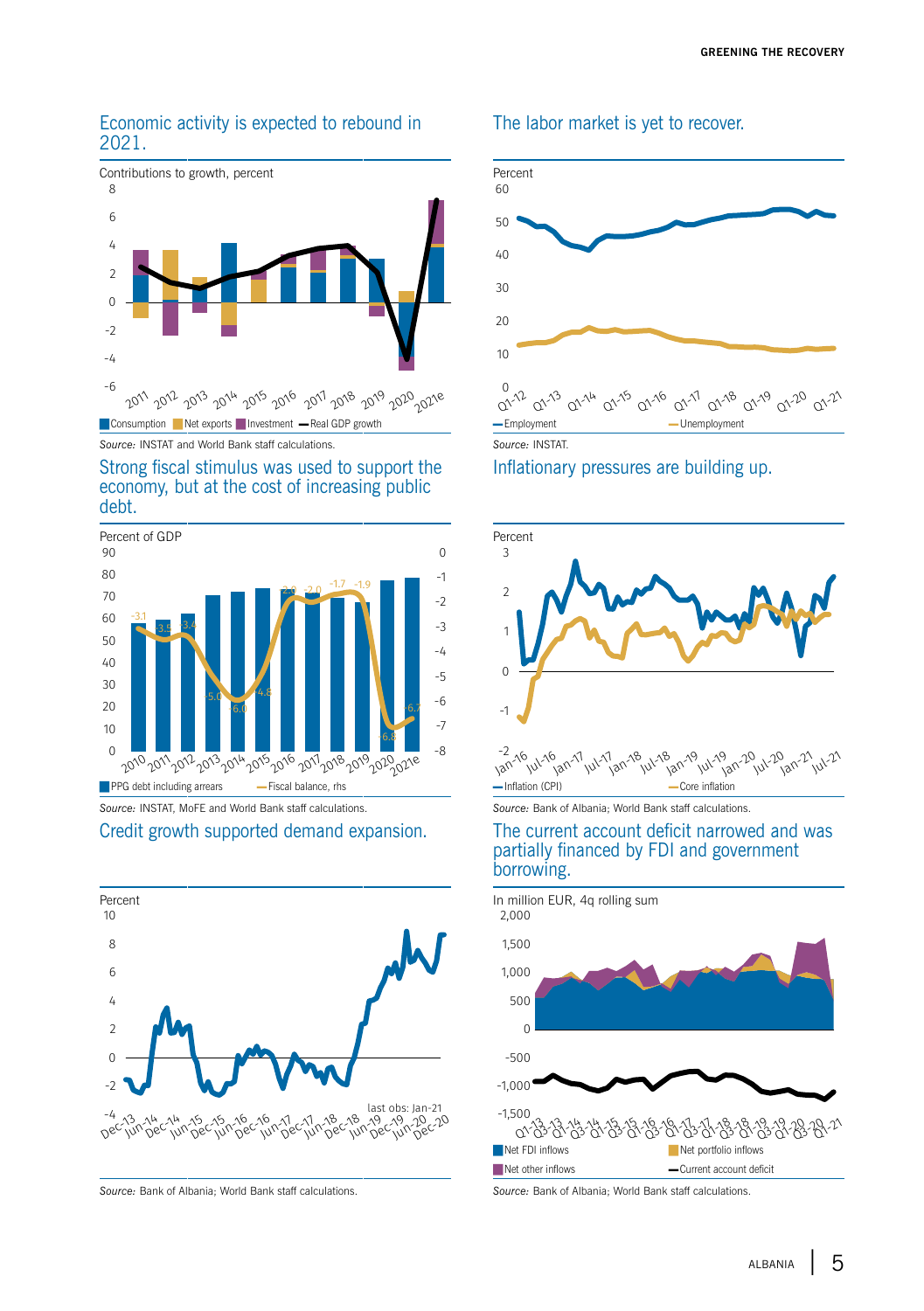| 4.1<br>2.2<br>$-4.0$<br>7.2<br>3.8<br>3.7<br>Real GDP growth (percent)<br>Composition (percentage points):<br>3.1<br>2.5<br>$-3.8$<br>3.9<br>Consumption<br>1.9<br>0.7<br>0.5<br>Investment<br>$-0.9$<br>$-1.0$<br>3.1<br>$-0.4$<br>0.2<br>0.6<br>0.8<br>0.2<br>2.3<br>0.5<br>Net exports<br>3.9<br>2.1<br>Exports<br>1.4<br>2.0<br>$-8.6$<br>6.6<br>Imports (-)<br>1.1<br>1.4<br>$-9.4$<br>6.4<br>1.6<br>1.6<br>3.0<br>Consumer price inflation (percent, period average)<br>2.1<br>2.4<br>2.8<br>1.4<br>1.6<br>Public revenues (percent of GDP)<br>27.5<br>26.3<br>27.2<br>27.8<br>27.4<br>27.4<br>Public expenditures (percent of GDP)<br>29.2<br>29.2<br>33.2<br>34.4<br>30.2<br>30.4<br>Of which:<br>Wage bill (percent of GDP)<br>4.5<br>4.6<br>4.8<br>5.0<br>4.5<br>4.4<br>Social benefits (percent of GDP)<br>11.6<br>11.9<br>12.9<br>12.6<br>12.0<br>11.8<br>5.1<br>Capital expenditures (percent of GDP)<br>4.8<br>4.5<br>6.3<br>7.5<br>5.6<br>Fiscal balance (percent of GDP)<br>$-1.7$<br>$-1.9$<br>$-6.8$<br>$-6.7$<br>$-2.8$<br>$-3.0$<br>Primary fiscal balance (percent of GDP)<br>0.5<br>0.1<br>$-4.7$<br>$-4.6$<br>$-0.7$<br>$-0.6$<br>Public debt (percent of GDP)<br>74.9<br>73.1<br>64.9<br>63.7<br>75.1<br>75.4<br>Public and publicly guaranteed debt (percent of GDP)<br>69.5<br>67.4<br>77.2<br>78.6<br>76.7<br>74.9<br>30.4<br>29.1<br>35.9<br>38.6<br>35.3<br>32.4<br>Of which: External (percent of GDP)<br>Goods exports (percent of GDP)<br>7.7<br>6.6<br>6.1<br>7.6<br>7.5<br>7.5<br>30.1<br>29.7<br>28.9<br>33.5<br>33.1<br>Goods imports (percent of GDP)<br>33.9 |
|----------------------------------------------------------------------------------------------------------------------------------------------------------------------------------------------------------------------------------------------------------------------------------------------------------------------------------------------------------------------------------------------------------------------------------------------------------------------------------------------------------------------------------------------------------------------------------------------------------------------------------------------------------------------------------------------------------------------------------------------------------------------------------------------------------------------------------------------------------------------------------------------------------------------------------------------------------------------------------------------------------------------------------------------------------------------------------------------------------------------------------------------------------------------------------------------------------------------------------------------------------------------------------------------------------------------------------------------------------------------------------------------------------------------------------------------------------------------------------------------------------------------------------------------------------------------------------------------------|
| 2.7                                                                                                                                                                                                                                                                                                                                                                                                                                                                                                                                                                                                                                                                                                                                                                                                                                                                                                                                                                                                                                                                                                                                                                                                                                                                                                                                                                                                                                                                                                                                                                                                |
|                                                                                                                                                                                                                                                                                                                                                                                                                                                                                                                                                                                                                                                                                                                                                                                                                                                                                                                                                                                                                                                                                                                                                                                                                                                                                                                                                                                                                                                                                                                                                                                                    |
|                                                                                                                                                                                                                                                                                                                                                                                                                                                                                                                                                                                                                                                                                                                                                                                                                                                                                                                                                                                                                                                                                                                                                                                                                                                                                                                                                                                                                                                                                                                                                                                                    |
|                                                                                                                                                                                                                                                                                                                                                                                                                                                                                                                                                                                                                                                                                                                                                                                                                                                                                                                                                                                                                                                                                                                                                                                                                                                                                                                                                                                                                                                                                                                                                                                                    |
|                                                                                                                                                                                                                                                                                                                                                                                                                                                                                                                                                                                                                                                                                                                                                                                                                                                                                                                                                                                                                                                                                                                                                                                                                                                                                                                                                                                                                                                                                                                                                                                                    |
|                                                                                                                                                                                                                                                                                                                                                                                                                                                                                                                                                                                                                                                                                                                                                                                                                                                                                                                                                                                                                                                                                                                                                                                                                                                                                                                                                                                                                                                                                                                                                                                                    |
|                                                                                                                                                                                                                                                                                                                                                                                                                                                                                                                                                                                                                                                                                                                                                                                                                                                                                                                                                                                                                                                                                                                                                                                                                                                                                                                                                                                                                                                                                                                                                                                                    |
|                                                                                                                                                                                                                                                                                                                                                                                                                                                                                                                                                                                                                                                                                                                                                                                                                                                                                                                                                                                                                                                                                                                                                                                                                                                                                                                                                                                                                                                                                                                                                                                                    |
|                                                                                                                                                                                                                                                                                                                                                                                                                                                                                                                                                                                                                                                                                                                                                                                                                                                                                                                                                                                                                                                                                                                                                                                                                                                                                                                                                                                                                                                                                                                                                                                                    |
|                                                                                                                                                                                                                                                                                                                                                                                                                                                                                                                                                                                                                                                                                                                                                                                                                                                                                                                                                                                                                                                                                                                                                                                                                                                                                                                                                                                                                                                                                                                                                                                                    |
|                                                                                                                                                                                                                                                                                                                                                                                                                                                                                                                                                                                                                                                                                                                                                                                                                                                                                                                                                                                                                                                                                                                                                                                                                                                                                                                                                                                                                                                                                                                                                                                                    |
|                                                                                                                                                                                                                                                                                                                                                                                                                                                                                                                                                                                                                                                                                                                                                                                                                                                                                                                                                                                                                                                                                                                                                                                                                                                                                                                                                                                                                                                                                                                                                                                                    |
|                                                                                                                                                                                                                                                                                                                                                                                                                                                                                                                                                                                                                                                                                                                                                                                                                                                                                                                                                                                                                                                                                                                                                                                                                                                                                                                                                                                                                                                                                                                                                                                                    |
|                                                                                                                                                                                                                                                                                                                                                                                                                                                                                                                                                                                                                                                                                                                                                                                                                                                                                                                                                                                                                                                                                                                                                                                                                                                                                                                                                                                                                                                                                                                                                                                                    |
|                                                                                                                                                                                                                                                                                                                                                                                                                                                                                                                                                                                                                                                                                                                                                                                                                                                                                                                                                                                                                                                                                                                                                                                                                                                                                                                                                                                                                                                                                                                                                                                                    |
|                                                                                                                                                                                                                                                                                                                                                                                                                                                                                                                                                                                                                                                                                                                                                                                                                                                                                                                                                                                                                                                                                                                                                                                                                                                                                                                                                                                                                                                                                                                                                                                                    |
|                                                                                                                                                                                                                                                                                                                                                                                                                                                                                                                                                                                                                                                                                                                                                                                                                                                                                                                                                                                                                                                                                                                                                                                                                                                                                                                                                                                                                                                                                                                                                                                                    |
|                                                                                                                                                                                                                                                                                                                                                                                                                                                                                                                                                                                                                                                                                                                                                                                                                                                                                                                                                                                                                                                                                                                                                                                                                                                                                                                                                                                                                                                                                                                                                                                                    |
|                                                                                                                                                                                                                                                                                                                                                                                                                                                                                                                                                                                                                                                                                                                                                                                                                                                                                                                                                                                                                                                                                                                                                                                                                                                                                                                                                                                                                                                                                                                                                                                                    |
|                                                                                                                                                                                                                                                                                                                                                                                                                                                                                                                                                                                                                                                                                                                                                                                                                                                                                                                                                                                                                                                                                                                                                                                                                                                                                                                                                                                                                                                                                                                                                                                                    |
|                                                                                                                                                                                                                                                                                                                                                                                                                                                                                                                                                                                                                                                                                                                                                                                                                                                                                                                                                                                                                                                                                                                                                                                                                                                                                                                                                                                                                                                                                                                                                                                                    |
| Net services exports (percent of GDP)<br>8.7<br>9.3<br>8.1<br>10.6<br>13.0<br>13.6                                                                                                                                                                                                                                                                                                                                                                                                                                                                                                                                                                                                                                                                                                                                                                                                                                                                                                                                                                                                                                                                                                                                                                                                                                                                                                                                                                                                                                                                                                                 |
| Trade balance (percent of GDP)<br>$-13.7$<br>$-13.8$<br>$-14.7$<br>$-15.7$<br>$-13.0$<br>$-12.0$                                                                                                                                                                                                                                                                                                                                                                                                                                                                                                                                                                                                                                                                                                                                                                                                                                                                                                                                                                                                                                                                                                                                                                                                                                                                                                                                                                                                                                                                                                   |
| Net remittance inflows (percent of GDP)<br>5.2<br>5.2<br>5.1<br>4.7<br>4.7<br>4.7                                                                                                                                                                                                                                                                                                                                                                                                                                                                                                                                                                                                                                                                                                                                                                                                                                                                                                                                                                                                                                                                                                                                                                                                                                                                                                                                                                                                                                                                                                                  |
| Current account balance (percent of GDP)<br>$-6.8$<br>$-8.0$<br>$-8.8$<br>$-9.4$<br>$-8.1$<br>$-7.0$                                                                                                                                                                                                                                                                                                                                                                                                                                                                                                                                                                                                                                                                                                                                                                                                                                                                                                                                                                                                                                                                                                                                                                                                                                                                                                                                                                                                                                                                                               |
| Net foreign direct investment inflows (percent of GDP)<br>8.0<br>7.6<br>6.6<br>7.4<br>7.0<br>6.8                                                                                                                                                                                                                                                                                                                                                                                                                                                                                                                                                                                                                                                                                                                                                                                                                                                                                                                                                                                                                                                                                                                                                                                                                                                                                                                                                                                                                                                                                                   |
| 65.2<br>External debt (percent of GDP)<br>60.5<br>64.7<br>59.3<br>53.9<br>52.9                                                                                                                                                                                                                                                                                                                                                                                                                                                                                                                                                                                                                                                                                                                                                                                                                                                                                                                                                                                                                                                                                                                                                                                                                                                                                                                                                                                                                                                                                                                     |
| Real private credit growth (percent, period average)<br>$-3.0$<br>1.5<br>5.2                                                                                                                                                                                                                                                                                                                                                                                                                                                                                                                                                                                                                                                                                                                                                                                                                                                                                                                                                                                                                                                                                                                                                                                                                                                                                                                                                                                                                                                                                                                       |
| Nonperforming loans (percent of gross loans, end of period)<br>8.4<br>8.1<br>11.1                                                                                                                                                                                                                                                                                                                                                                                                                                                                                                                                                                                                                                                                                                                                                                                                                                                                                                                                                                                                                                                                                                                                                                                                                                                                                                                                                                                                                                                                                                                  |
| 12.3<br>Unemployment rate (percent, period average)<br>11.5<br>11.7                                                                                                                                                                                                                                                                                                                                                                                                                                                                                                                                                                                                                                                                                                                                                                                                                                                                                                                                                                                                                                                                                                                                                                                                                                                                                                                                                                                                                                                                                                                                |
| 20.9<br>Youth unemployment rate (percent, period average)<br>23.1<br>21.5                                                                                                                                                                                                                                                                                                                                                                                                                                                                                                                                                                                                                                                                                                                                                                                                                                                                                                                                                                                                                                                                                                                                                                                                                                                                                                                                                                                                                                                                                                                          |
| Labor force participation rate (percent, period average)<br>59.4<br>59.5<br>60.4                                                                                                                                                                                                                                                                                                                                                                                                                                                                                                                                                                                                                                                                                                                                                                                                                                                                                                                                                                                                                                                                                                                                                                                                                                                                                                                                                                                                                                                                                                                   |
| GDP per capita, PPP (current international \$)<br>15,101 15,433 14,816                                                                                                                                                                                                                                                                                                                                                                                                                                                                                                                                                                                                                                                                                                                                                                                                                                                                                                                                                                                                                                                                                                                                                                                                                                                                                                                                                                                                                                                                                                                             |
| Poverty rate (percent of population)<br>32.4<br>31.8<br>32.6<br>29.3<br>30.8                                                                                                                                                                                                                                                                                                                                                                                                                                                                                                                                                                                                                                                                                                                                                                                                                                                                                                                                                                                                                                                                                                                                                                                                                                                                                                                                                                                                                                                                                                                       |

*Sources:* Country authorities, World Bank estimates and projections.

*Note:* Youth unemployment rate is for labor force aged 15–29. Statistical discrepancy contribution is divided at the ratio of 80 percent and 20 percent between<br>Consumption and Investment respectively. Change in inventorie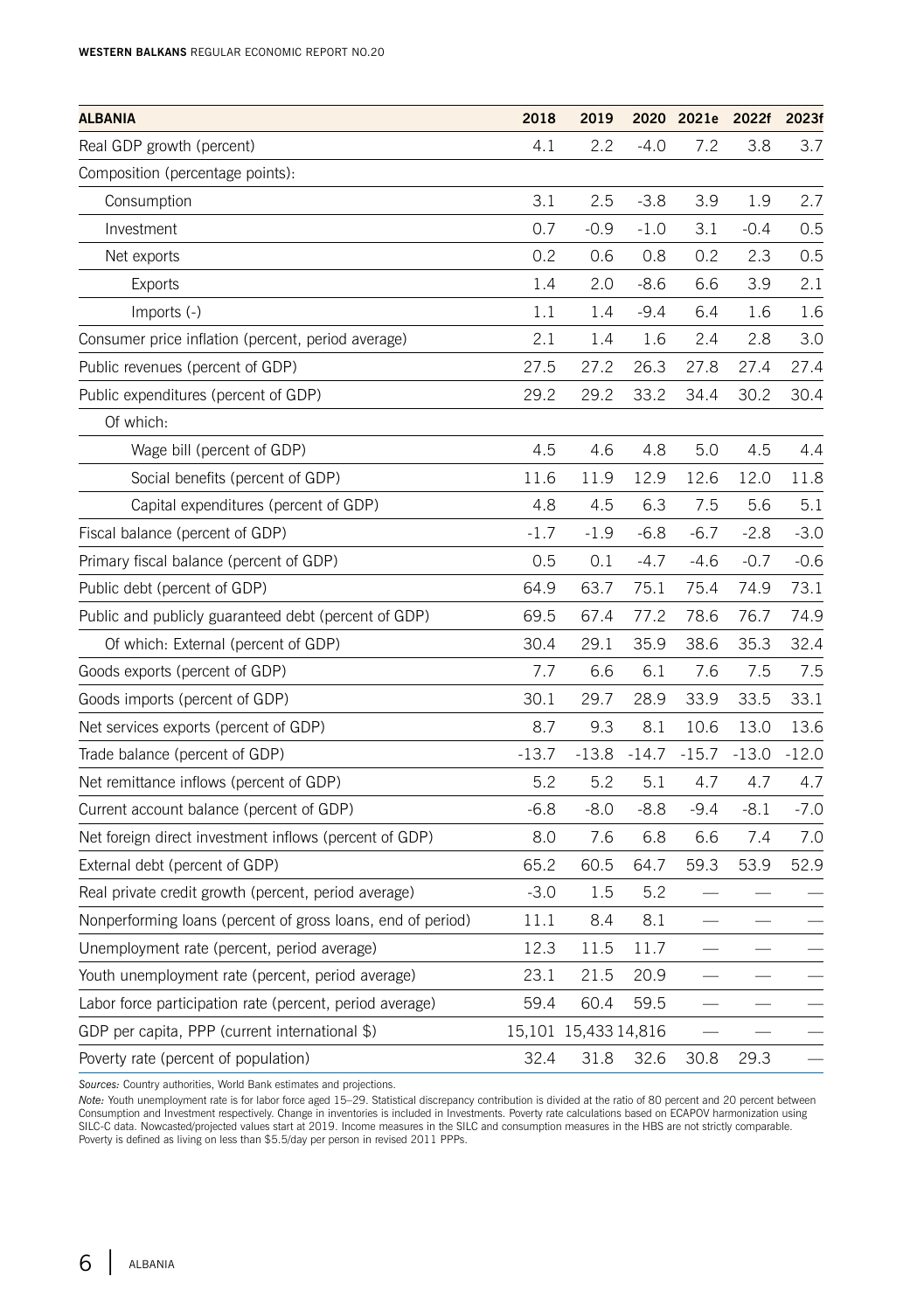# **Bosnia and Herzegovina**

- Real GDP contracted 3.2 percent in Bosnia and Herzegovina in 2020 and rebounded by 1.5 percent in the first quarter (Q1) of 2021 driven by a surge in exports and robust growth in final consumption.
- While a full recovery to the 2019 real income level is expected in 2021, the economy is unlikely to catch up with the pre-pandemic growth trajectory unless political bottlenecks are resolved.
- After several years of budgetary consolidation and running surpluses, fiscal deficits are expected until 2023. Public debt is on an upward trajectory.
- Medium-term prospects are mixed. External risks include a slower-than-expected recovery in the European Union (EU), while domestic risks include a prolonged paralysis in governing and, together with upcoming general elections in 2022, is likely to prevent the implementation of much-needed structural reforms.

### *Recent Economic Developments*

**The economy rebounded in 2021 on the back of higher consumption and external demand recovery.** According to the latest official estimates, real GDP growth contracted 3.2 percent in 2020 compared to the previously published 4.3 percent as manufacturing, wholesale, and retail trade declined less than initially estimated. On the demand side, a larger compression of imports than exports in 2020 helped soften the sharp decline in household consumption and plummeting investments that resulted from the lockdown during the pandemic, but also from political deadlock. Nevertheless, real GDP grew an estimated 1.5 percent in Q1 of 2021 (yearon-year [YOY]) driven by a pickup in private and public consumption and a surge in exports of goods. The surge in exports of goods was caused by higher external demand triggered by a rebound in industrial production in Croatia, Italy, and Serbia, which in turn accelerated growth in manufacturing and production of consumer durables. The increase in private consumption, meanwhile, could be attributed to a combination of pent-up demand including e-commerce, and higher lending to households.

**Stronger household consumption and higher international oil prices lifted headline inflation to 1.9 percent in July (YOY).** Last year, deflation of 1.1 percent was mainly driven by a drop in the prices of clothes and transportation as oil prices collapsed during the pandemic. However, the strong rebound in transportation prices since April 2021 reflects spillovers from the recovery in international oil prices as the price of Brent oil rose from a low of US\$18 in April 2020 to US\$75 in July 2021. Together with robust household consumption, the change in food prices also picked up pace since January, resulting in higher headline inflation of 0.4 percent during January–July 2021 compared to -0.7 percent during the same period last year. However, adjusting for food, energy, and administratively regulated prices, as well a tobacco prices, core inflation totaled -0.8 percent YOY during January–July 2021.

**The fiscal imbalance continues in 2021.**  A slump in revenues and higher current spending led to a fiscal deficit of an estimated of 1.8 percent of GDP in 2020, after a surplus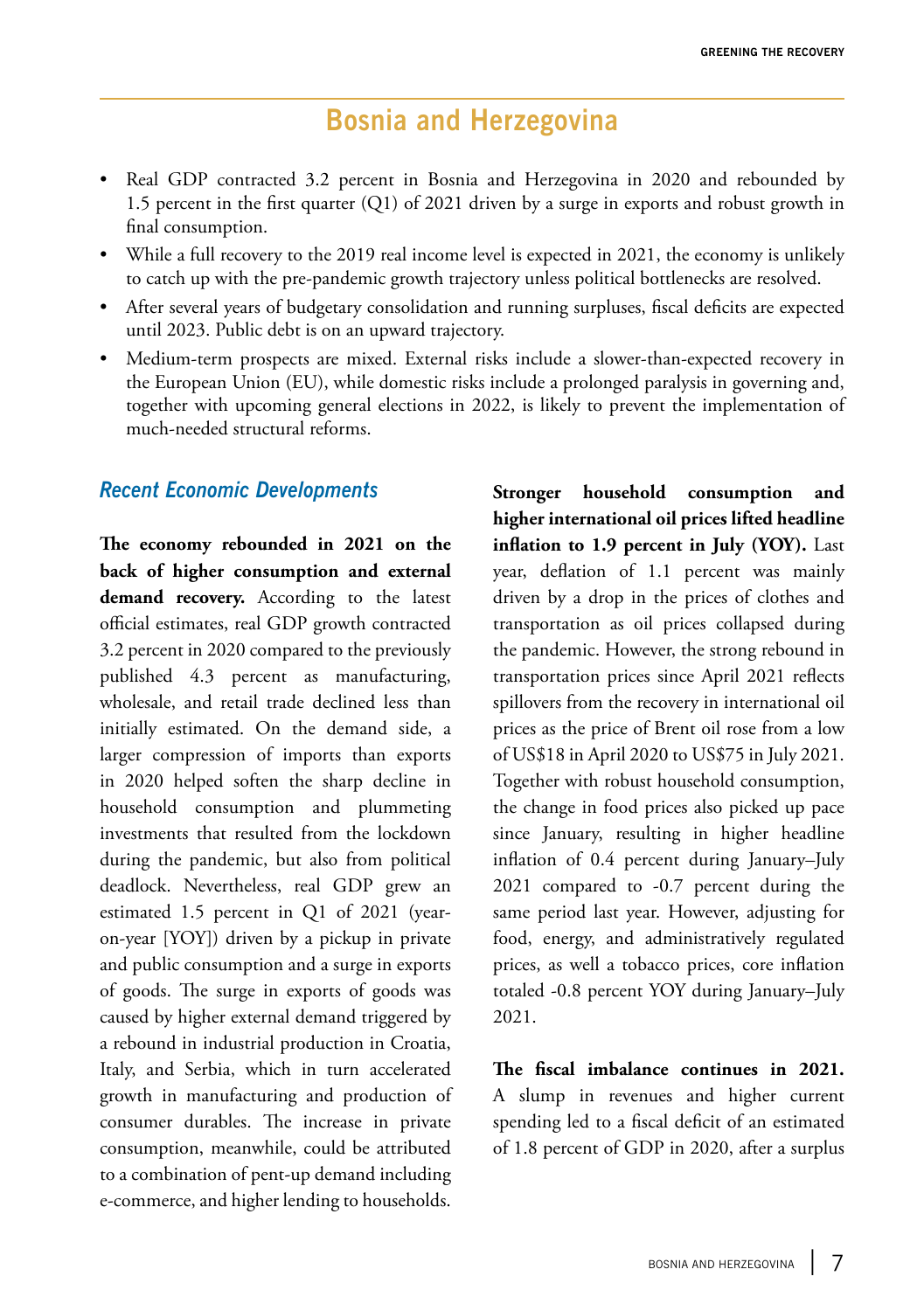of close to 2 percent of GDP the year before.**<sup>5</sup>** This fiscal shortfall stands in sharp contrast to the authorities' planned deficit of 5.4 percent of GDP in 2020, envisaged to result from measures counteracting the economic impact of the pandemic, in the form of paying minimum wages and contributions to workers in companies severely affected by the pandemic, and from spending through special fiscal funds to stabilize the economy. Instead, current spending declined by 2 percent nominally in 2020 compared to the growth of almost 11 percent in 2019. Thus, the fiscal response to the crisis in 2020 was more pronounced on the revenue side than spending. The fragmented institutions led to inefficiencies and delays in implementation, resulting in the slow release of funds. In 2020, tax revenues fell 7.5 percent in nominal terms, the result not only of a sharp decline in indirect taxes, but also due to deferred tax payments. In 2021, the rebound in economic activity led to an estimated rise in revenues of 3.8 percent (YOY), while delayed spending implementation from 2020 led to total spending increasing 4.5 percent, largely on account of higher public wages and higher social benefits.

**The pandemic interrupted the ongoing fiscal consolidation that placed the public debt trajectory on a declining trend.** Public debt declined from 42.4 percent of GDP in 2016 to 32.8 percent of GDP at the end of 2019, yet it increased to 37 percent of GDP at the end of 2020, of which roughly four-fifths represents external public debt.

**Despite increased economic activity and rising oil prices, the current account deficit narrowed to 1.2 percent of GDP in the first**  **quarter of 2021 compared to 3.2 percent of GDP during the same period last year.** In 2020, despite the collapse in investment and decline in household consumption due to COVID-19 that reduced imports more than exports, the current account deficit slightly increased to an estimated 3.3 percent of GDP from 3.2 percent in 2019. The acceleration in exports totaling almost 17 percent during January–March 2021 reflects higher external demand for base metals, machinery, and furniture. In the meantime, imports grew just below 3 percent, which reduced the merchandise trade deficit to 16 percent of GDP in the first quarter of 2021 compared to 20 percent during the same period last year. This reduction in the merchandise deficit accounts for the narrowing of the external shortfall as the services and income surpluses remained robust, at 3.4 percent and 9.7 percent of GDP, respectively. Adjusted for capital transfers, the external shortfall amounted to 0.6 percent of GDP, which was financed by non-debt-creating foreign direct investment inflows (that is, equity and reinvested earnings).

#### *Outlook and Risks*

**Medium-term prospects are mixed.** In the short term, the outlook is positive with real GDP set to expand by 4 percent in 2021. Over the medium term, however, these prospects are dampened by an expectation of growth deceleration to around 3 percent in 2022 and 2023. The shape of the growth trajectory will in part depend on the authorities' success in accelerating the share of the vaccinated adult population, which currently stands at around 27 percent, while the number of infections is on the rise again. If the health situation does not deteriorate significantly over the next

<sup>5</sup> BiH Global Fiscal Framework for 2022–2024.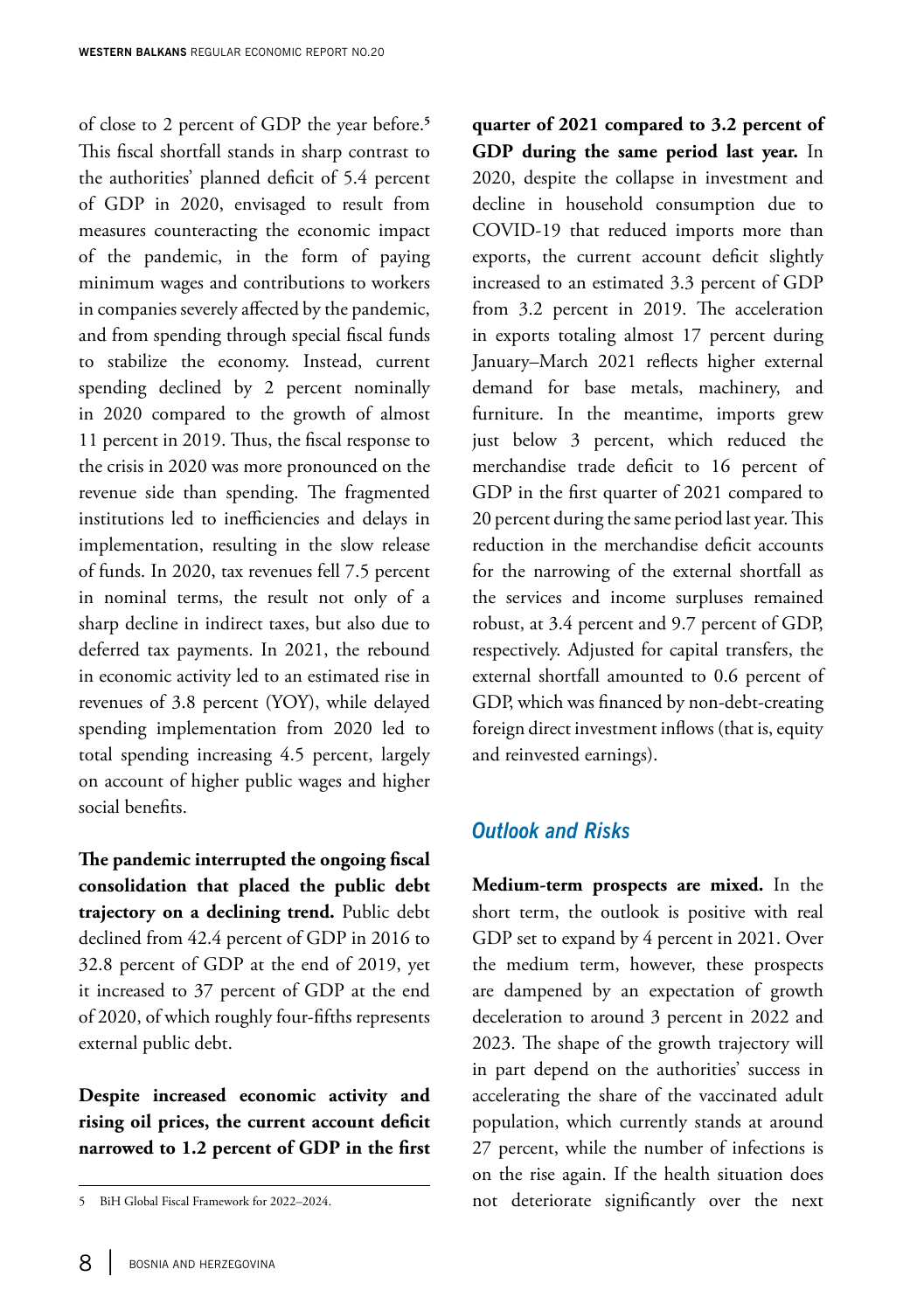few months, the policy focus could shift to addressing priorities for EU accession and, thus, implementation of the Socio-Economic Program**<sup>6</sup>** , which in turn would allow for more prominent growth over the next few years. In this context, announced investments in energy and infrastructure could solidify a sharper increase in economic activity, supported by a further pickup in private consumption fueled by remittances, a tightening labor market, and domestic lending. Intensified trade with neighbors could keep merchandise export growth rates elevated and, together with a full recovery of travel income and remittances, allow for a current account deficit in the range of 0.5 to 2 percent of GDP over the medium term, which is significantly below the pre-pandemic level of above 3 percent of GDP.

**Low investment rates in Bosnia and Herzegovina resulted in per capita GDP hovering around one-third of the EU27 average, a gap significantly larger than other peers in the Western Balkans, such as Montenegro, North Macedonia, and Serbia.**  Reducing this income gap will be challenging given the overall health situation and, more importantly, the political deadlock, which is fueled by the current policy paralysis of the presidency and council of ministers, and the upcoming parliamentary elections expected to take place in the second half of 2022. As a consequence of the political stalemate, the country may not join the World Trade Organization in November 2021, as initially planned, the central bank board has not been approved, and some other economic measures, such as reducing social contributions, are on hold. While a full recovery to the 2019 real income level is expected in 2021, the country is unlikely to catch up with the prepandemic growth trajectory unless political bottlenecks are addressed soon. A full and timely implementation of the Socio-Economic Program would allow for a more rapid convergence to the EU27 average.

**The implementation lag of spending measures approved in 2020 will spill over into 2021 and lift the fiscal deficit to around 3 percent of GDP.** The combination of a partial recovery in tax revenues, which are projected to grow by around 2.5 percent in 2021 after dropping by 7.5 percent in 2020, and higher spending on goods and services, the wage bill, and capital expenditures, will broaden the overall fiscal deficit in 2021. Financing from international financial *institutions*, especially the allocation of US\$300 million in Special Drawing Rights from the International Monetary Fund, will help meet the larger gross financing need.

**As the economy rebounds in 2021, improvements in labor market participation and employment will remain key for growth to translate into poverty reduction.**  Addressing bottlenecks causing persistent long-term unemployment, such as enhancing formal labor market participation, especially for women, and reducing skills mismatches for youth, will be key. Institutional and governance reforms remain important challenges on the country's development path and road to EU membership.

**Several risks dominate the outlook.** First, a prolonged adverse impact of the pandemic domestically could adversely affect growth in consumption and investment; and second, a prolonged adverse impact of the pandemic in the region or the reintroduction of movement

<sup>6</sup> The country's medium-term development plan adopted in January 2020 to tackle key structural reforms and respond to EU accession priorities.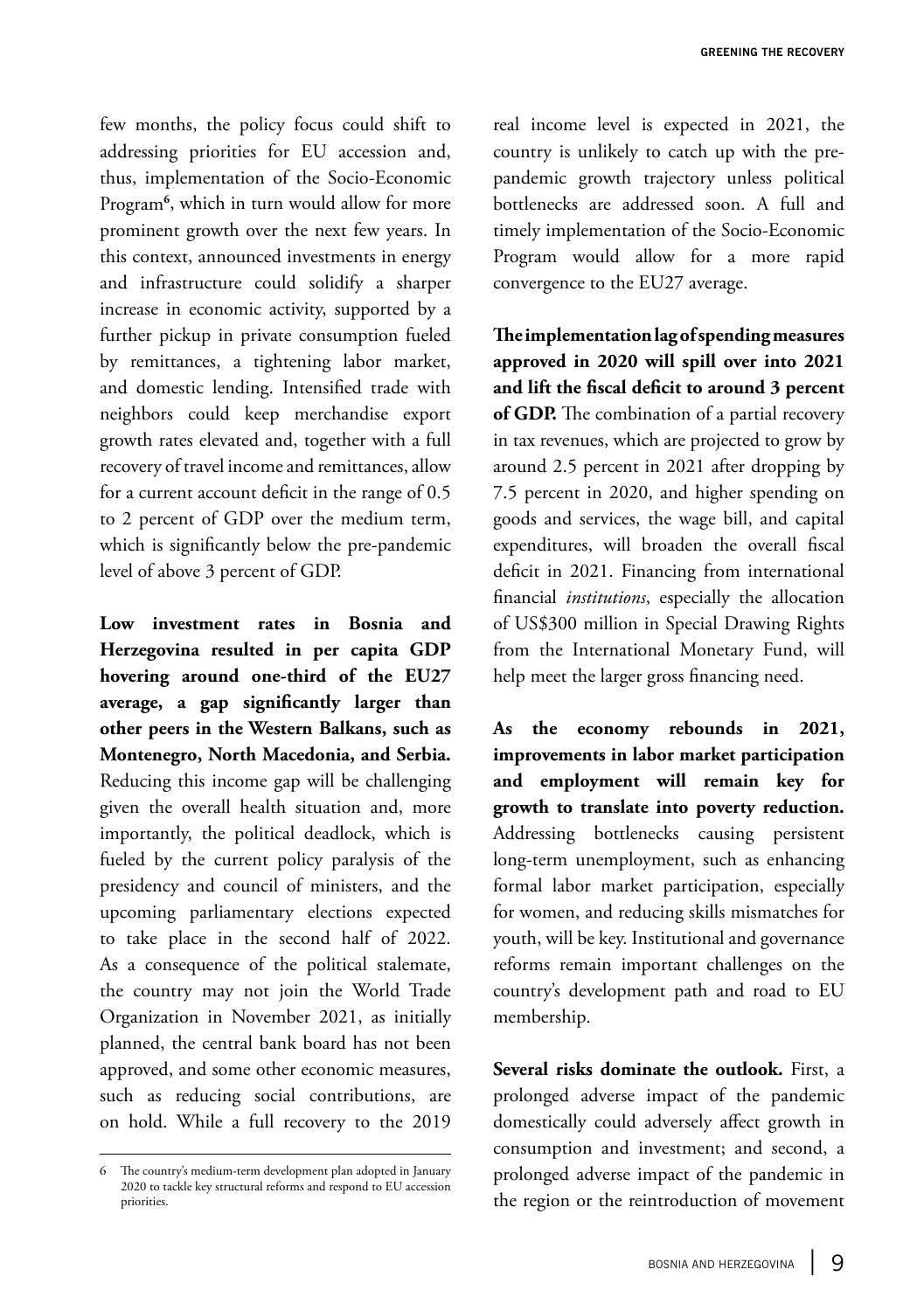controls if vaccination slows or the vaccine proves ineffective against new variants could dampen external demand for the country's exports. In both cases, this could place Bosnia and Herzegovina on a lower growth trajectory over the medium term. Finally, the current political deadlock could be further amplified in the pre-election period, adversely affecting implementation of the adopted socioeconomic program needed to address the country's development challenges and pave the way for EU accession.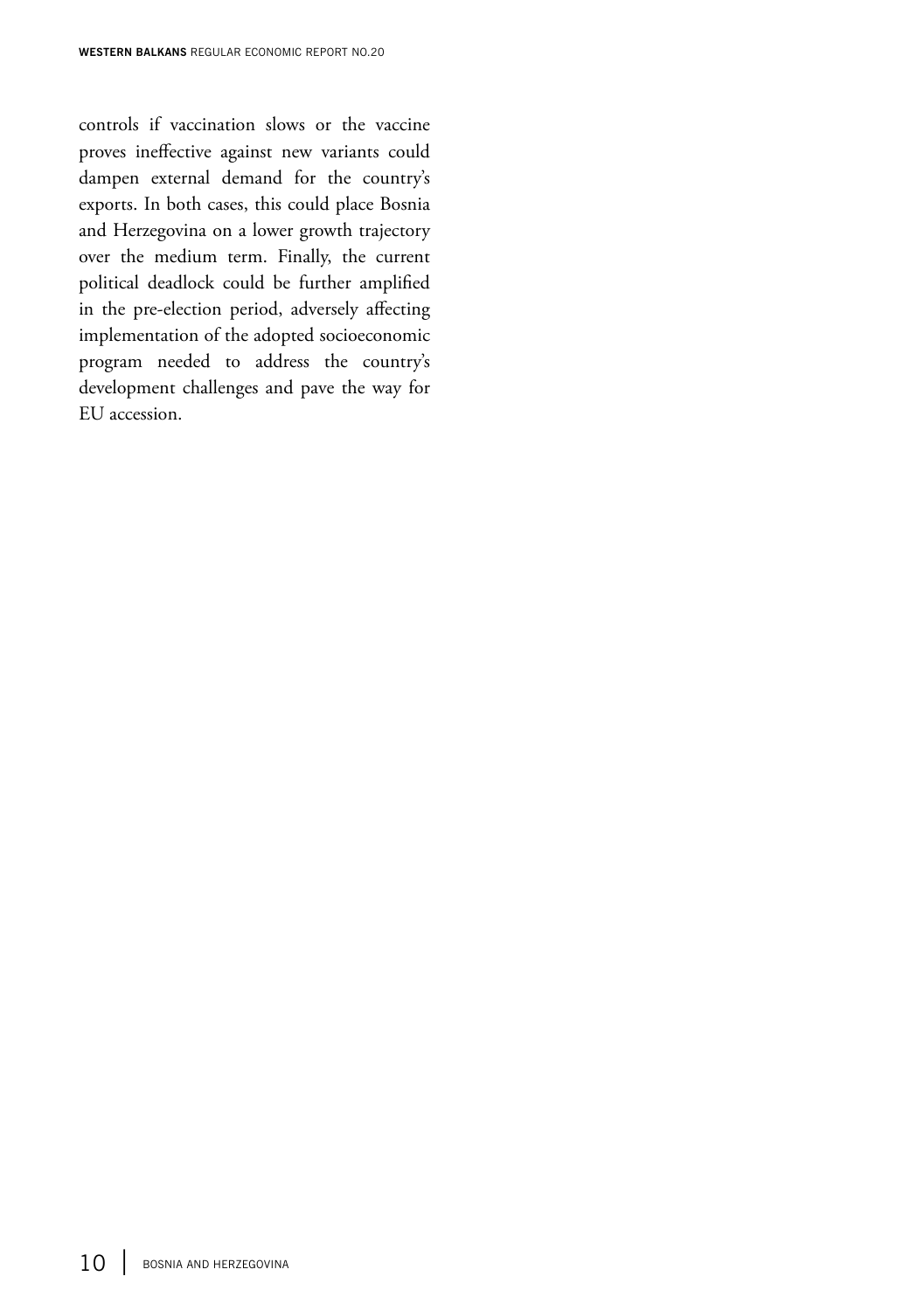

#### Growth rebounded in 2021 as services and industrial production recovered.

*Source:* BiH Agency for Statistics and World Bank staff estimates. *Source:* BiH Agency for Statistics.



#### Nonperforming loans in commercial bank portfolios remain high but are on a downward trend.



#### The rebound in industrial production was led by manufacturing and consumer durables.



#### Inflationary pressures increased. Fiscal imbalances will likely persist until 2022.



**Source: BiH Agency for Statistics. Source: Fiscal authoritie and World Bank staff estimates** 

#### Unless the political deadlock is resolved, the country will remain on a permanently lower growth trajectory.



*Source:* Central Bank of BiH and World Bank staff calculations. *Source:* BiH Agency for Statistics and World Bank staff estimates.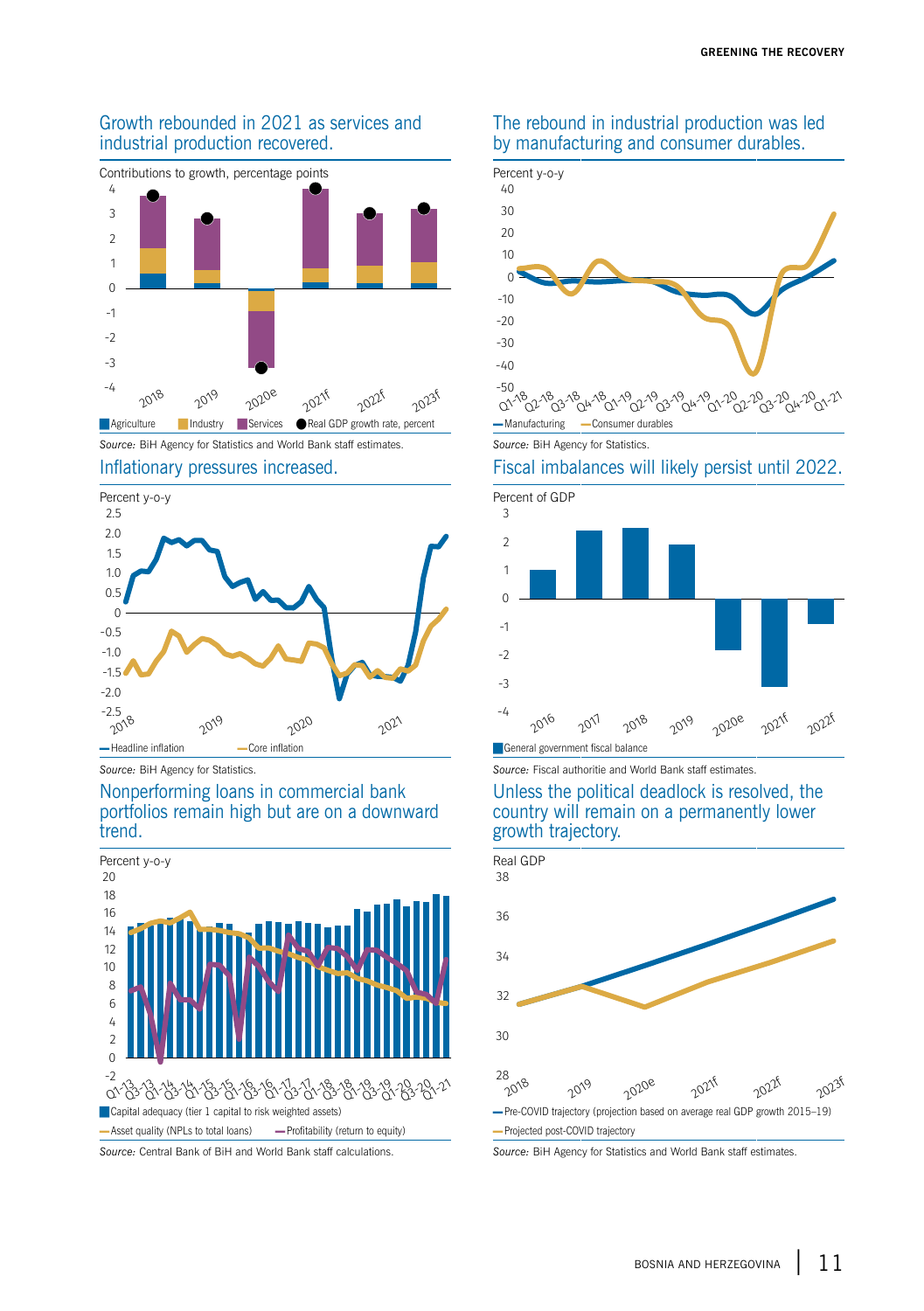| <b>BOSNIA AND HERZEGOVINA</b>                               | 2018                                      | 2019    |         | 2020 2021e | 2022f   | 2023f   |
|-------------------------------------------------------------|-------------------------------------------|---------|---------|------------|---------|---------|
| Real GDP growth (percent)                                   | 3.7                                       | 2.8     | $-3.2$  | 4.0        | 3.0     | 3.2     |
| Composition (percentage points):                            |                                           |         |         |            |         |         |
| Consumption                                                 |                                           |         |         | 4.5        | 2.8     | 3.0     |
| Investment                                                  |                                           |         |         | $-2.5$     | $-0.6$  | 0.8     |
| Net exports                                                 |                                           |         |         | 1.9        | 0.7     | $-0.6$  |
| Exports                                                     |                                           |         |         | 10.1       | 4.0     | 3.3     |
| Imports (-)                                                 |                                           |         |         | 8.1        | 3.2     | 3.9     |
| Consumer price inflation (percent, period average)          | 1.4                                       | 0.6     | $-1.1$  | $-0.2$     | 0.5     | 0.7     |
| Public revenues (percent of GDP)                            | 42.7                                      | 43.0    | 42.2    | 41.2       | 41.8    | 42.0    |
| Public expenditures (percent of GDP)                        | 40.2                                      | 41.1    | 44.0    | 44.3       | 42.7    | 41.6    |
| Of which:                                                   |                                           |         |         |            |         |         |
| Wage bill (percent of GDP)                                  | 10.2                                      | 10.9    | 11.5    | 11.5       | 11.4    | 11.1    |
| Social benefits (percent of GDP)                            | 17.8                                      | 18.1    | 20.0    | 19.4       | 18.9    | 18.8    |
| Capital expenditures (percent of GDP)                       | 2.8                                       | 3.1     | 3.2     | 3.7        | 3.1     | 2.7     |
| Fiscal balance (percent of GDP)                             | 2.5                                       | 1.9     | $-1.8$  | $-3.1$     | $-0.9$  | 0.4     |
| Primary fiscal balance (percent of GDP)                     | 3.2                                       | 2.6     | $-1.1$  | $-2.3$     | 0.0     | 1.2     |
| Public debt (percent of GDP)                                | 34.2                                      | 32.8    | 36.6    | 35.8       | 35.9    | 37.2    |
| Public and publicly guaranteed debt (percent of GDP)        | 35.6                                      | 34.5    | 38.8    | 38.0       | 38.1    | 39.1    |
| Of which: External (percent of GDP)                         | 29.9                                      | 28.4    | 30.8    | 30.0       | 29.8    | 30.6    |
| Goods exports (percent of GDP)                              | 31.2                                      | 28.8    | 27.5    | 33.6       | 35.4    | 36.5    |
| Goods imports (percent of GDP)                              | 53.6                                      | 51.4    | 45.9    | 52.3       | 53.6    | 55.9    |
| Net services exports (percent of GDP)                       | 7.8                                       | 7.8     | 4.0     | 5.9        | 6.9     | 7.6     |
| Trade balance (percent of GDP)                              | $-14.7$                                   | $-14.7$ | $-14.5$ | $-12.7$    | $-11.3$ | $-11.7$ |
| Net remittance inflows (percent of GDP)                     | 8.5                                       | 8.4     | 7.4     | 7.7        | 7.6     | 7.5     |
| Current account balance (percent of GDP)                    | $-3.5$                                    | $-3.2$  | $-3.3$  | $-2.0$     | $-0.6$  | $-1.1$  |
| Foreign direct investment inflows (percent of GDP)          | 3.0                                       | 2.0     | 1.9     | 2.0        | 2.1     | 2.2     |
| External debt (percent of GDP)                              | 66.8                                      | 64.1    | 71.6    | 70.0       | 70.3    | 70.5    |
| Real private credit growth (percent, period average)        | 5.1                                       | 5.2     | 1.3     |            |         |         |
| Nonperforming loans (percent of gross loans, end of period) | 8.8                                       | 7.4     | 6.1     |            |         |         |
| Unemployment rate (percent, period average)                 | 18.4                                      | 15.7    | 15.9    |            |         |         |
| Youth unemployment rate (percent, period average)           | 38.8                                      | 33.8    | 36.6    |            |         |         |
| Labor force participation rate (percent, period average)    | 42.1                                      | 42.1    | 47.7    |            |         |         |
| GDP per capita, PPP (current international \$)              | 13,200 13,775 13,424 14,100 14,700 15,250 |         |         |            |         |         |

*Sources:* Country authorities, World Bank estimates and projections.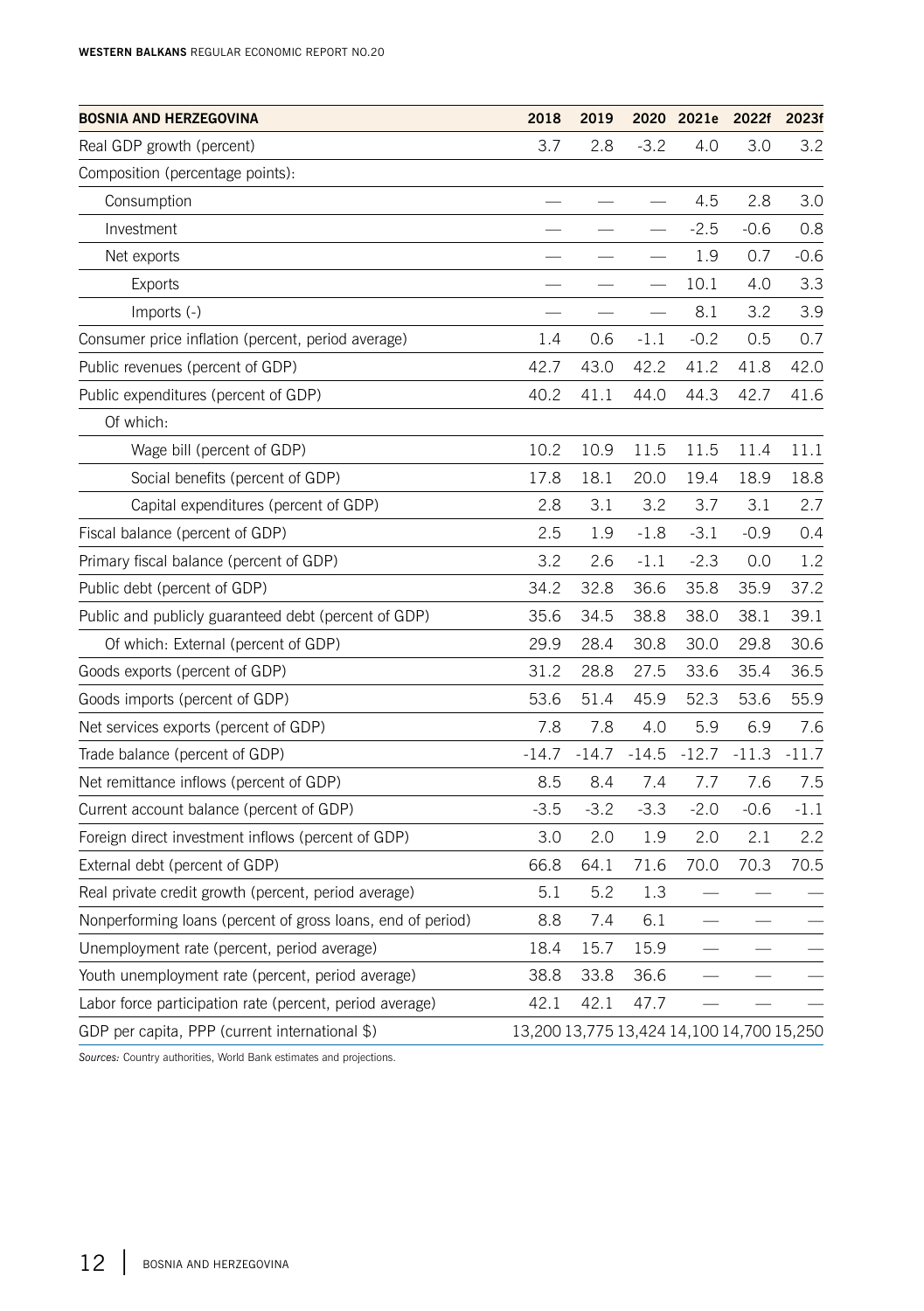## **Kosovo**

- Kosovo's economy is recovering rapidly from the COVID-19 pandemic, with output in 2021 expected to exceed 2019 levels by year-end, but risks to the outlook remain high as the country continues to grapple with the pandemic.
- Economic activity in 2021 is expected to expand by 7.1 percent on the back of a stronger-thanexpected rebound in diaspora visits, restored consumer confidence, and higher consumer lending. Exports of merchandise continued their expansion and gradual diversification from 2020.
- However, significant inflationary pressures, primarily from higher import prices, may undermine a stronger recovery in private investment.
- Public revenue is experiencing an unprecedented rebound due to higher economic activity, but also due to higher inflation and tax compliance measures. As a result, and against sluggish public investment execution, the fiscal deficit is expected to decrease in 2021.
- Management of the fourth wave of the pandemic, including through accelerating vaccinations, remains a priority in the near term. In the medium term, Kosovo needs to transition to a more productivity-oriented growth model.

### *Recent Economic Developments*

**Kosovo is experiencing a much faster recovery than previously expected.** After merely returning to positive territory during the last quarter of 2020, growth gained momentum during the first quarter (Q1) of 2021, reaching 5.6 percent.**<sup>7</sup>** Firm sales and trade flows until July 2021 exceeded 2019 levels, suggesting a further acceleration in growth for the remainder of the year. As vaccinations hasten in Europe and Kosovo, economic activity is now projected to expand by 7.1 percent in 2021, up by 3.1 percentage points from the spring forecast. Exports and private consumption are expected to provide the highest contribution to growth. Private investment is also expected to add to growth. On the production side, services continue to be the main driver of growth, while the contribution of agriculture remains limited.

#### **The key driver behind a faster recovery is the rebound in diaspora visits that fuel Kosovo's**

**service exports and informal remittances.**  Exports of services exceeded 2019 levels by June 2021, and by year-end are estimated to exceed 2019 levels by 9.5 percent. Exports of merchandise goods have also maintained a strong pace of growth, but their share of total output remains relatively low at 8.4 percent.

**Limited restrictions on economic activity, fiscal support measures, and strong credit growth have bolstered private consumption.**  Limited containment measures until end-August 2021 enabled the uninterrupted resumption of economic activity and, despite significant delays, improved access to vaccines have enhanced firm and consumer confidence. In addition to social transfers and targeted wage subsidies, the allowed withdrawal of a fraction of pension savings from end-2020, amounting to almost 3 percent of GDP, is likely to have boosted private consumption, especially during the Q1 of 2021. Significant growth in household credit, which reached 16.2 percent by July 2021, also bolstered private consumption.

<sup>7</sup> All comparisons are year-on-year unless otherwise stated.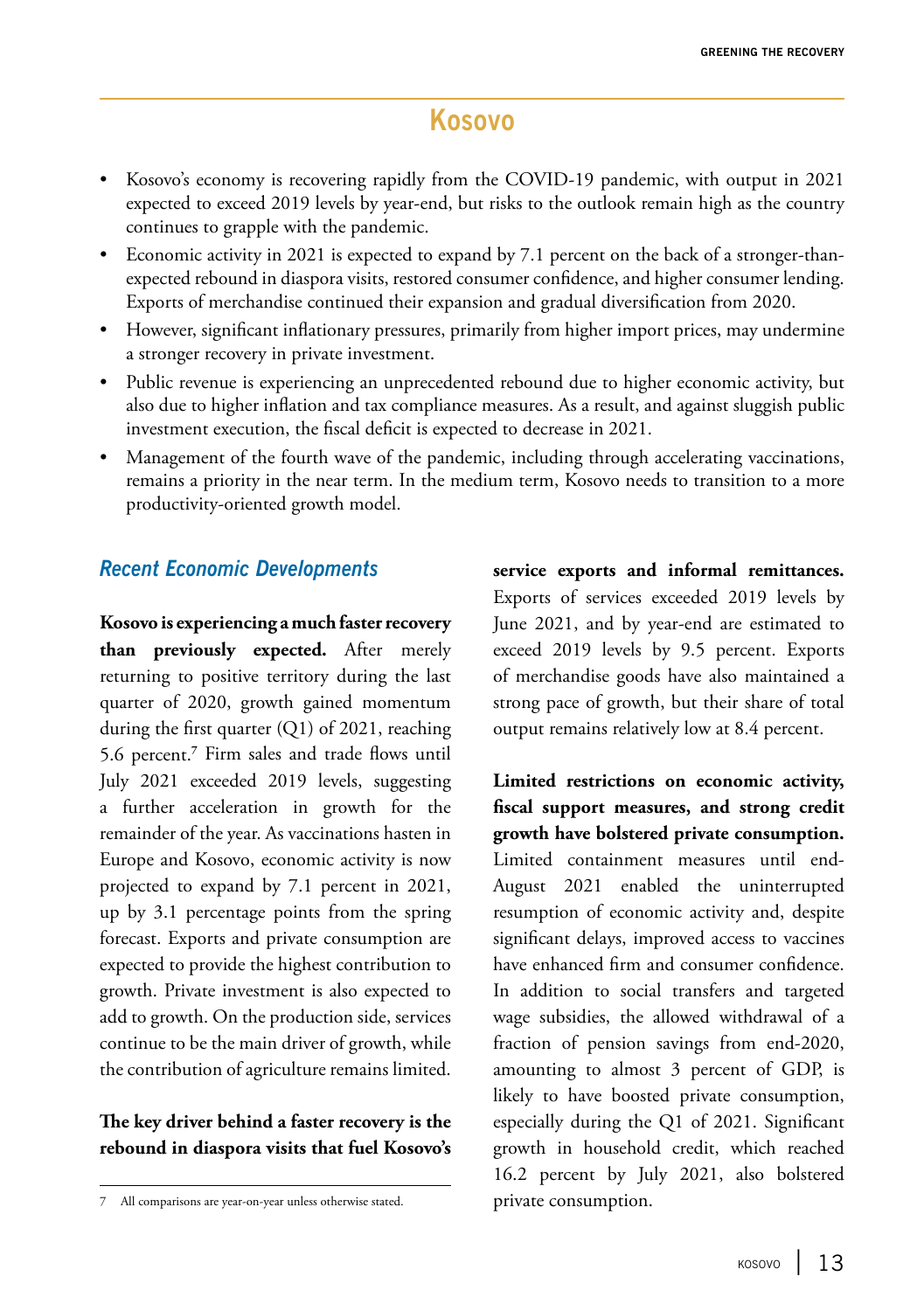**The recovery has been accompanied by gains in formal employment.** According to the Kosovo Pensions Savings Trust, the average quarterly number of active pension contributors increased by 13.6 percent during Q2, indicating an increase of about 40,000 in the number of formal jobs compared to the same period in both 2020 and 2019. At the same time, the average quarterly number of registered jobseekers also dropped significantly—by more than 30 percent compared to the same period in 2020. However, it is still higher than in the same period of 2019.

**Inflationary pressures heightened significantly during 2021, in line with global trends, creating challenges for private investment.** Consumer price inflation, driven primarily by higher import prices, is expected to reach an annual average of close to 3.5 percent in 2021. Import prices increased by 2.5 percent in Q1 and 7.7 percent in Q2 and are expected to accelerate during the rest of the year, mostly driven by commodity imports. Production prices also increased, followed with a marked increase in the construction price index (17 percent during the Q2 of 2021), driven by higher commodity prices and wages. Construction comprises almost 60 percent of private investment activity**<sup>8</sup>** in Kosovo.

**Exports are recovering rapidly in 2021.**  Imports are expected to increase by over 30 percent in 2021 to meet the rebound in consumption, exports, and investment, with exports of merchandise increasing by 35 percent. Though growth in exports is expected to outpace the rebound in imports, as imports grow from a higher base, current account deficit is projected to reach 8.5 percent of GDP, up from 7 percent in 2020. At the same time, foreign direct investment, driven by higher dividend repatriation, is expected to drop from 4.1 to 3.8 percent of GDP.

**The fiscal deficit is expected to narrow significantly in the context of a strong public revenue performance and sluggish public investment.** Public revenues are expected to increase by almost 24 percent in 2021, thanks to a considerable increase in firm turnover and the strong rebound in imports. By end-August 2021, public revenue collection increased by more than 30 percent, with the highest contribution from the value-added and excise taxes and is likely to exceed current budget projections. In addition to the expansion in economic activity, heightened inflation, intensified tax debt collection, and some formalization incentivized by fiscal stimulus measures have also added to revenue growth. The government has announced an ambitious Economic Revival Package amounting to 5.7 percent of GDP, mostly consisting of current expenditures, which is expected to be implemented during 2021 and 2022. Public expenditure is expected to decrease by 1.8 percent compared to 2020, driven mainly by public investment underspending. The fiscal deficit is estimated at 0.9 percent of GDP; a significant drop from last year, and lower than the level planned with the 2021 budget. Public and publicly guaranteed debt is expected to increase from 22.4 percent of GDP in 2020 to 23.2 percent in 2021. Thanks to good revenue performance, domestic debt accumulation will slowdown and fiscal buffers are expected to accumulate.

**The financial sector is experiencing strong credit and deposit growth.** Credit growth until July 2021 reached 12 percent, with credit

<sup>8</sup> According to Firm Investment Statistics, Kosovo Statistics Agency.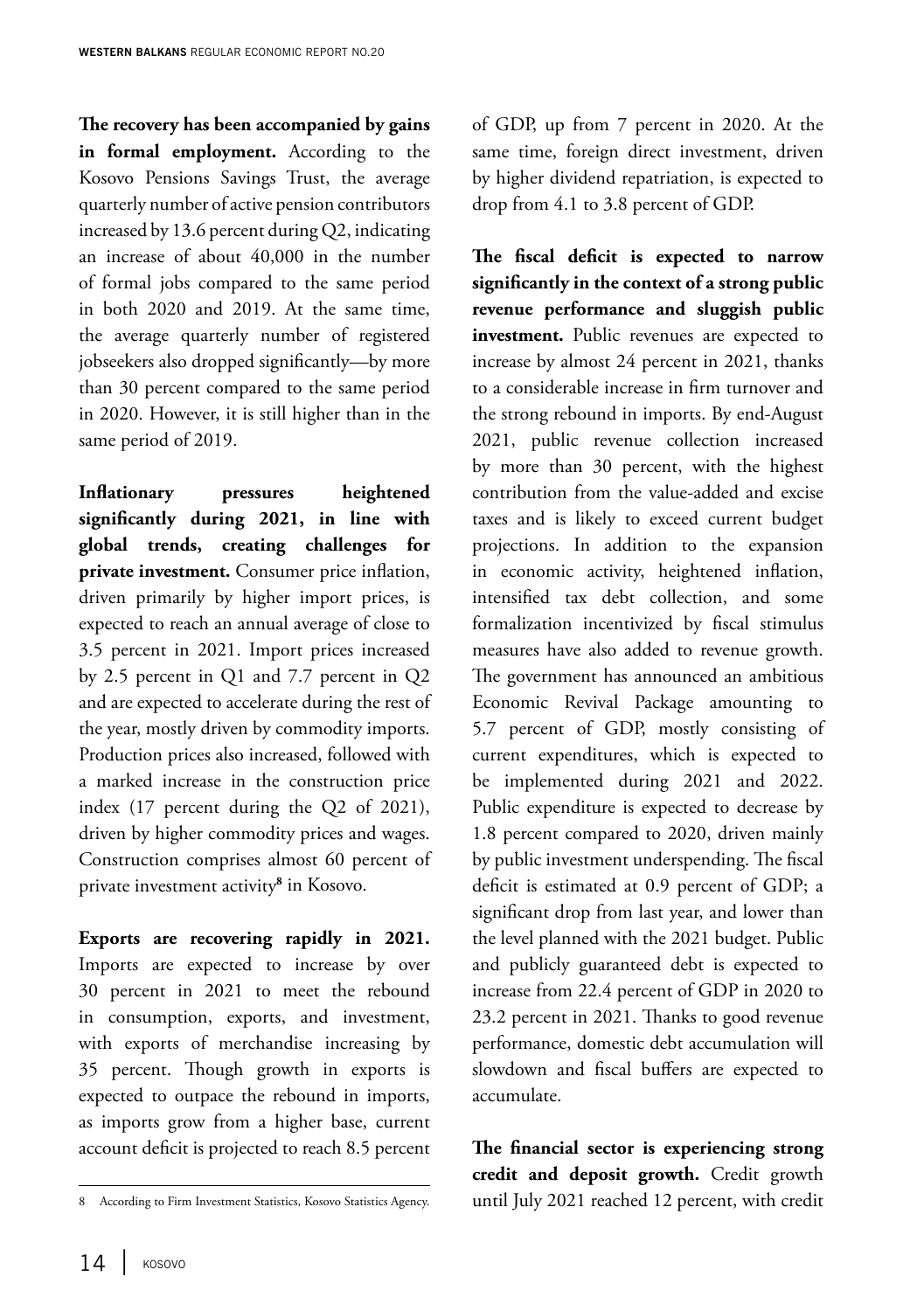to households increasing by 16.2 percent. Deposits increased by 14.5 percent for the same period, with deposits of other nonfinancial corporations increasing by 31.7 percent. Capital adequacy remained above regulatory requirements until July, while nonperforming loans hovered between 2.5 and 2.7 percent from January to July 2021, according to the Central Bank. The Kosovo Credit Guarantee Fund continued to expand its coverage, including through government-subsidized guarantee fees. Its capital is expected to be further bolstered by government grants.

#### *Outlook and Risks*

**Kosovo is expected to grow over 4 percent in the medium term, contingent on the global course of the pandemic and its successful management.** Although growth is expected to decelerate in 2022 from the peak in 2021 of 7.1 percent, over the medium term, growth rate will stabilize at its potential of 4 percent. Given the level reached in 2021, service exports are expected to increase, but at a slower pace. At the same time, with international prices stabilizing in the medium term, Kosovo's commodity exports will also experience slower growth, but maintain the gains experienced over the past two years. Private investment, and public investment, in particular, are expected to pick up and make a higher contribution to growth alongside consumption. Credit growth is projected to continue supporting private consumption increases. Against this backdrop, imports are projected to rise further; hence, the current account balance is expected to deteriorate. Net exports, in line with prepandemic trends, are expected to subtract from growth. Remittances are projected to maintain their increase in nominal value and will continue be the main source of financing for the trade deficit. Inflationary pressures are projected to subside, with consumer inflation stabilizing at an average of 1.8 percent.

**Higher fiscal deficits are likely due to a possible acceleration of public expenditure growth in the medium term.** Public revenue and public expenditure are projected to increase by an average of 4 percent and 7.6 percent per year in the medium term, fueling an increase in the level of fiscal deficit compared to 2021. Public revenue growth will decelerate, mainly because of the absence of one-off contributors, such as dividend income, and because of a slowdown in import growth and inflation compared to 2021. Expenditure growth will be fueled by an acceleration in public investment spending, but also increased current expenditure driven by the implementation of the Economic Revival Plan. As a result, fiscal deficit levels are expected to increase from 2021 to an average of 2 percent of GDP over the medium term. With limited availability of privatization proceeds over the medium term, the deficit is projected to be financed primarily through new domestic debt and concessional external debt. Public and publicly guaranteed debt relative to output is projected to rise from 23.2 percent in 2021 to 27.8 percent by end-2023.

**However, the outlook is marred by substantial COVID-19 risks.** Given the rise of new virus variants and vaccination trends, both in Kosovo and globally, the pandemic risks remain high. Kosovo was hit with a fourth wave of infections in late August 2021, but the pace of vaccinations has accelerated. Given Kosovo's high reliance on diaspora visits, reaching the vaccination coverage target at 60 percent of the eligible population by yearend remains important for mitigating pandemic-related risks and avoiding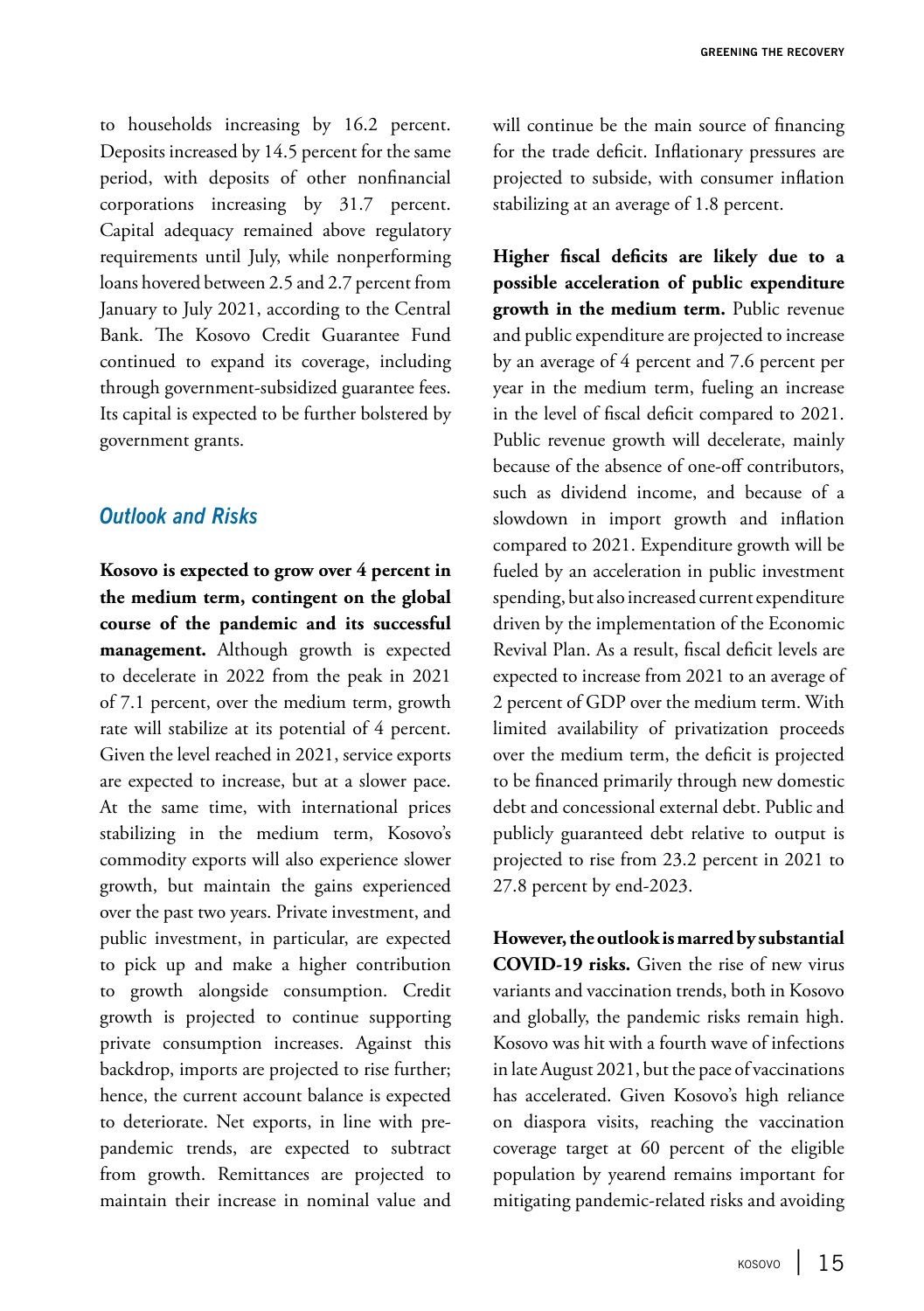the imposition of further rounds of strict containment measures that restrict economic activity. Due to the inherent uncertainty of the course of the pandemic, policymakers need to have contingency plans, especially given the high impact of containment measures on public revenue collection, expenditure composition, and financing. Reimposition of international travel restrictions in diaspora-hosting countries could also weigh on growth and the fiscal position.

**In the medium term, there is a pressing need to focus policies on tackling constraints to higher productivity growth and investing in human capital.** Kosovo needs to grow beyond its current potential to achieve higher living standards and more inclusive development. Thus, reforms should focus on (1) entrenching macroeconomic stability and sound governance; (2) increasing firm productivity; (3) raising farm productivity; (4) enhancing human capital; and (5) boosting exports, competition, and private investment, especially foreign direct investment.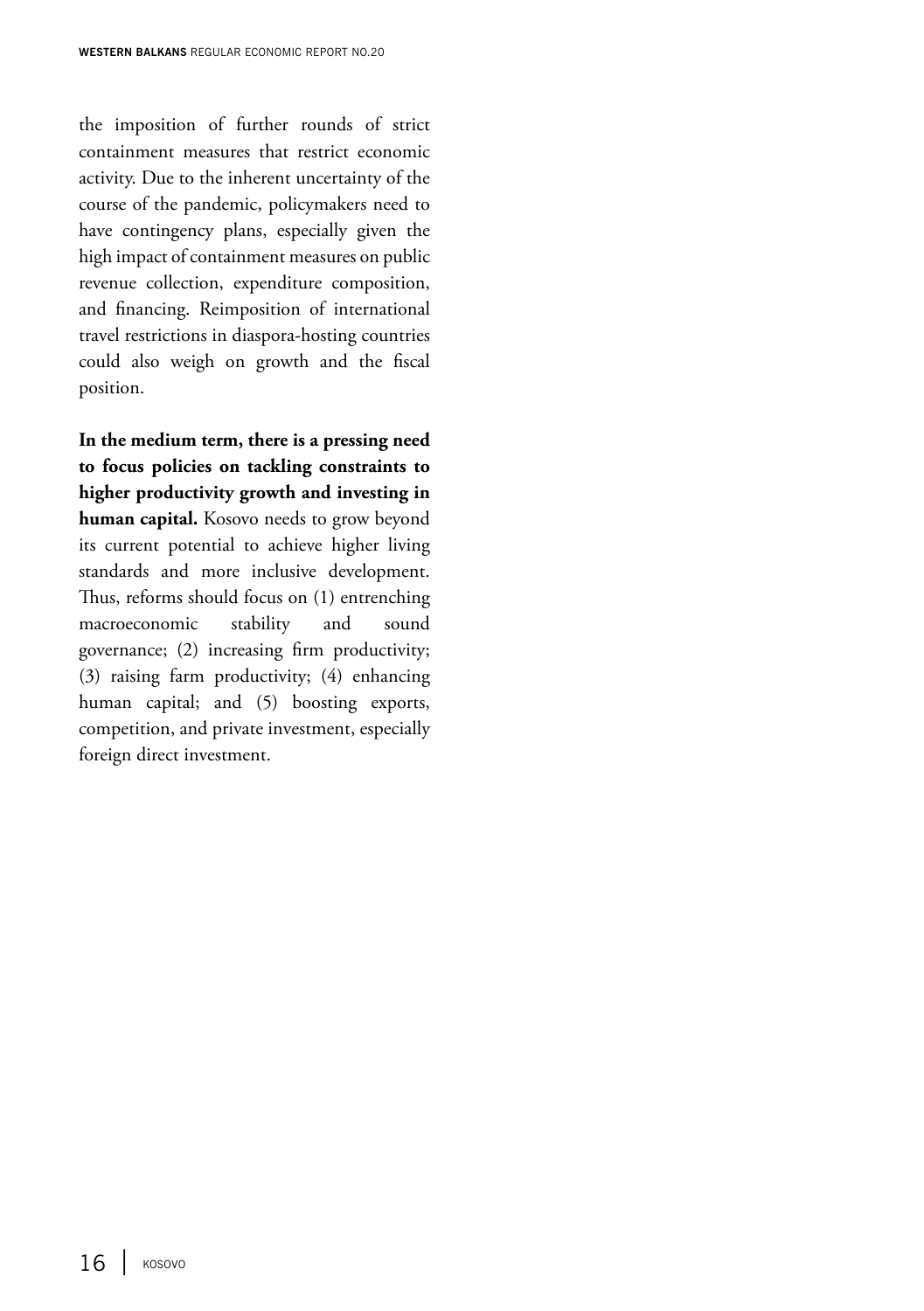#### Economic activity is recovering faster than expected in 2021.



#### Strong recovery of revenues and underexecution of capital investment are narrowing the deficit in 2021.



*Source:* Ministry of Finance and World Bank staff calculations. *Source:* Kosovo Statistics Agency.

#### The recovery is accompanied by robust growth in formal employment.





*Source:* Kosovo Pensions Savings Trust. *Source:* Central Bank of Kosovo.

#### Exports of services are experiencing a strong rebound.



*Source:* Kosovo Statistics Agency and World Bank staff calculations. *Source:* Central Bank of Kosovo; World Bank staff calculations.

Inflationary pressures increased in 2021.



#### Credit growth is supporting the recovery.

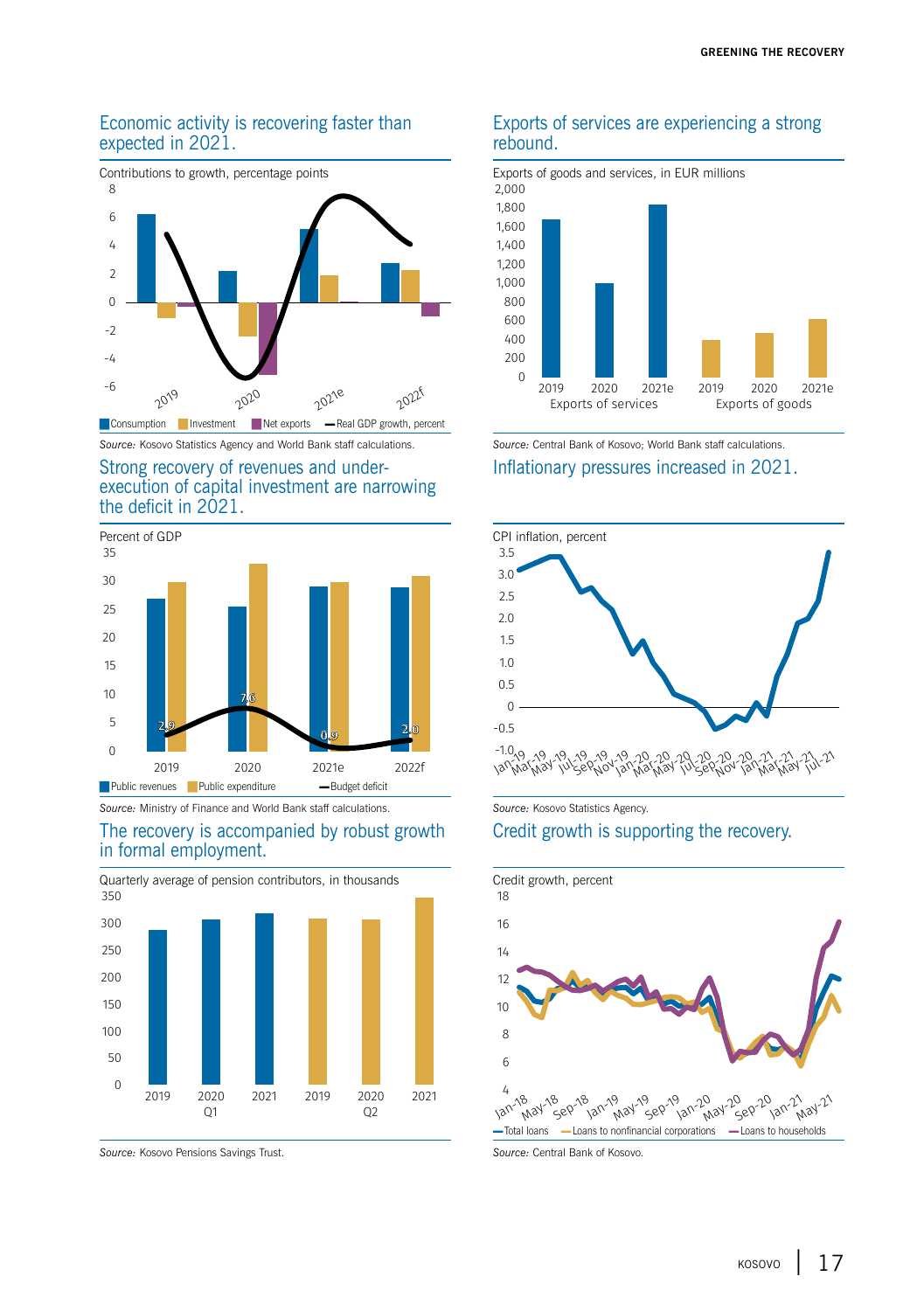| <b>KOSOVO</b>                                               | 2018    | 2019    |         | 2020 2021e 2022f 2023f        |         |         |
|-------------------------------------------------------------|---------|---------|---------|-------------------------------|---------|---------|
| Real GDP growth (percent)                                   | 3.4     | 4.8     | $-5.3$  | 7.1                           | 4.1     | 4.4     |
| Composition (percentage points):                            |         |         |         |                               |         |         |
| Consumption                                                 | 3.9     | 6.2     | 2.2     | 5.2                           | 2.8     | 2.7     |
| Investment                                                  | 2.6     | $-1.1$  | $-2.4$  | 1.9                           | 2.3     | 2.3     |
| Net exports                                                 | $-3.1$  | $-0.3$  | $-5.1$  | 0.1                           | $-1.0$  | $-0.7$  |
| <b>Exports</b>                                              | 2.5     | 2.2     | $-8.4$  | 13.7                          | 2.5     | 2.2     |
| Imports (-)                                                 | 5.6     | 2.5     | $-3.3$  | 13.6                          | 3.5     | 2.9     |
| Consumer price inflation (percent, period average)          | 1.1     | 2.7     | 0.2     | 3.5                           | 1.8     | 1.6     |
| Public revenues (percent of GDP)                            | 26.3    | 26.8    | 25.4    | 28.9                          | 28.8    | 28.8    |
| Public expenditures (percent of GDP)                        | 29.2    | 29.7    | 33.0    | 29.8                          | 30.8    | 31.0    |
| Of which:                                                   |         |         |         |                               |         |         |
| Wage bill (percent of GDP)                                  | 8.9     | 8.7     | 9.8     | 8.9                           | 8.9     | 8.9     |
| Social benefits (percent of GDP)                            | 6.2     | 6.3     | 7.7     | 7.5                           | 7.4     | 7.1     |
| Capital expenditures (percent of GDP)                       | 7.9     | 7.5     | 5.6     | 5.3                           | 6.4     | 7.0     |
| Fiscal balance (percent of GDP)                             | $-2.9$  | $-2.9$  | $-7.6$  | $-0.9$                        | $-2.0$  | $-2.2$  |
| Primary fiscal balance (percent of GDP)                     | $-2.6$  | $-2.6$  | $-7.2$  | $-0.4$                        | $-1.5$  | $-1.6$  |
| Public debt (percent of GDP)                                | 16.4    | 17.0    | 22.0    | 22.7                          | 25.9    | 27.6    |
| Public and publicly guaranteed debt (percent of GDP)        | 17.0    | 17.6    | 22.4    | 23.2                          | 26.2    | 27.8    |
| Of which: External (percent of GDP)                         | 6.2     | 5.8     | 7.8     | 7.8                           | 10.1    | 11.1    |
| Goods exports (percent of GDP)                              | 5.6     | 5.6     | 6.9     | 8.4                           | 8.6     | 8.8     |
| Goods imports (percent of GDP)                              | 46.7    | 45.8    | 44.2    | 55.9                          | 56.3    | 57.2    |
| Net services exports (percent of GDP)                       | 12.8    | 13.1    | 5.7     | 14.8                          | 14.0    | 14.7    |
| Trade balance (percent of GDP)                              | $-28.2$ | $-27.1$ | $-31.6$ | $-32.7$                       | $-33.7$ | $-33.7$ |
| Net remittance inflows (percent of GDP)                     | 11.4    | 11.6    | 13.8    | 14.3                          | 14.0    | 13.6    |
| Current account balance (percent of GDP)                    | $-7.6$  | $-5.6$  | $-7.0$  | $-8.5$                        | $-9.6$  | $-9.2$  |
| Net foreign direct investment inflows (percent of GDP)      | 3.4     | 2.7     | 4.1     | 3.8                           | 4.1     | 4.5     |
| External debt (percent of GDP)                              | 30.5    | 31.2    | 37.5    |                               |         |         |
| Real private credit growth (percent, period average)        | 10.1    | 7.9     | 7.6     |                               |         |         |
| Nonperforming loans (percent of gross loans, end of period) | 2.5     | 2.0     | 2.7     |                               |         |         |
| Unemployment rate (percent, period average)                 | 29.5    | 25.7    |         |                               |         |         |
| Youth unemployment rate (percent, period average)           | 55.4    | 49.4    |         |                               |         |         |
| Labor force participation rate (percent, period average)    | 40.9    | 40.5    |         |                               |         |         |
| GDP per capita (US\$)                                       | 4,388   |         |         | 4,432 4,295 4,560 4,757 5,005 |         |         |
| Poverty rate (percent of population)                        | 23.2    | 20.9    | 23.4    | 20.9                          | 18.9    | 17.0    |

*Source:* Country authorities, World Bank estimates and projections.

*Note: P*overty rate calculations based on ECAPOV harmonization using HBS data. Nowcasted/projected values start at 2018. Income measures in the SILC and<br>consumption measures in the HBS are not strictly comparable. Poverty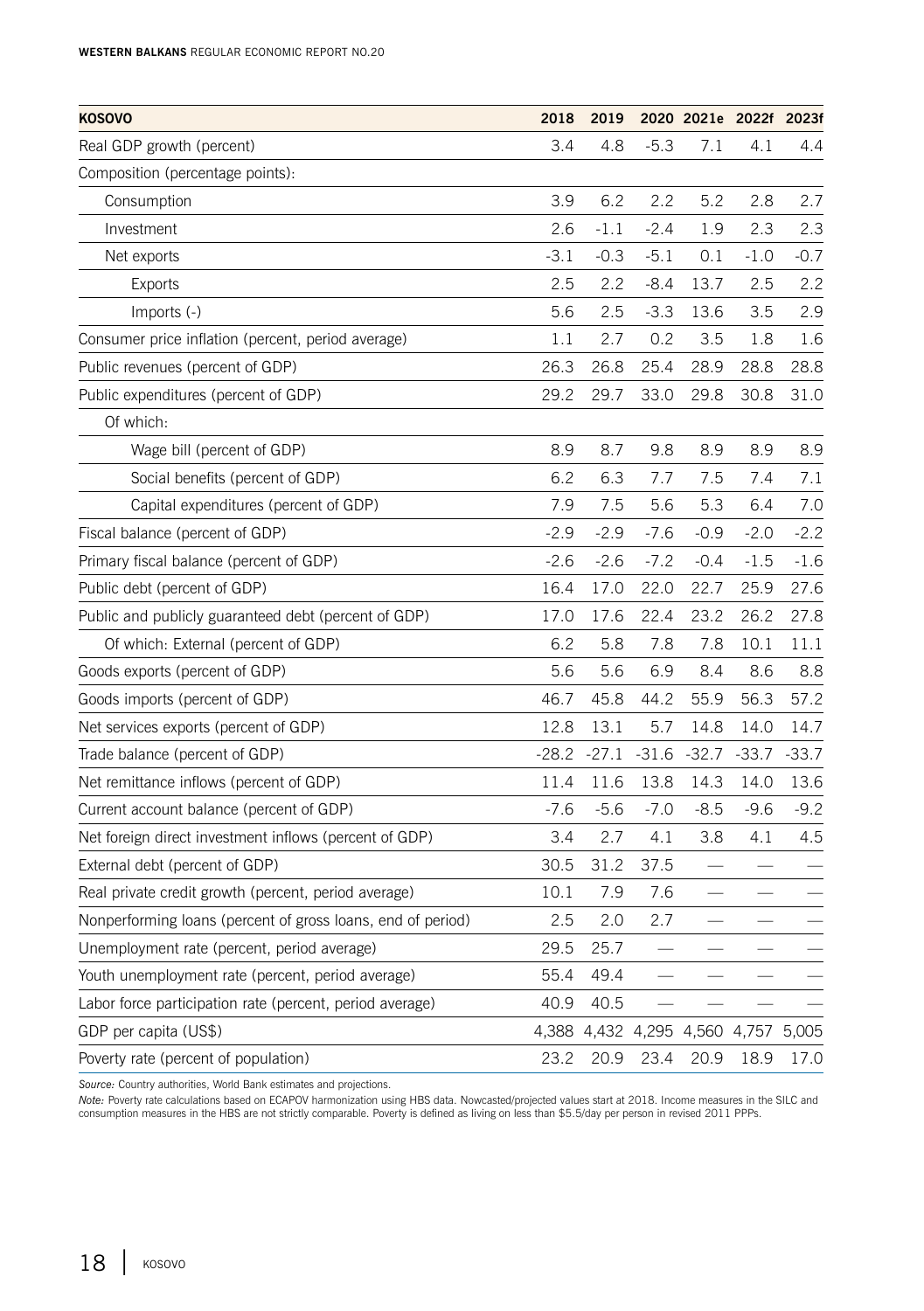# **Montenegro**

- After the deep 2020 recession, Montenegro's economy is recovering faster than anticipated.
- Progress with vaccinations, health protocols, and open borders has helped revive tourism.
- Unemployment remains high despite the tourism rebound.
- The large Eurobond issuance in December 2020 has relieved financing pressures in 2021, along with reduced fiscal deficit. Still, careful fiscal and debt management remains critical, as uncertainties loom.

#### *Recent Economic Developments*

**While tourism was the main culprit for the economic downturn in 2020, it is now driving the economic revival.** After a historic recession of 15.3 percent in 2020, the economy has been showing signs of a robust recovery. It is estimated that GDP will bounce back by 10.8 percent in 2021, stronger than previously estimated. This is due to swifter tourism recovery—we now assume that tourism revenues will rebound to 75 percent of their 2019 levels, from 55 percent previously estimated. This rebound will boost exports, which are expected to lead the economic recovery in 2021. Despite lower employment, tourism and household lending are expected to boost private consumption growth. However, government consumption is estimated to decline, while investments are expected to increase only slightly due to delays in public investment projects, supply-chain disruptions, and higher cost of materials.

**High-frequency indicators point to a recovery but also show the economy's scars from the pandemic.** In the first seven months of 2021, the number of overnight stays in tourist collective**<sup>9</sup>** accommodations were 56 percent of the 2019 levels, but the peak season started in July, with overnight stays reaching 90 percent of the 2019 level. Data from the national tourism

organization point to an equally robust tourism demand in August (July and August usually account for almost half of annual overnight stays). Retail trade strengthened by 6 percent<sup>10</sup> in the first half of 2021. In the same period, an increase of 10 percent in industrial production was largely driven by electricity generation, while construction was at the same level as a year ago.

**The recovery has yet to ignite the labor market.** Since the pandemic began, the administrative data show a persistent decline in employment, which reached a record low of 149,371 registered jobs in June (compared to 178,178 in June 2020 and 213,488 in June 2019). Loss of jobs was recorded in all sectors, but trade, construction, and tourism have taken the biggest hit, though tourism jobs are expected to have partly recovered due to intensifying tourism activity. Registered unemployed rose from 41,890 in June 2020 to 55,703 in June 2021, of which over 60 percent of newly registered unemployed were women. The government has continued paying wage subsidies and one-off transfers, including incentives for formalization of employment. This support has helped to avoid worse labor market outcomes. The Parliament has adopted an increase in the net monthly minimum wage from €222 to €250, effective October 1.

This includes hotels, holiday facilities, boarding houses, tourist resorts, hostels, and motels.

<sup>10</sup> All comparisons are year-on-year unless otherwise stated.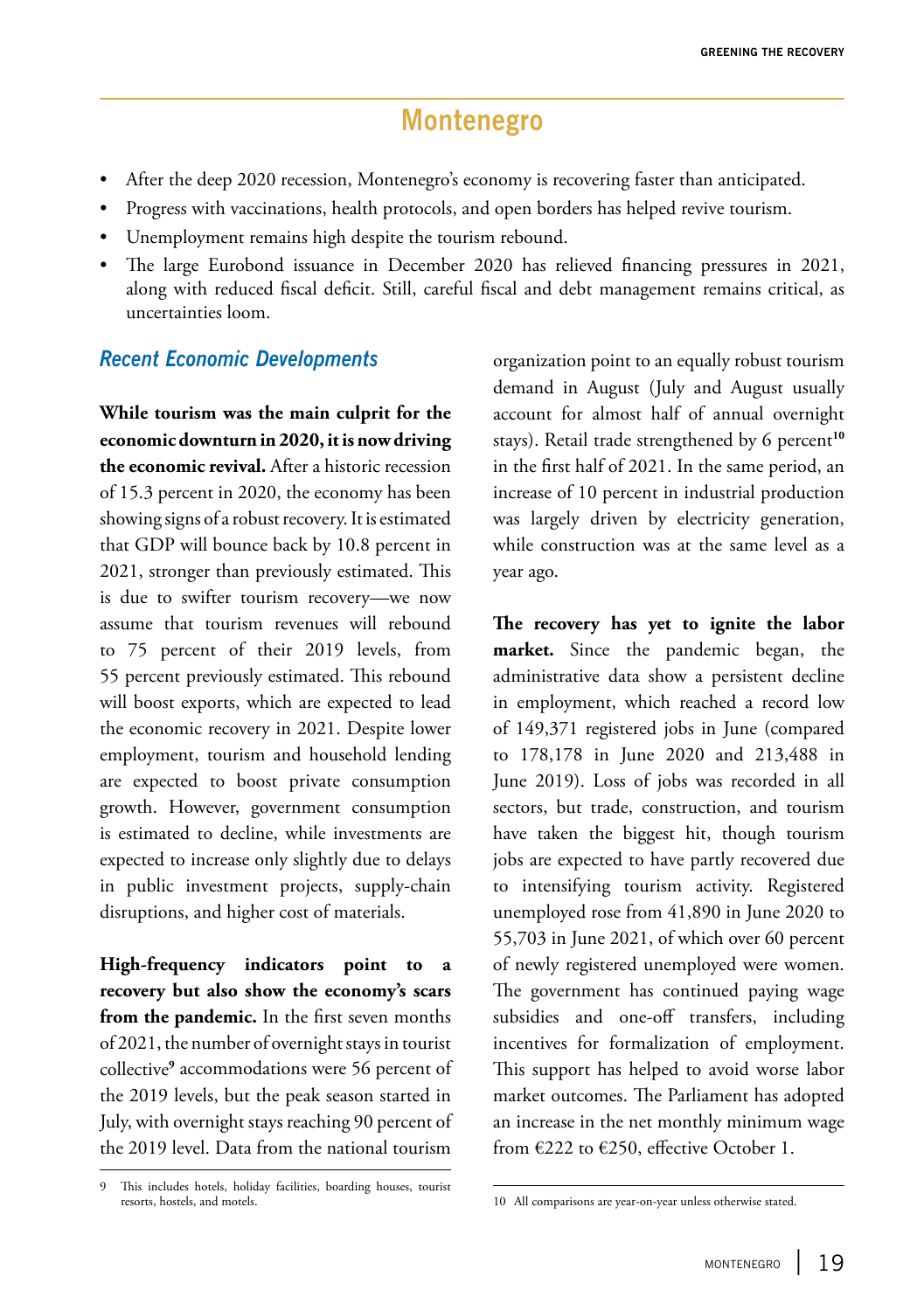**Stronger demand and higher oil prices have pushed up inflation.** As economic activity has picked up, so has inflation, and in the eight months it averaged 1.7 percent, with July and August inflation rates reaching 3.1 percent. The increase in inflation was led by rising food, beverage, and transportation prices. Producer prices grew more moderately, and by June the Producer Price Index had increased by 1.3 percent. In the first seven months, nominal wages increased by 1.3 percent, but real wages fell marginally by 0.2 percent.

**The financial sector has so far been resilient.**  In the first seven months of 2021, outstanding loans were up by 7.3 percent, driven by

household and non-resident lending. At the same time, deposits were up by 16 percent, most notably for firms, households, and non-residents. The lending-to-deposits ratio declined to 89 percent, back to its prepandemic level. By July, new lending surged by 57 percent, though it remained below its 2019 level. The June average capital adequacy ratio was at a healthy 19.2 percent, well above the regulatory minimum. Nonperforming loans increased to 6.3 percent of total loans from 5.6 percent in June last year. The full impact of the crisis on bank asset quality will only be clear once the generous loan moratoriums expire in December and if corporate bankruptcies rise after government crisis response programs are phased out. The Central Bank has commissioned an Asset Quality Review (AQR) to identify stressed assets and make necessary provisions in banks' balance sheets. After delays due to the pandemic, the AQR shall be published in September and may reveal vulnerabilities that would require decisive action by the Central Bank.

**External imbalances are expected to narrow as net exports and net income accounts strengthen.** In the first half of 2021, exports of goods and services increased by 40 percent, supported by a recovery in tourism and transport services, but also stronger merchandise exports—primarily of electricity, minerals, and metals. In contrast, import growth was more moderate, edging up by 3 percent, largely driven by imports of food, beverages, and oil. Net primary and secondary incomes have further reduced the current account deficit, primarily due to strong net remittances, which increased by 75 percent compared to the same period last year. The current account deficit was financed by drawing down reserves and net foreign direct investment (FDI), although the latter declined by 20 percent. By July, international reserves increased to  $€1.4$  billion, covering 7.7 months of merchandise imports.

**The 2021 budget was adopted only in June and introduced more meaningful program budgeting.** The budget defines objectives and key performance indicators, although not for all programs. Until the 2021 budget was adopted, the Ministry of Finance and Social Welfare was issuing monthly temporary decisions on financing. The budget proposed by the government initially planned a fiscal deficit of 3 percent of GDP but was eventually increased to 3.8 percent of GDP due to the allocation of  $E25$  million for reintroducing mothers' benefits transfers. The 2021 budget also introduced child benefits for all children until the age of six and financing of textbooks for all primary school students. There is room to raise the inclusiveness and spending efficiency by reviewing the current social protection system to increase its effectiveness and targeting and minimize potential adverse labor market participation effects.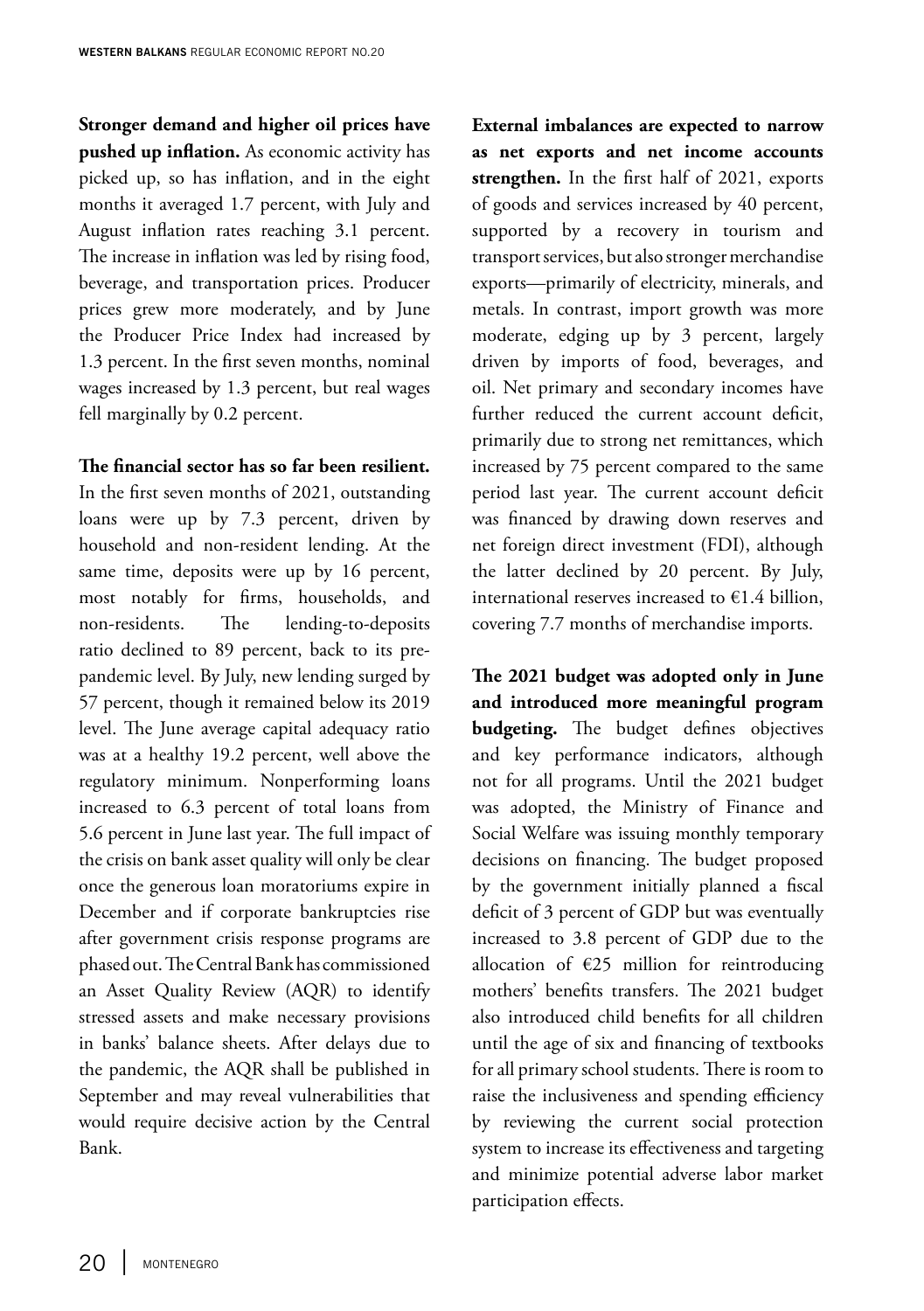**Stronger revenues are supporting fiscal deficit reduction.** In the first seven months of 2021, central government revenues increased by 11.3 percent, primarily supported by stronger value-added tax (VAT) and non-tax revenue collection (including dividends from state-owned enterprises). In June, the Law on E-fiscalisation entered into force and is expected to further support VAT collection. Expenditures declined by 4.5 percent, mainly driven by under-execution of capital spending (due to delays in adopting the budget), but also lower spending on goods and services. The government has continued supporting the private sector and households through wage subsidies and one-off support until July. To further support the recovery, the government has also provided €40 million for subsidized loans for micro and small and medium-sized enterprises, which will be administered through commercial banks.

**After peaking at 105 percent of GDP in 2020, public debt is expected to decline to 88 percent in 2021.** Securing financing through issuance of €750 million in Eurobonds in December 2020 has significantly relieved financing pressures in 2021. By July, the central government net debt was reduced by over €300 million, including a repayment of €227 in Eurobonds in March. Fiscal surpluses in June and July supported the buildup of government deposits, which are expected to cover the remaining financing needs for 2021. The government has reduced fiscal risk by signing a hedging agreement to protect against exchange rate risk as it started repaying the loan for the construction of the first section of the Bar-Boljare highway.

### *Outlook and Risks*

**The pandemic continues to pose challenges, as new virus variants raise doubts about the pace of the global recovery.** In the second week of September, Montenegro had the fifthhighest number of cases in seven days in the world and is ranked third in the total number of infected people per million inhabitants. The vaccination process started at a fast pace in May, and by mid-September 43 percent of the adult population has been fully vaccinated. The evolution of the pandemic will largely shape the near-term economic outlook.

**Assuming a full recovery in tourism in 2022 and 2023, growth is expected to remain strong at 5.6 and 4.8 percent, respectively.**  Investments are expected to level off in 2022 as the construction of the first section of the highway is expected to be finalized by end-2021. Investment is projected to grow in 2023 supported by projects in the energy sector. The government announced stronger public capital spending starting in 2022, which would further support medium-term growth. However, public investment management challenges should be addressed to ensure stronger economic effects. Private consumption will continue to support growth as employment gradually starts recovering as a result of improved economic activity. The pace of the recovery of low-skills jobs will determine how quickly poor and vulnerable households can recover their precrisis income levels. Addressing long-standing job and low labor participation challenges is critical for robust job growth and welfare improvements in the recovery.

**Strong fiscal and debt management are needed to accelerate debt reduction.** The fiscal balance is expected to turn into a surplus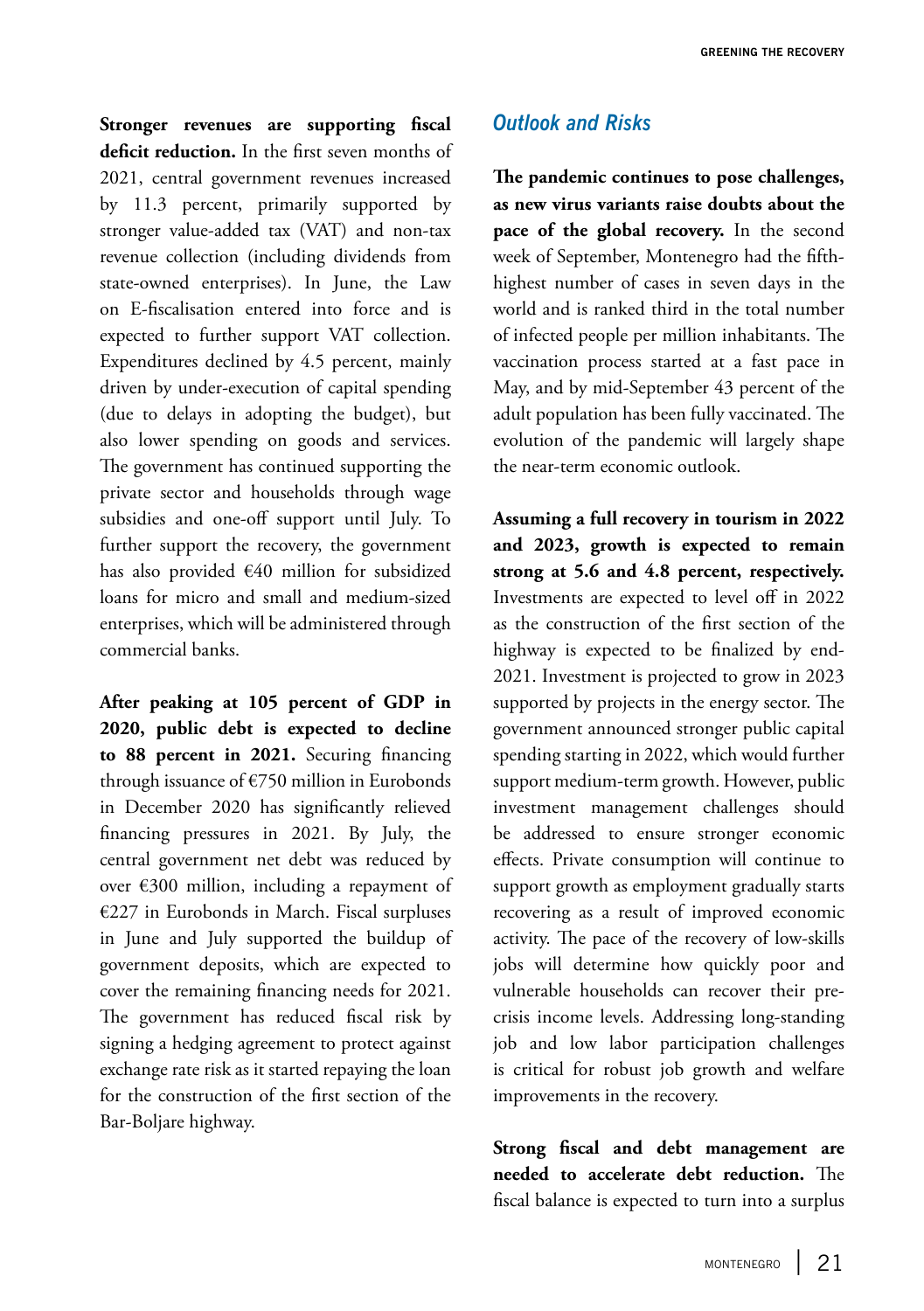in 2023, due to lower capital spending and contained expenditures on goods and services and stronger revenues due to the economic recovery. The projections do not assume that the remaining sections of the highway will start by 2023, as fiscal space is projected to remain limited. The government's medium-term plan foresees a primary fiscal surplus of almost 2 percent of GDP in 2022. Running a primary fiscal surplus over the medium term will be critical for debt reduction and will require a sustained consolidation on the spending side. Public debt is expected to decline to 77 percent of GDP in 2022 and further to 70 percent of GDP in 2023, as about €500 million of debt is due for repayment in 2022–23.

**External imbalances are expected to narrow and return to pre-highway levels.** The finalization of the import-dependent motorway section and stronger exports led by tourism recovery are projected to reduce the current account deficit to 11.2 percent and 9.5 percent of GDP in 2022 and 2023, respectively. Net FDI will continue to largely finance the current account deficit and is expected to remain moderate at around 7.5 percent of GDP.

#### **The outlook is subject to multiple downside**

**risks.** Looking at external risks, a new wave of COVID-19 infections in Europe could slow Montenegro's economic recovery. Moreover, inflationary pressures in the United States and European Union may accelerate monetary tightening, which could translate into more expensive external financing. Domestic risks stem from lower vaccination rates and hesitancy, where possible new containment measures could delay the recovery. Political polarization also remains high. Acceleration of structural reforms and a firm commitment to careful fiscal management, however, can reduce investment

uncertainty and improve the outlook. Further strengthening the independence of public institutions, especially the judiciary, would not only improve Montenegro's prospects of joining the European Union, but would also support a resilient economic recovery by ensuring a level playing field for all businesses and entrepreneurs.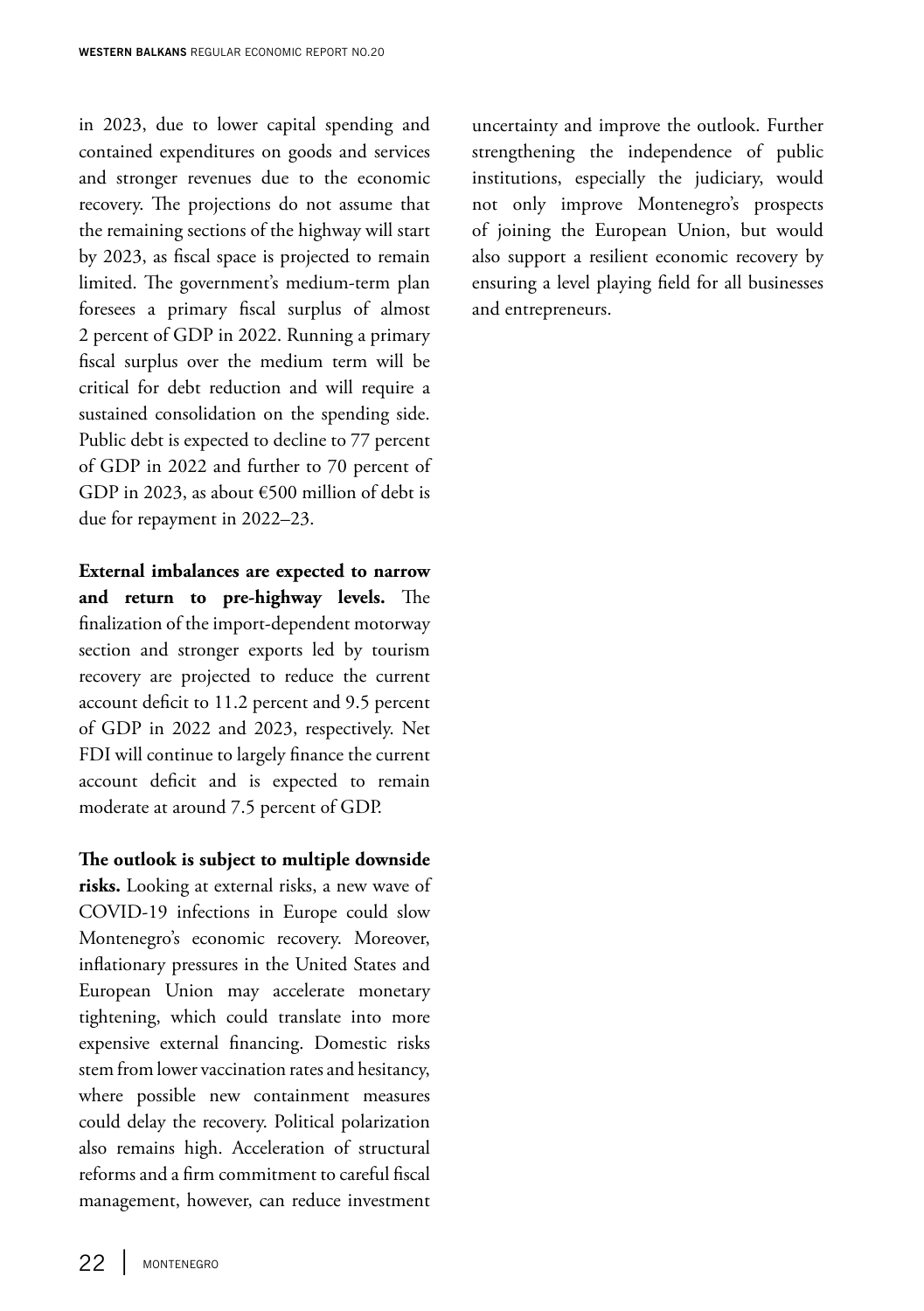#### The economy is recovering faster than anticipated…



#### Employment continued falling… …while inflation surged.



#### Outstanding loans have been increasing… …while the fiscal position improved.





#### *Source:* Central Bank and World Bank staff calculations. *Source:* MoF and World Bank staff calculations.

#### …as tourism recovered.



*Source:* MONSTAT and World Bank staff calculations. *Source:* MONSTAT and World Bank staff calculations.





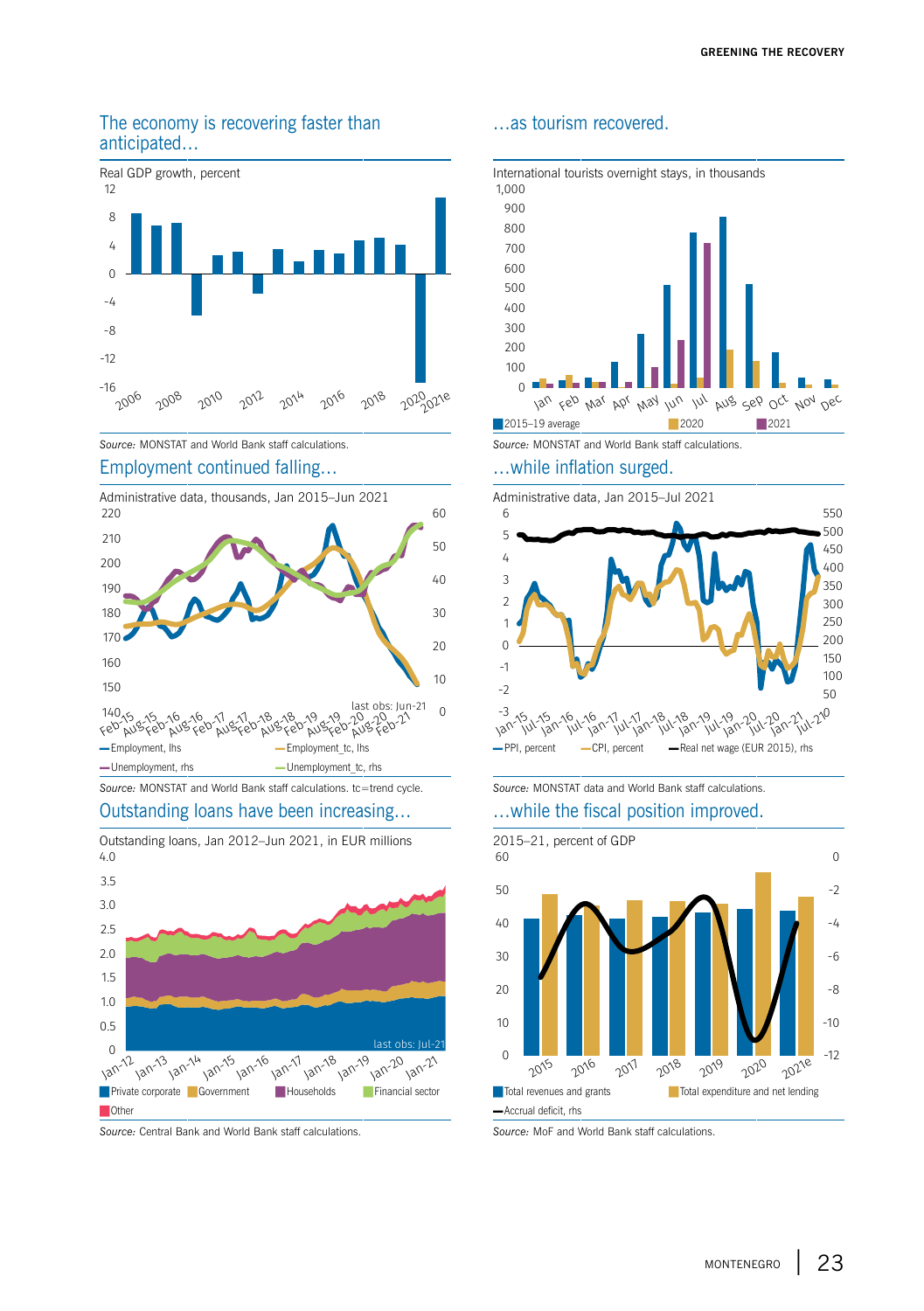| <b>MONTENEGRO</b>                                           | 2018                                      | 2019              |            | 2020 2021e | 2022f   | 2023f   |
|-------------------------------------------------------------|-------------------------------------------|-------------------|------------|------------|---------|---------|
| Real GDP growth (percent)                                   | 5.1                                       | 4.1               | $-15.3$    | 10.8       | 5.6     | 4.8     |
| Composition (percentage points):                            |                                           |                   |            |            |         |         |
| Consumption                                                 | 5.2                                       | 2.9               | $-3.9$     | 3.2        | 2.8     | 2.7     |
| Investment                                                  | 4.9                                       | 0.8               | $-5.8$     | 1.0        | $-1.2$  | 2.1     |
| Net exports                                                 | $-5.0$                                    | 0.4               | $-5.6$     | 6.6        | 4.1     | 0.0     |
| Exports                                                     | 3.4                                       | 2.7               | $-24.0$    | 21.0       | 6.8     | 3.5     |
| Imports (-)                                                 | 8.4                                       | 2.3               | $-18.4$    | 14.3       | 2.7     | 3.5     |
| Consumer price inflation (percent, period average)          | 2.6                                       | 0.4               | $-0.3$     | 1.9        | 1.6     | 1.2     |
| Public revenues (percent of GDP)                            | 42.0                                      | 43.3              | 44.4       | 43.9       | 42.2    | 41.7    |
| Public expenditures (percent of GDP)                        | 46.6                                      | 46.0              | 55.4       | 47.9       | 43.1    | 40.7    |
| Of which:                                                   |                                           |                   |            |            |         |         |
| Wage bill (percent of GDP)                                  | 11.2                                      | 11.0              | 13.5       | 12.1       | 11.3    | 10.7    |
| Social benefits (percent of GDP)                            | 11.7                                      | 11.2              | 13.4       | 12.3       | 11.6    | 11.0    |
| Capital expenditures (percent of GDP)                       | 8.5                                       | 8.7               | 7.5        | 6.3        | 3.8     | 3.7     |
| Fiscal balance (percent of GDP)                             | $-4.6$                                    | $-2.7$            | $-11.0$    | $-4.0$     | $-0.9$  | 1.1     |
| Primary fiscal balance (percent of GDP)                     | $-2.4$                                    | $-0.5$            | $-8.3$     | $-1.6$     | 1.4     | 3.2     |
| Public debt (percent of GDP)                                | 70.1                                      |                   | 76.5 105.3 | 87.7       | 77.0    | 69.9    |
| Public and publicly guaranteed debt (percent of GDP)        | 74.1                                      | 80.0              | 108.7      | 90.7       | 79.8    | 72.5    |
| Of which: External (percent of GDP)                         | 64.6                                      | 68.1              | 97.3       | 82.2       | 72.8    | 65.8    |
| Goods exports (percent of GDP)                              | 9.4                                       | 9.4               | 9.8        | 9.5        | 9.6     | 9.8     |
| Goods imports (percent of GDP)                              | 53.3                                      | 51.1              | 49.0       | 49.7       | 47.8    | 47.3    |
| Net services exports (percent of GDP)                       | 20.1                                      | 20.6              | 4.2        | 16.4       | 20.0    | 21.3    |
| Trade and services balance (percent of GDP)                 | $-23.8$                                   | $-21.1$           | $-35.0$    | $-23.8$    | $-18.2$ | $-16.2$ |
| Net remittance inflows (percent of GDP)                     | 4.0                                       | 4.0               | 5.3        | 6.4        | 5.1     | 4.8     |
| Current account balance (percent of GDP)                    | $-17.0$                                   | $-14.3$           | $-26.1$    | $-15.2$    | $-11.2$ | $-9.5$  |
| Net foreign direct investment inflows (percent of GDP)      | 6.9                                       | 6.2               | 11.2       | 7.8        | 7.4     | 7.4     |
| External debt (percent of GDP)                              |                                           | 163.7 169.0 224.1 |            |            |         |         |
| Real private credit growth (percent, period average)        | 6.8                                       | 5.5               | 6.5        |            |         |         |
| Nonperforming loans (percent of gross loans, end of period) | 7.4                                       | 5.1               | 5.9        |            |         |         |
| Unemployment rate (percent, period average)                 | 15.2                                      | 15.1              | 17.9       |            |         |         |
| Youth unemployment rate (percent, period average)           | 29.4                                      | 25.2              | 36.0       |            |         |         |
| Labor force participation rate (percent, period average)    | 56.0                                      | 57.4              | 53.3       |            |         |         |
| GDP per capita, PPP (current international \$)              | 21,547 23,344 20,505 22,363 23,978 25,442 |                   |            |            |         |         |
| Poverty rate (percent of population)                        | 15.2                                      | 14.5              | 20.0       | 17.7       | 16.3    |         |

*Sources:* Country authorities, World Bank estimates and projections.

*Note: P*overty rate calculations based on ECAPOV harmonization using SILC-C data. Nowcasted/projected values start at 2018. Income measures in the SILC<br>and consumption measures in the HBS are not strictly comparable. Pove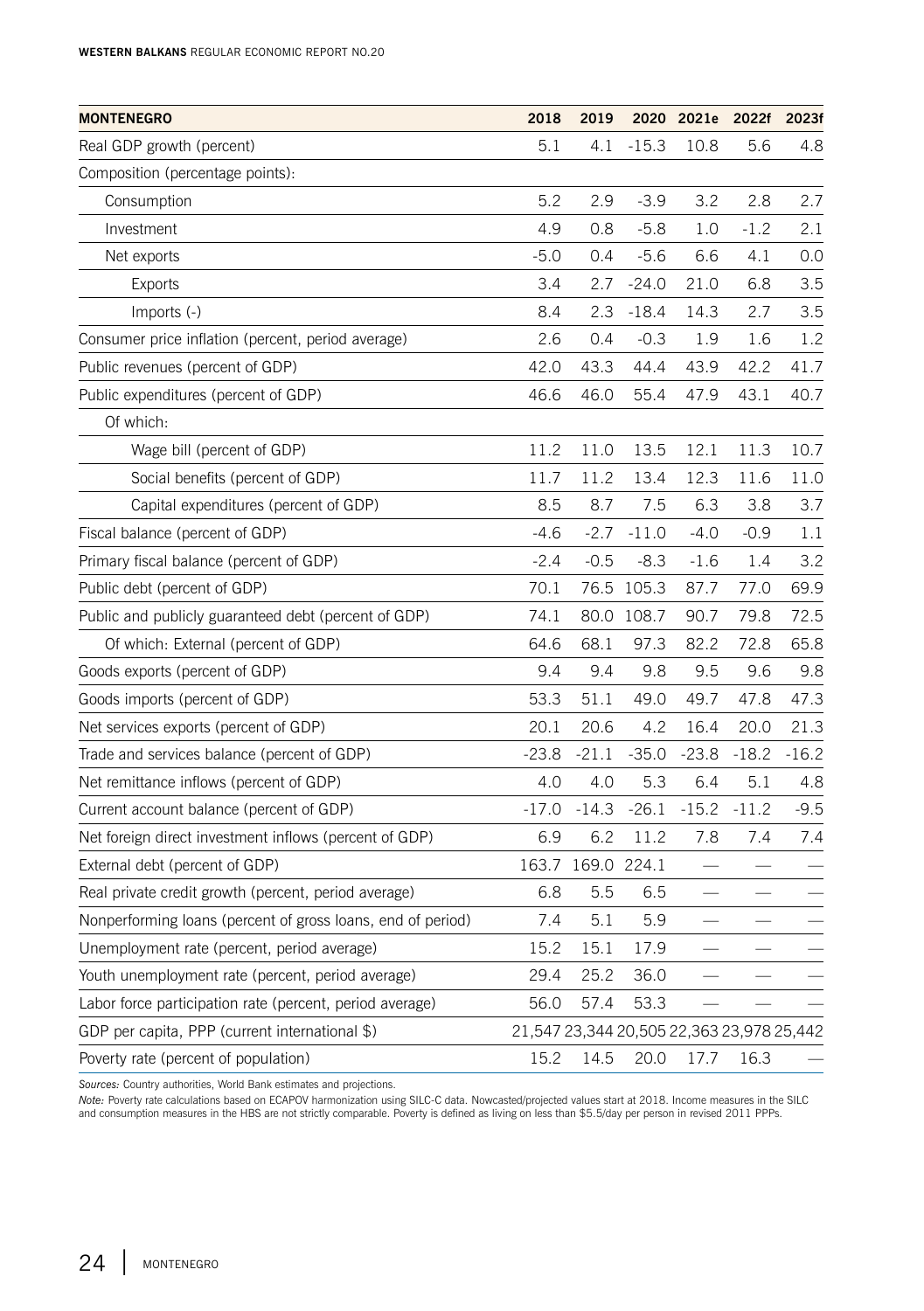# **North Macedonia**

- A robust recovery is underway in North Macedonia despite the continued adverse impact of the pandemic. However, the improved outlook is subject to downside risks: vaccine hesitancy and the pace of immunization, the appearance and intensity of new virus variants, disrupted supply chains, increased inflationary pressures, and tightening financial conditions.
- The labor market is slowly recovering, creating wage pressures in fast-growing sectors.
- Continued government support measures have helped mitigate the impact of the crisis on households and firms but have further increased public debt.
- Policymakers should gradually shift their focus to policies supporting a sustainable, inclusive, and green recovery that complement and further strengthen the EU accession reform agenda.

### *Recent Economic Developments*

**After declining in the first quarter (Q1) by 1.9 percent, domestic output surged at a double-digit rate in Q2.** As a result, GDP growth in the first half of the year turned positive at 5.2 percent. Private consumption picked up and investment grew, while government consumption resumed growth in Q2 after dropping early in the year. Exports and imports increased, as well, with imports growing faster, thereby worsening the trade balance. On the production side, growth was observed in nearly all sectors, given the low base effect, with the fastest recovery occurring in trade, transport, tourism, manufacturing, and ICT. Construction surprisingly saw a decline in output in Q2.

**High-frequency data for the second half of 2021 point to a moderation in growth.**  Industrial production turned negative in July (0.6 percent year-on-year [YOY]) as energy and capital goods production turned negative despite a 13 percent YOY rise in exports in July. Car supply firms are experiencing reduced orders as supply delivery delays are mounting. Real retail trade remains strong but slowed to 8.9 percent YOY in July. Tourism numbers

spiked as travel opened up during the summer season, which might contribute to further growth in retail trade. The most recent data on the number of issued construction permits in June 2021 points to a prolonged upward trend in the construction sector.

**The activity rate in the first half of 2021 picked up from its low in summer 2020, driven by an increase in male labor force participation.** The activity rate increased to 56.2 percent or 0.4 percentage points (pps) since Q3 2020. The unemployment rate decreased by 0.2 pps to 15.9 percent since Q4 2020, while the employment rate increased by 0.5 pps, with women contributing to the rise as they moved from unemployment to service sector jobs. The youth unemployment rate remains high at 37.8 percent, up 4 pps compared to the same quarter of 2020.

**Wage growth continued in the first half of the year, albeit at a relatively more subdued pace compared to the previous year.** Wages increased by 6.3 percent YOY, with the largest increases seen in sectors most affected by pandemic-related restrictions such as transportation, food and accommodation, entertainment, and other services. For the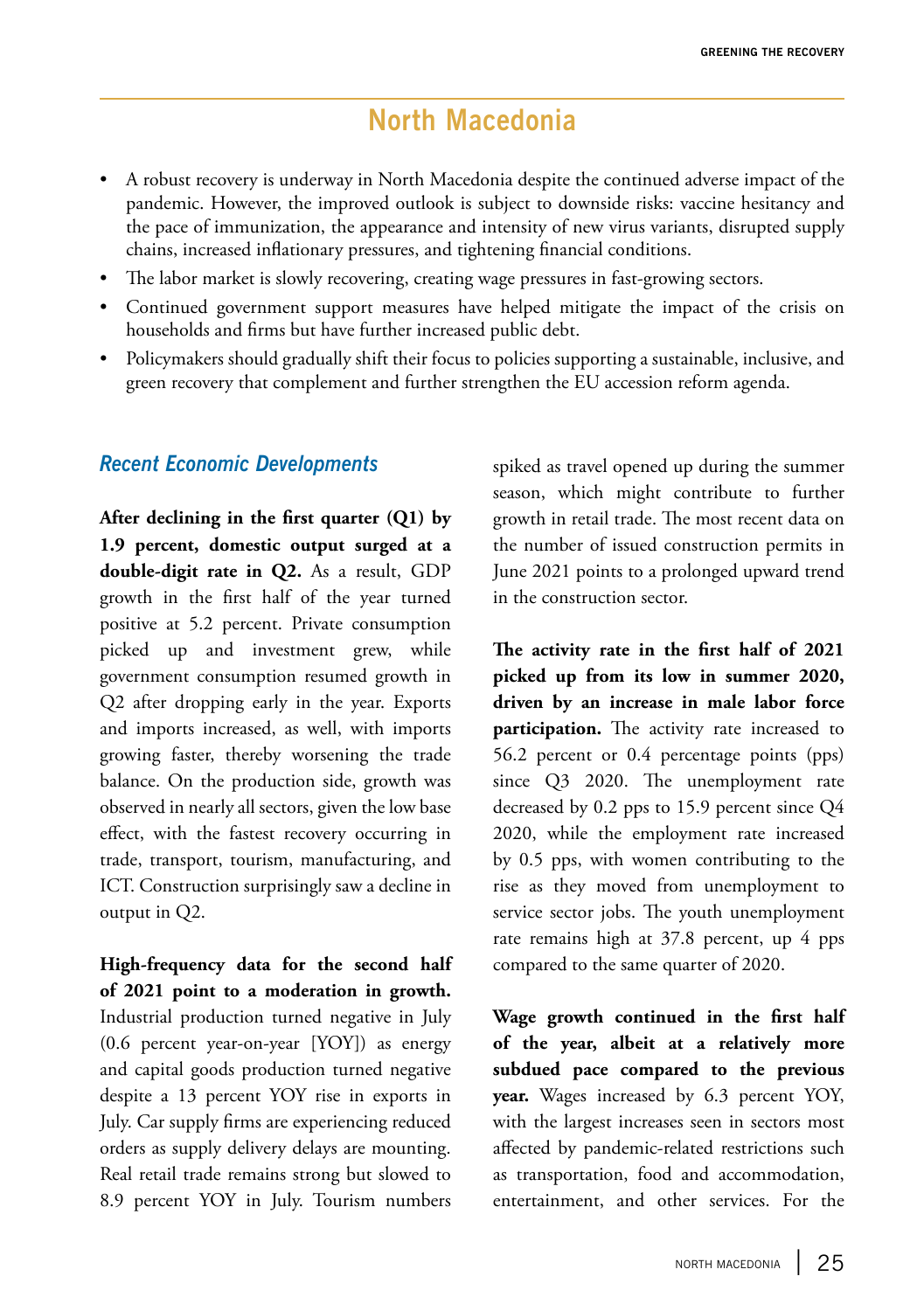first six months, strong wage growth was also observed in manufacturing, trade, and the ICT sector. In addition, in June 2021, the government adopted changes to trade and labor laws that increase the hourly pay for Sunday and holiday work and reduce the number of working Sundays in the trade sector, thereby adding to existing wage pressures.

**Consumer prices continued the upward trend that started at the end of 2020.** The inflation rate reached 3.6 percent in August 2021—the highest growth rate since July 2013. The cumulative inflation rate reached 2.7 percent YOY for the first eight months of the year which is still largely within central bank forecast. The increase was primarily driven by electricity, fuel, and food (mainly edible oil) prices, the latter reflecting global price hikes. In July 2021, regulated electricity prices were again on the rise, with this year's increase being offset by a temporary reduction of the VAT rate, which is set to gradually expire by July 2023.

**The performance of the banking sector remained strong in the first half of 2021.**  Credit growth remains solid (6.4 percent YOY in August), providing support to both households and firms. Nonperforming loans, currently at 3.5 percent, could see an upward correction, as last loan moratoriums are being phased out and the duration of crisis takes a toll on some firms. However, the capital adequacy ratio remained high at 17.3 percent, as did the banking sector liquidity ratio, which stood at 22 percent in Q2, with minimal adjustments since the start of the pandemic. Considering the recent positive momentum of the economy, in August 2021, the central bank removed the temporary limit on the distribution and payment of dividends to banks and savings houses' shareholders that was introduced in February 2021.

**In the first half of 2021, external imbalances narrowed as current transfers grew.** The trade deficit in the first half of 2021 stood at 13.2 percent of GDP (on a 4-quarter rolling basis), down from 13.9 percent in the same period of 2020, while the services balance improved to 4.4 percent of GDP mainly thanks to telecommunication and IT services. The current account deficit declined to 2.7 percent of GDP (on a 4-quarter rolling basis) in the first half of the year. It is projected to increase to 3.6 percent by yearend, largely remaining unchanged compared to 2020. With the rising borrowing needs from the government, external debt increased to 84.8 percent of GDP by March 2021, though it is expected to stabilize at 80.8 percent of GDP in light of the repayment of Eurobonds in July. This is a marginal increase compared to the 2020's level.

**Fiscal deficit almost halved in the first half of the year but is set to rise by yearend as per the 2021 budget revision.** For the first half (H1), the general government deficit stood at 2.1 percent of GDP; at one-third of the planned deficit in the 2021 budget revision. Total revenues surged by 17 percent YOY, mostly on the back of buoyant VAT collection. In the second part of the year, the collection will be under the impact of the reduced VAT rates for electricity in addition to the already lowered rate for catering services early in the year. Expenditures have increased at a slower pace (4 percent YOY) given more targeted COVID-19 support, and despite an uplift in capital spending of 45 percent YOY.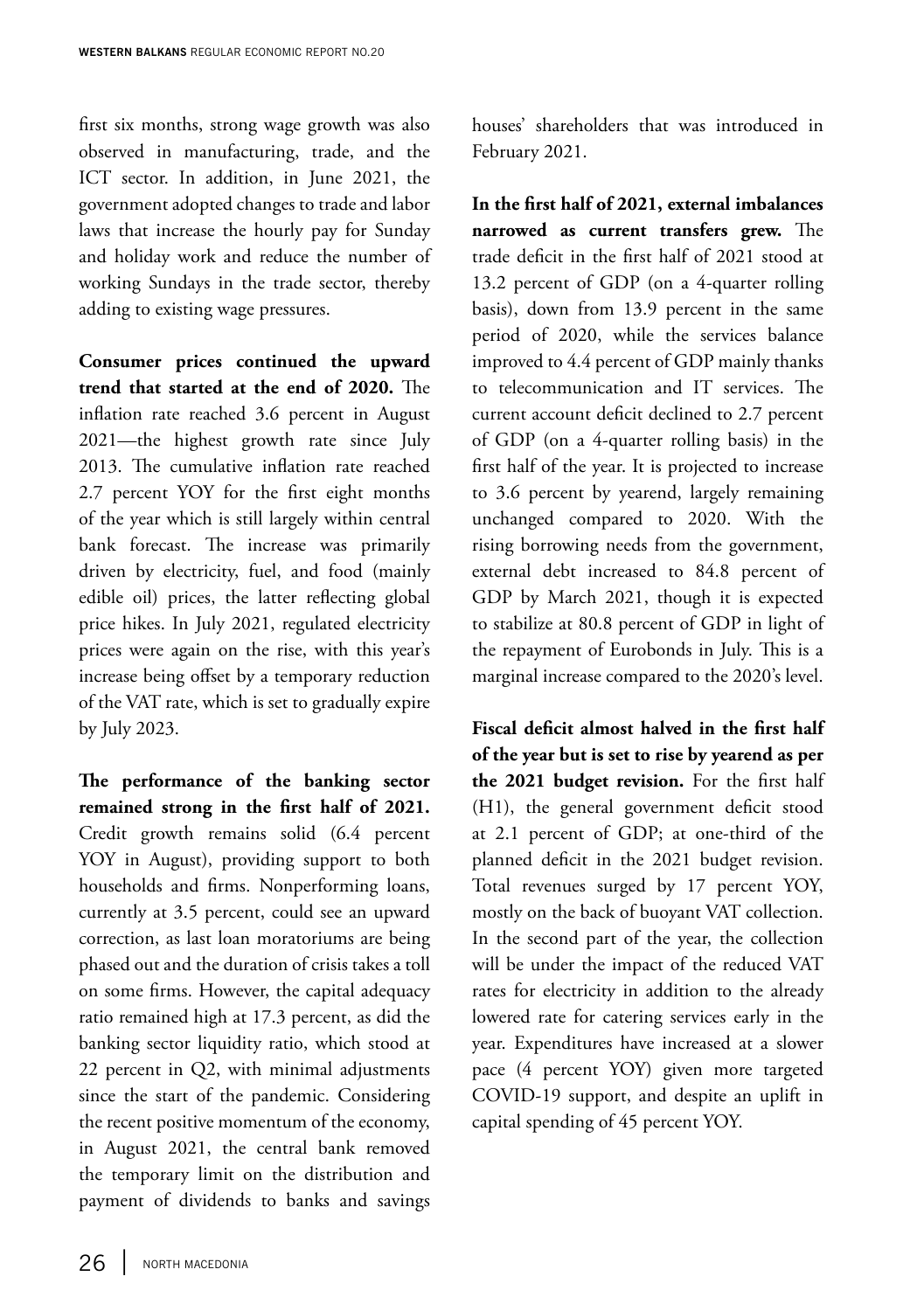Public and publicly guaranteed debt<sup>11</sup> **increased to 64.4 percent of GDP in H1 given the new Eurobond issuance amid a retained sovereign issuer default rating of BB- with a stable outlook.** In July the government repaid the seven-year EUR 500 million Eurobond issued in 2014, which reduced debt to 60.5 percent of GDP. In August 2021, the IMF allocated EUR 134.5 million in Special Drawing Rights in an attempt to boost liquidity across the world. The government aims to use this allocation for budgetary financing purposes.

### *Outlook and Risks*

**Economic growth is expected to rebound to 4.6 percent in 2021, returning to the pre-pandemic output level by yearend.** The baseline scenario is built on the assumptions that the pace of immunization continues, there are no further lockdowns in 2021, consumer and investor confidence remain high, and external demand continues to be supportive. Growth is expected to continue in 2022 as the economy gradually starts to stabilize. Poverty is projected to resume its modest decline as expected economic growth rebounds in 2021.

**Yet, while the outlook for the near term remains positive, continued containment measures, a slow vaccine rollout, and unresolved structural bottlenecks pose challenges.** Weak human capital development and a low labor force participation rate have led to underutilized labor resources amidst a demographic decline. Further, state involvement in the market through direct ownership, tax exemptions, and subsidies remains high. While

this helps protect employment in the near term, it also derails fiscal sustainability.

**Fiscal deficit is expected to decline but only gradually, following the latest government plans to ramp up capital spending.** Over the medium term, public and publicly guaranteed debt will continue its rising path reaching 65.5 percent of GDP by 2023. Countercyclical fiscal policies put in place to mitigate the impact of COVID-19 will need to be gradually withdrawn to address these sustainability concerns. Improving public investment management to help implement the government's Growth Acceleration Plan, which eyes energy, environment, and transport investments, will be critical to support growth as well as avoid fiscal sustainability concerns. As the recovery takes hold, the country will need to boost tax compliance, restructure and reprioritize spending, address long-term bottlenecks, and enhance public finance management efficiency.

**To boost potential growth, the authorities need to redirect their attention to structural and institutional reforms,** which can unlock growth by addressing the legacies in stateowned companies and network infrastructure; investing in human capital; strengthening the accountability and independence of public institutions, as well as commitment to the rule of law; and promoting private sector innovation and competitiveness. Efforts to boost potential output through structural reforms will need to occur in the context of region-wide efforts to accelerate the low-carbon transition and reduce greenhouse gas emissions.

<sup>11</sup> It also includes some non-guaranteed debt by SOEs.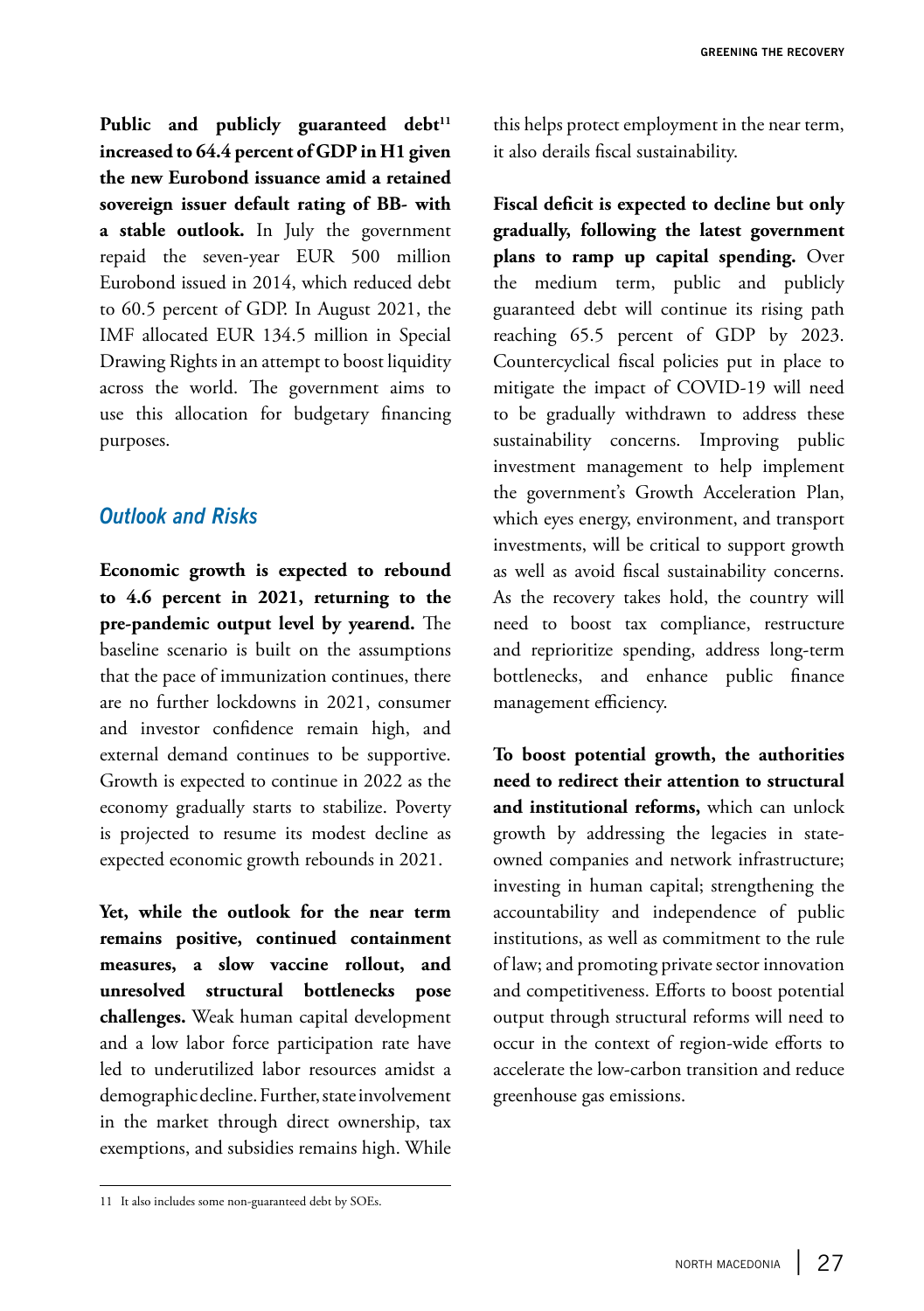#### The economy is on a recovery path from the 2020 recession…



#### The labor market resumed positive trends. Inflationary pressures are on the rise as





*Source:* National Bank and World Bank staff calculations. *Note:* \*2021 is a 4-quarter moving average to June 2021.

#### …which is confirmed by high-frequency indicators.



**Source: State Statistics Office. Source: State Statistics Office and World Bank staff calculations.** 

# demand surges.



#### External imbalances narrowed… …while public debt is still on the rise.



*Source:* Ministry of Finance and World Bank staff estimates. *Note:* 2021 deficit is a 4-quarter moving average.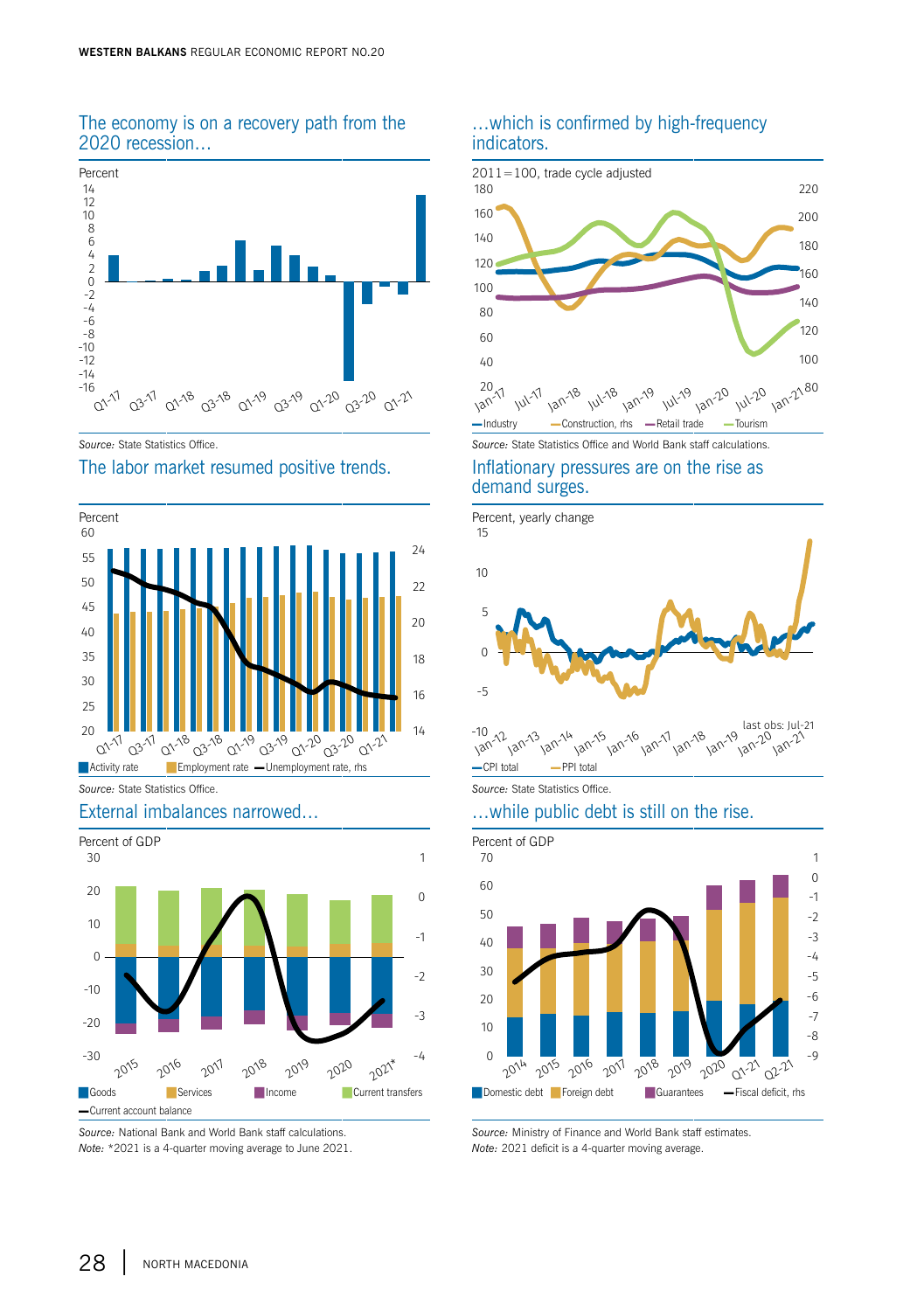| <b>NORTH MACEDONIA</b>                                            | 2018                                      | 2019    |         | 2020 2021e | 2022f   | 2023f  |
|-------------------------------------------------------------------|-------------------------------------------|---------|---------|------------|---------|--------|
| Real GDP growth (percent)                                         | 2.9                                       | 3.2     | $-4.5$  | 4.6        | 3.7     | 3.4    |
| Composition (percentage points):                                  |                                           |         |         |            |         |        |
| Consumption                                                       | 2.9                                       | 2.4     | $-2.5$  | 4.1        | 2.9     | 1.9    |
| Investment                                                        | 0.6                                       | 3.3     | $-3.7$  | 1.4        | 1.7     | 2.1    |
| Net exports                                                       | $-0.6$                                    | $-2.5$  | 1.7     | $-0.9$     | $-1.0$  | $-0.6$ |
| <b>Exports</b>                                                    | 7.6                                       | 4.7     | $-7.3$  | 5.0        | 4.7     | 4.9    |
| Imports (-)                                                       | 8.2                                       | 7.2     | $-9.0$  | 6.0        | 5.7     | 5.5    |
| Consumer price inflation (percent, period average)                | 1.5                                       | 0.8     | 1.2     | 2.4        | 2.0     | 1.8    |
| Public revenues (percent of GDP)                                  | 30.4                                      | 31.5    | 30.2    | 36.1       | 36.8    | 36.5   |
| Public expenditures (percent of GDP)                              | 31.5                                      | 33.7    | 38.4    | 42.0       | 41.7    | 40.6   |
| Of which:                                                         |                                           |         |         |            |         |        |
| Wage bill (percent of GDP)                                        | 6.3                                       | 6.4     | 7.2     | 7.3        | 7.1     | 6.9    |
| Social benefits (percent of GDP)                                  | 15.2                                      | 15.7    | 17.7    | 17.3       | 17.0    | 16.8   |
| Capital expenditures (percent of GDP)                             | 2.5                                       | 3.4     | 3.1     | 6.1        | 5.9     | 5.0    |
| Fiscal balance (percent of GDP)                                   | $-1.1$                                    | $-2.2$  | $-8.2$  | $-5.9$     | $-5.0$  | $-4.0$ |
| Overall Fiscal Balance with the Public Enterprise for State Roads | $-1.7$                                    | $-3.1$  | $-8.7$  | $-6.4$     | $-5.2$  | -4.1   |
| Primary fiscal balance (percent of GDP)                           | 0.1                                       | $-1.0$  | $-7.0$  | $-4.3$     | $-3.6$  | $-2.6$ |
| Public debt (percent of GDP)                                      | 40.4                                      | 40.7    | 51.4    | 53.9       | 55.9    | 56.7   |
| Public and publicly guaranteed debt (percent of GDP)*             | 48.4                                      | 49.4    | 60.2    | 62.7       | 64.7    | 65.5   |
| Of which: External (percent of GDP)                               | 32.9                                      | 32.7    | 40.2    | 39.0       | 38.0    | 37.0   |
| Goods exports (percent of GDP)                                    | 45.4                                      | 47.5    | 44.7    | 46.0       | 47.1    | 48.3   |
| Goods imports (percent of GDP)                                    | 61.6                                      | 65.1    | 61.5    | 63.0       | 63.5    | 64.0   |
| Net services exports (percent of GDP)                             | 3.5                                       | 3.1     | 4.0     | 4.1        | 4.3     | 4.6    |
| Trade balance (percent of GDP)                                    | $-12.7$                                   | $-14.5$ | $-12.8$ | $-12.9$    | $-12.1$ | -11.1  |
| Net remittance inflows (percent of GDP)                           | 1.9                                       | 1.7     | 2.6     | 2.5        | 2.3     | 2.2    |
| Current account balance (percent of GDP)                          | $-0.1$                                    | $-3.3$  | $-3.5$  | $-3.6$     | $-3.0$  | $-1.8$ |
| Net foreign direct investment inflows (percent of GDP)            | 5.6                                       | 3.2     | 1.9     | 2.5        | 2.6     | 2.7    |
| External debt (percent of GDP)                                    | 73.0                                      | 72.8    | 80.2    | 80.8       | 78.7    | 78.9   |
| Real private credit growth (percent, period average)              | 5.0                                       | 6.5     | 5.7     |            |         |        |
| Nonperforming loans (percent of gross loans, end of period)       | 5.0                                       | 4.6     | 3.3     |            |         |        |
| Unemployment rate (percent, period average)                       | 20.7                                      | 17.3    | 16.4    | 15.5       | 14.3    | 13.5   |
| Youth unemployment rate (percent, period average)                 | 45.4                                      | 35.6    | 35.7    |            |         |        |
| Labor force participation rate (percent, period average)          | 56.9                                      | 57.2    | 56.4    |            |         |        |
| GDP per capita, PPP (current international \$)                    | 16,518 17,815 17,007 17,790 18,448 19,075 |         |         |            |         |        |
| Poverty rate (percent of population)                              | 17.9                                      | 16.9    | 18.0    | 16.9       | 15.8    |        |

*Source:* Country authorities, World Bank estimates and projections.

*Note: Y*outh unemployment rate is for labor force aged 15-24. Poverty rate calculations based on ECAPOV harmonization using SILC-C data. Nowcasted/<br>projected values start at 2019. Income measures in the SILC and consumpti less than \$5.5/day per person in revised 2011 PPPs.

\*Includes also non-guaranteed debt of SOEs.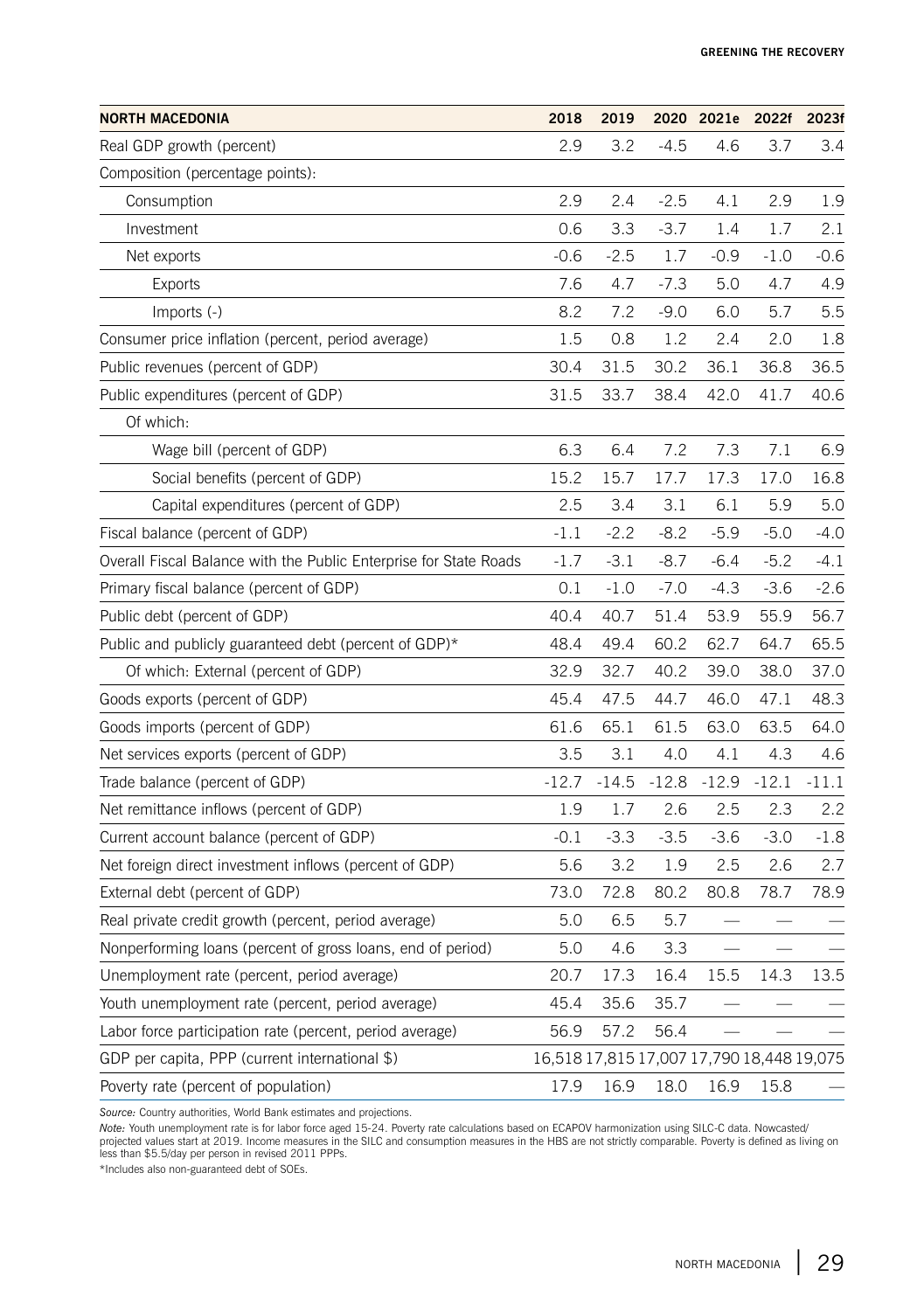# **Serbia**

- Serbia's growth recovery in 2021 at 6 percent is projected to be stronger than expected, supported primarily by a strong rebound in private consumption.
- Despite the economic recovery, there was an increase in unemployment rate averaging 11.9 percent in the first half (H1) of 2021.
- The fiscal deficit is gradually decreasing in 2021, despite the continuation of the government's fiscal stimulus program.
- Even though inflation has increased as of late, reaching 4.3 percent in August, the highest level in eight years, it is still within the National Bank of Serbia target band.
- The current account deficit has been lower than projected in 2021, mainly thanks to a strong export performance.
- A return to the previous growth path of around 4 percent is expected to start in 2022 and to continue over the medium term.

#### *Recent Economic Developments*

**After the pandemic-caused recession in 2020, the economy experienced a recovery in H1 2021.** Economic growth resumed in the first quarter (Q1)—with GDP growth up by 1.8 percent, year-on-year (YOY)—but the real recovery was seen in Q2, when output increased by 13.7 percent YOY. Looking at the expenditure side of GDP, consumption and investment pushed the economy, while net exports had a negative contribution to growth. Consumption was pushed by a large increase in private consumption (up 17.6 percent in real terms YOY), while government consumption in fact decreased in Q2 in real terms. Although the export performance was very good recently (up 36.5 percent in Q2, YOY in real terms) the increase in imports was even higher (up 42.9 percent in Q2); thus, the net balance in goods and services made a negative contribution to GDP in Q2 of 7.1 percentage points. Total investment is estimated to have increased by 44.4 percent in real terms in Q2, YOY, thanks to an increase in both public and private investment, thus contributing 9.3 percentage

points to GDP growth. The economic recovery in 2021 is broad based, except for the agriculture sector, where output declined by 1.8 percent in real terms in H1. The agriculture sector output suffered from weather-related shocks, which had an impact across different agricultural subsectors and a significant increase in costs of food used in livestock breeding.

**Countercyclical measures helped mitigate the impact of the pandemic on the labor market in 2020; however, the situation has somewhat deteriorated in 2021, as some of the government support programs have been unwound.** According to the Labor Force Survey (LFS) data, in H1 2021, the unemployment rate increased to 11.9 percent (compared to 9.0 percent, the average unemployment rate in 2020). The labor market improvement in 2020 (when unemployment rate went down to 9.0 percent from 10.4 percent in 2019) was primarily the result of the fiscal stimulus program, since one of the requirements for firms to receive government support was to ensure that total employment remained unchanged or decreased by a maximum of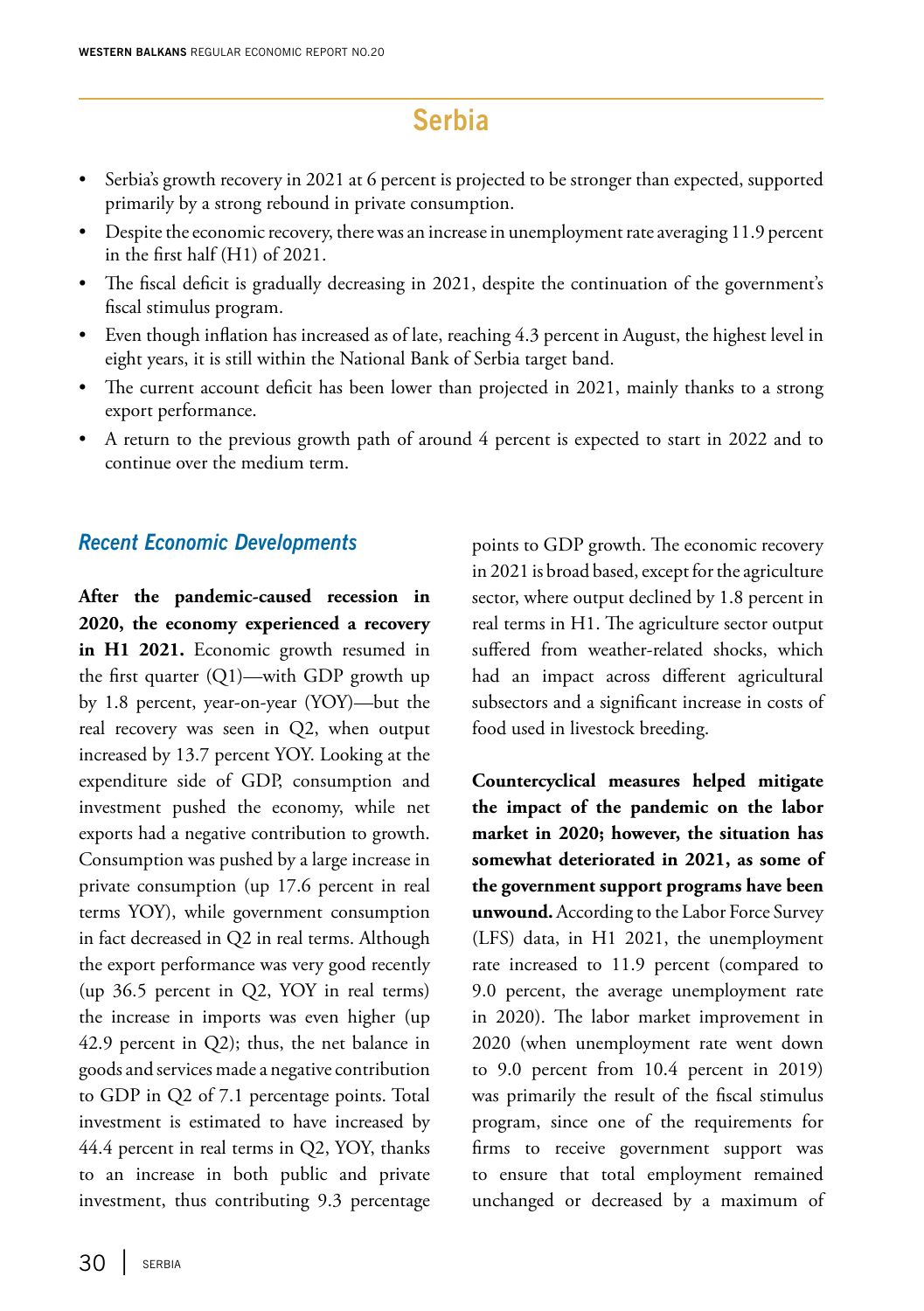10 percent. However, despite these measures, the pandemic-related shocks to the economy had an impact on some of the foreign-owned large manufacturers who decided to close their operations in Serbia, resulting in significant layoffs. Wages continued to go up, increasing by 8.6 percent in nominal terms in H1 of the year. Unlike in previous couple of years, private sector wages increased faster than public sector wages (up by 9.4 percent in nominal terms, compared to a 7.5 percent increase in public sector wages). Despite this, on average, in 2021 wages in the public sector were still about 19 percent higher than in the private sector.

**The consolidated fiscal deficit decreased significantly over recent months as revenues recovered.** General government revenues increased by 25.7 percent in nominal terms over the first seven months of 2021 (compared to the same period of 2020). All sources of fiscal revenue increased with tax revenues going up 26.8 percent YOY over the first seven months and non-tax revenues up by 15.1 percent. At the same time, government expenditures decreased slightly (down 0.6 percent), leading to a much better fiscal result. The consolidated fiscal deficit was just 0.1 percent of GDP by end-July. The central government deficit was 0.7 percent of GDP, while local governments ran a significant surplus over the first seven months. Public debt at end-July 2021 stood at 58.8 percent of GDP, thus only marginally increasing since end-2020.**<sup>12</sup>** In September 2021, Serbia issued its first green bond (along with the new euro bond). The green bond of EUR1 billion was issued with the seven years maturity and the yield of 1.26 percent, while the euro bond is of EUR750 million, with

12 This is a share of public debt in a 12-month moving average GDP. The nominal amount of debt is provided by the Ministry of Finance.

the maturity of fifteen years and the yield of 2.3 percent.

**The current account deficit (CAD) has continued to narrow.** The CAD is estimated at 4.1 percent of GDP for 2020, down from 6.9 percent in 2019. Over the first seven months of 2021, the CAD narrowed further and reached 1.5 percent of GDP as a result of improvements in the trade in services and in secondary income. While the surplus in trade in services increased by 48.5 percent over the first seven months of 2021 (in euro terms), the deficit in trade in goods increased by 4.1 percent. Despite an increase in trade deficit, export performance in 2021 was much better than expected as large exporters resumed operations, and exports thereafter. In addition, Serbia saw terms-of-trade improvement in 2021—export prices increased by 6.4 percent, as did import prices, but by a lesser amount at 2.4 percent (over the first eight months of 2021 compared to the same period in 2020). The CAD is again fully financed by foreign direct investment (FDI). Net FDI accounted for 3.9 percent of annual GDP, after growing 25.1 percent in the first seven months of the year. Fitch Ratings affirmed Serbia's sovereign issuer default rating at BB+, with a stable outlook.

**Inflation increased gradually over the recent months, in line with the recovery in consumption and the pressures from global energy and food prices.** Inflation in 2020, as in Q1 2021, was low and stable, with prices having increased by just 1.4 percent YOY in Q1. However, since April, there was a gradual increase in consumer prices with the consumer price index (CPI) reaching a peak of 4.3 percent (YOY) in August. This was the highest level of inflation since September 2013. The National Bank of Serbia (NBS) remains committed to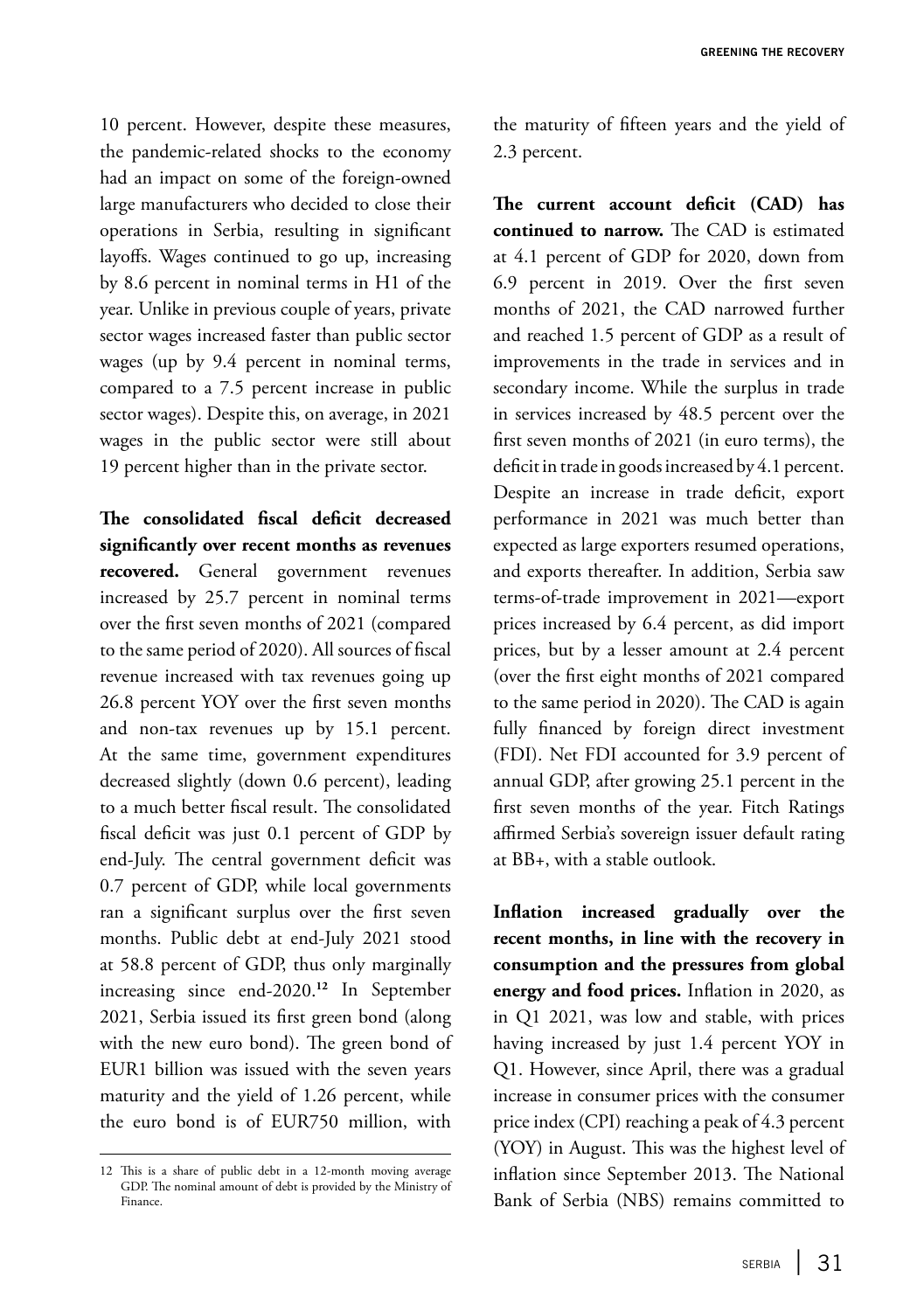inflation targeting  $(3 \text{ percent } +/-1.5 \text{ percent})$ , and the key policy rate has been left unchanged since December 2020, at 1 percent. The money supply increase was also notable: in July 2021, M1 was 13.5 percent higher than a year before. After a small appreciation in 2019, the dinar held steady in 2020 and throughout 2021. At the end of August, the NBS had official foreign currency reserves of EUR 15.6 billion, up EUR 2.1 billion since the beginning of the year, which covers more than six months of imports.

**Banking sector performance continued to be robust.** Based on preliminary data, banks remained profitable in 2020 although both return on assets (ROA) and return on equity (ROE) decreased. In 2021, ROE increased to 7.3 percent in H1 2021. Liquidity indicators also improved in the first half of the year. Nonperforming loans (NPLs) hit a historic annual low of 3.7 percent in December 2020 primarily because of the resolution strategy introduced in 2015 and the recent crisis mitigation measures. NPLs stood at 3.5 percent in July 2021.

### *Outlook and Risks*

**Growth is expected to reach 6 percent in 2021, and to return to about 4 percent over the medium term.** Based on the latest data, GDP is expected to rebound in 2021 (up by 6 percent), which is a revision compared to the previous projection of 5 percent. Growth in 2021 is being pushed up by the stimulus package of about 4.5 percent of GDP announced in February, and all components of GDP are expected to increase. The new fiscal stimulus program is smaller and different in structure compared to last year's program (guarantees dominate in this year's package,

and there are no further tax deferrals), thus the impact on the economy and labor market performance could be different. This year, the main drivers of growth are expected to be consumption and investment. Over the medium term, the economy is expected to grow steadily at around 4 percent annually, similar to levels before the pandemic, as the economies of main trading and investment partners recover fully from the pandemic. The main driver of GDP growth over the medium term will be consumption, while net exports will make a negative contribution to growth. It is expected that services sector will remain the main driver of economic growth going forward.

**Going forward, the focus of policymakers should be not only on accelerating growth through further structural reforms, but also on greening it.** The Serbian economy cannot unleash its growth potential in full unless structural bottlenecks related to governance, labor market, infrastructure, and the tax system are resolved. Green—clean and resilient— growth could be supported by, for example, promoting efficiency gains in use of raw materials and energy, expanding green industries and technologies, emphasizing less polluting and more energy-efficient industries, and proactively building up resilience to climate and disaster risks. Such growth strategy would not only accelerate GDP growth but would create new, high-quality jobs.

**Macroeconomic stability will be maintained over the medium term.** This year the fiscal deficit could be significantly lower than the one projected under the base-case scenario. Consequently, public debt could start falling as a share of GDP earlier than anticipated. Inflation pressures are mounting as in other countries, but inflation is expected to remain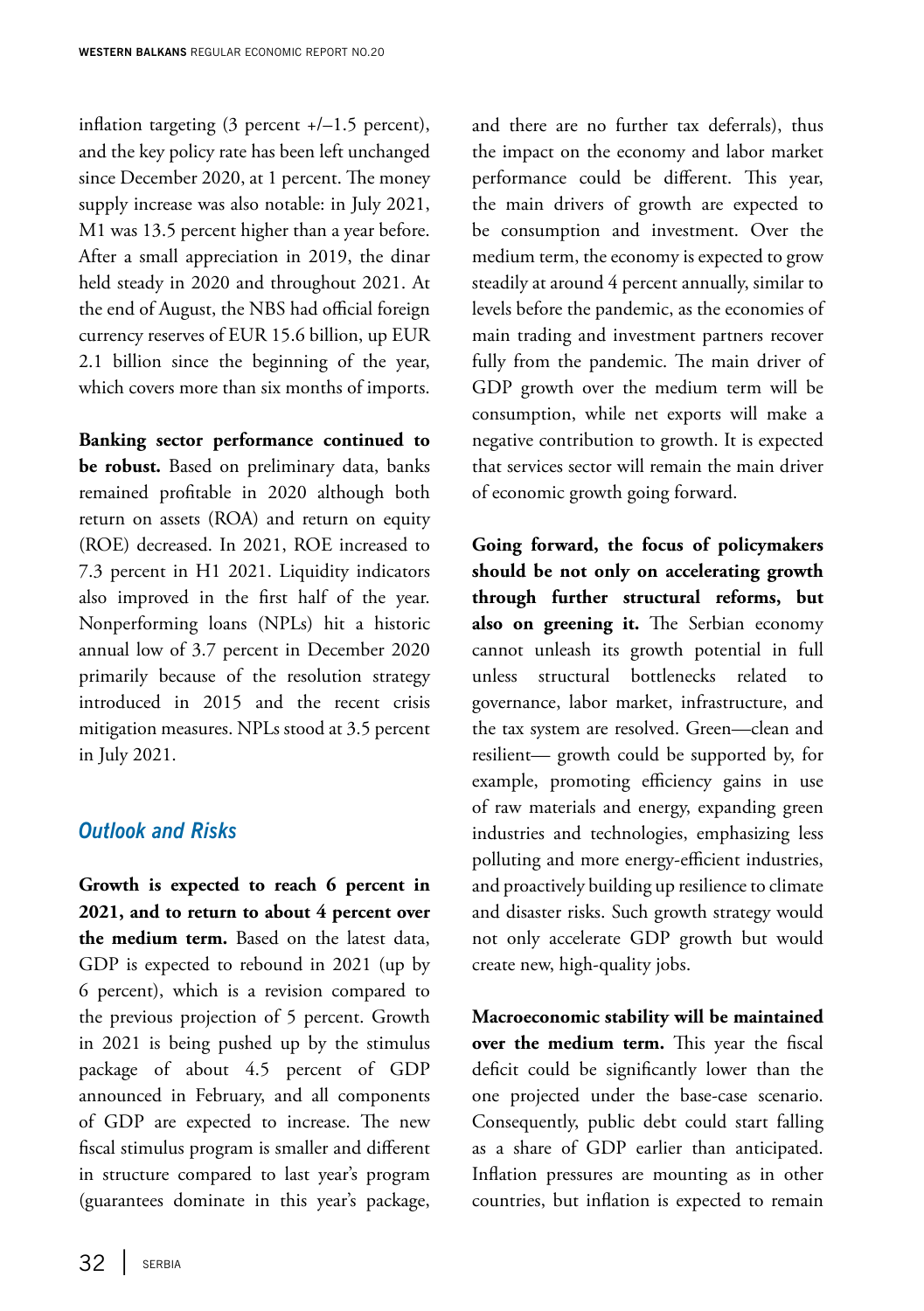within the NBS target. External debt will be kept sustainable; the CAD is expected to increase only marginally over the medium term and will primarily be covered by FDI inflows.

**This relatively positive outlook could be affected by numerous risks.** The main risks relate to external developments—that is recovery of the European and global economies—since those will impact the evolution of exports and FDI, which are both critical for the growth of the Serbian economy. They could be amplified by the ongoing disruptions in global value chains. There are, however, also internal risks to the baseline scenario. The new wave of the COVID-19 pandemic could have an impact on the economy as well, although new lockdowns are not foreseen. Contingent liabilities could affect public finances, particularly those related to the deterioration in the performance of state-owned enterprises, as demonstrated recently by Telekom Srbija and Air Serbia, in addition to other state-owned enterprises that have long been financially troubled. Political developments could distract the government from undertaking necessary reforms, the most important from a growth perspective being those related to improving the business environment, education, and environmental management.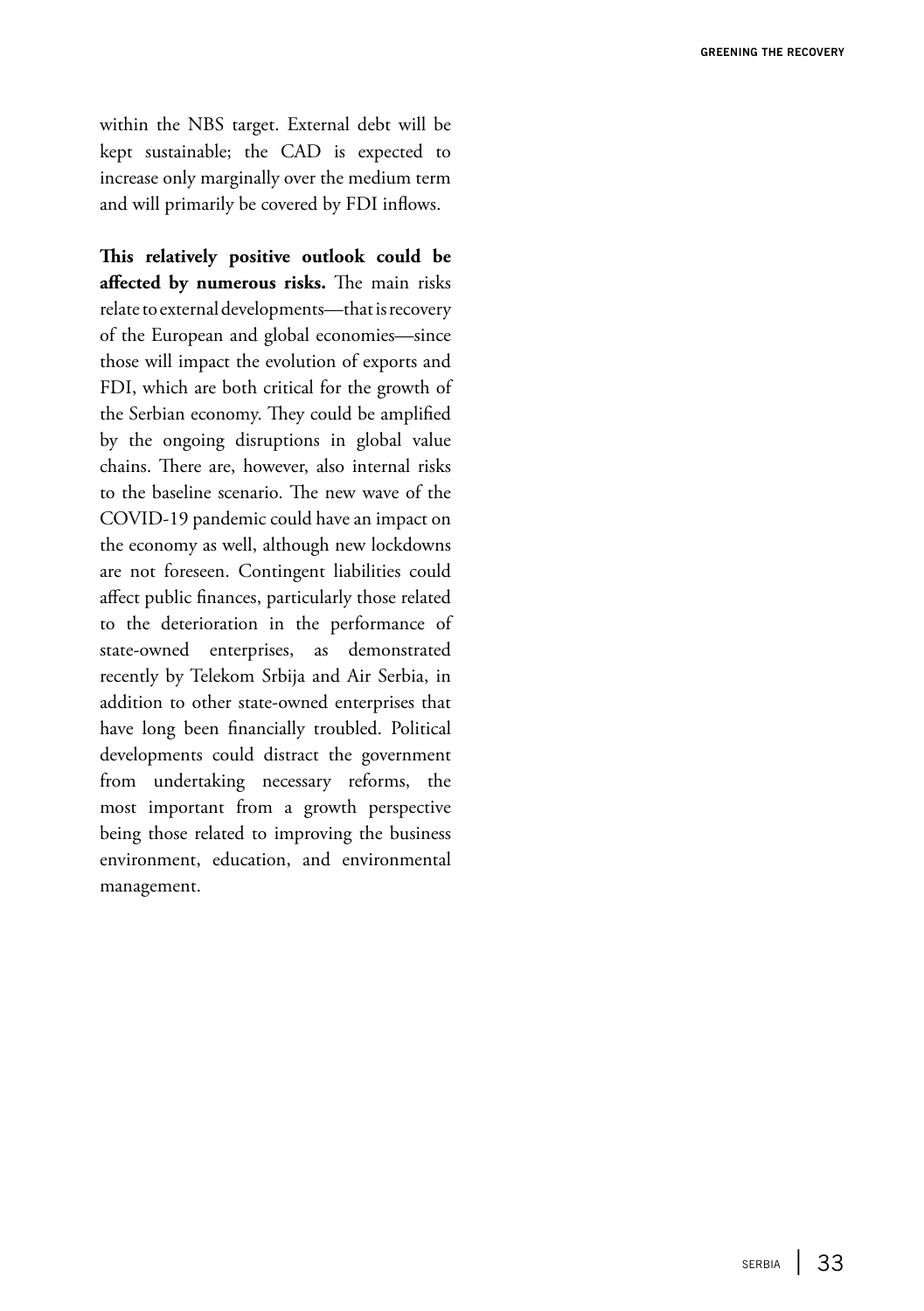



#### The fiscal deficit has been reduced and public debt stabilized.



The CAD and trade deficit started to increase recently.



#### The GDP recovered well in 2021… …in line with developments among CEE countries.



*Source:* Statistics Office of Republic of Serbia. *Source:* Statistics Office of Republic of Serbia and Eurostat. Total budgetary expenditures decreased even though capital expenditures increased.



*Source:* Ministry of Finance. *Source:* Ministry of Finance.

#### Inflation has been increasing since April.



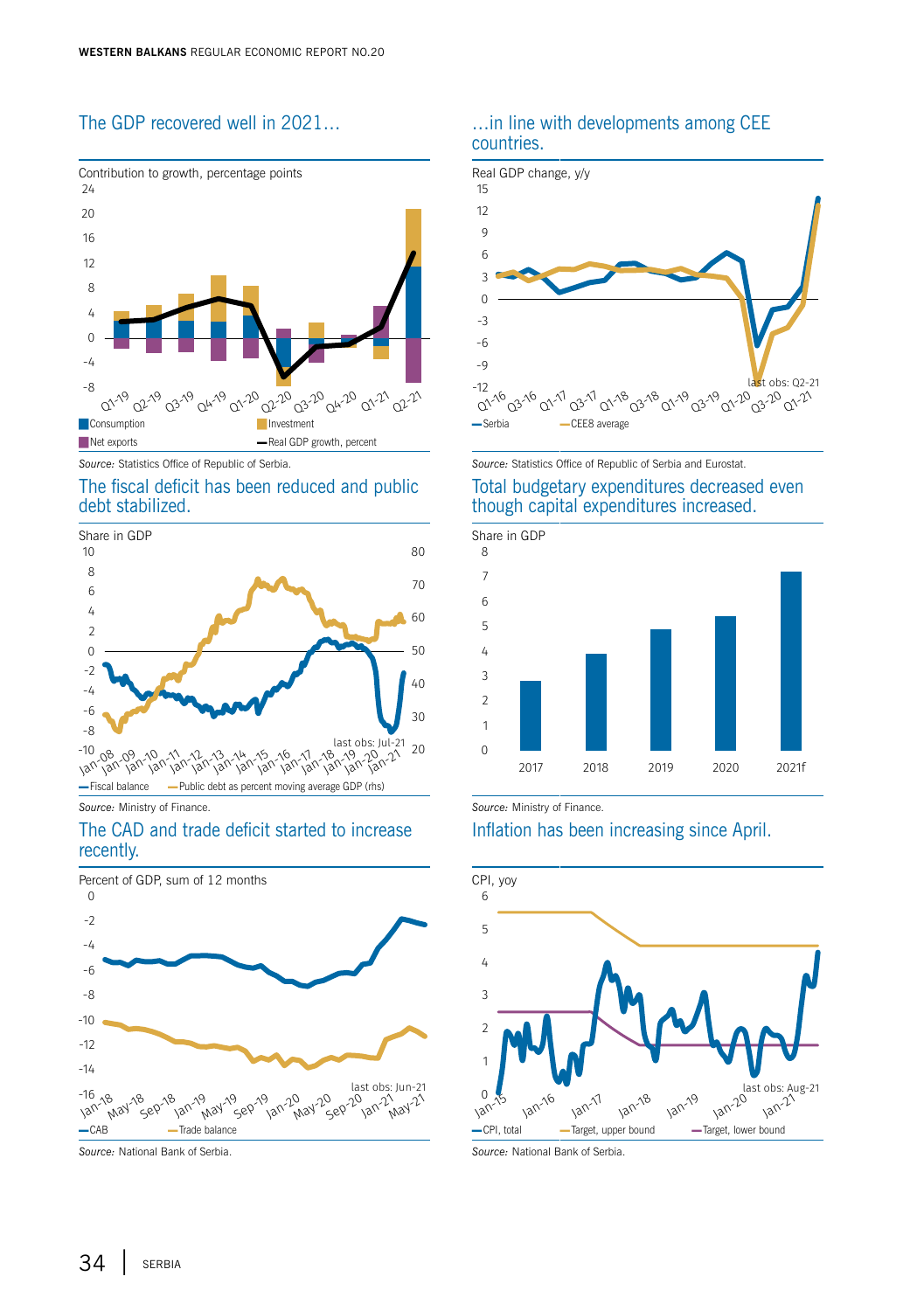| <b>SERBIA</b>                                               | 2018                                      | 2019   |        | 2020 2021e | 2022f  | 2023f  |
|-------------------------------------------------------------|-------------------------------------------|--------|--------|------------|--------|--------|
| Real GDP growth (percent)                                   | 4.4                                       | 4.3    | $-0.9$ | 6.0        | 4.5    | 4.0    |
| Composition (percentage points):                            |                                           |        |        |            |        |        |
| Consumption                                                 | 2.8                                       | 2.9    | $-0.9$ | 3.4        | 4.2    | 3.2    |
| Investment                                                  | 4.2                                       | 4.0    | $-0.1$ | 3.2        | 0.8    | 1.3    |
| Net exports                                                 | $-2.6$                                    | $-2.6$ | 0.1    | $-0.5$     | $-0.6$ | $-0.5$ |
| <b>Exports</b>                                              | 4.3                                       | 4.1    | $-2.3$ | 9.0        | 4.3    | 4.0    |
| Imports (-)                                                 | 6.9                                       | 6.7    | $-2.4$ | 9.5        | 4.9    | 4.5    |
| Consumer price inflation (percent, period average)          | 2.0                                       | 1.9    | 1.6    | 3.0        | 2.6    | 2.6    |
| Public revenues (percent of GDP)                            | 41.5                                      | 42.0   | 41.0   | 41.7       | 41.4   | 41.4   |
| Public expenditures (percent of GDP)                        | 40.9                                      | 42.2   | 49.0   | 48.7       | 44.4   | 43.2   |
| Of which:                                                   |                                           |        |        |            |        |        |
| Wage bill (percent of GDP)                                  | 9.2                                       | 9.5    | 10.5   | 10.4       | 10.0   | 9.9    |
| Social benefits (percent of GDP)                            | 14.7                                      | 14.4   | 14.7   | 14.5       | 14.0   | 13.9   |
| Capital expenditures (percent of GDP)                       | 3.9                                       | 4.9    | 5.3    | 7.2        | 6.3    | 6.1    |
| Fiscal balance (percent of GDP)                             | 0.6                                       | $-0.2$ | $-8.0$ | $-6.9$     | $-3.0$ | $-1.8$ |
| Primary fiscal balance (percent of GDP)                     | 2.8                                       | 1.8    | $-6.0$ | $-5.0$     | $-1.1$ | 0.2    |
| Public debt (percent of GDP)                                | 50.8                                      | 49.7   | 53.3   | 56.3       | 55.4   | 52.6   |
| Public and publicly guaranteed debt (percent of GDP)        | 54.4                                      | 52.7   | 57.8   | 60.3       | 58.9   | 56.1   |
| Of which: External (percent of GDP)                         | 31.4                                      | 30.3   | 33.4   | 37.0       | 38.0   | 40.0   |
| Goods exports (percent of GDP)                              | 35.2                                      | 35.7   | 34.4   | 39.1       | 39.7   | 40.3   |
| Goods imports (percent of GDP)                              | 47.1                                      | 47.9   | 45.5   | 50.2       | 50.4   | 50.7   |
| Net services exports (percent of GDP)                       | 2.3                                       | 2.3    | 2.4    | 2.3        | 2.1    | 2.2    |
| Trade balance (percent of GDP)                              | $-9.5$                                    | $-9.9$ | $-8.8$ | $-8.9$     | $-8.5$ | $-8.2$ |
| Net remittance inflows (percent of GDP)                     | 6.1                                       | 5.6    | 4.5    | 4.9        | 4.8    | 4.7    |
| Current account balance (percent of GDP)                    | $-4.8$                                    | $-6.9$ | $-4.1$ | $-5.0$     | $-5.0$ | $-4.9$ |
| Net foreign direct investment inflows (percent of GDP)      | 7.4                                       | 7.8    | 6.3    | 6.1        | 6.1    | 6.0    |
| External debt (percent of GDP)                              | 61.3                                      | 61.8   | 65.8   | 63.7       | 60.5   | 58.3   |
| Real private credit growth (percent, period average)        | 3.7                                       | 6.9    | 9.3    |            |        |        |
| Nonperforming loans (percent of gross loans, end of period) | 5.7                                       | 4.1    | 3.7    | $\equiv$   |        |        |
| Unemployment rate (percent, period average)                 | 13.7                                      | 11.2   | 9.7    |            |        |        |
| Youth unemployment rate (percent, period average)           | 29.7                                      | 27.5   | 26.3   |            |        |        |
| Labor force participation rate (percent, period average)    | 52.9                                      | 52.9   | 52.2   |            |        |        |
| GDP per capita, PPP (current international \$)              | 17,842 18,972 19,146 20,545 22,044 23,534 |        |        |            |        |        |
| Poverty rate (percent of population)                        | 17.9                                      | 17.3   | 17.4   | 17.1       | 15.4   |        |

*Source:* Country authorities, World Bank estimates and projections.

*Note: P*overty rate calculations based on ECAPOV harmonization using SILC-C data. Nowcasted/projected values start at 2018. Income measures in the SILC<br>and consumption measures in the HBS are not strictly comparable. Pove